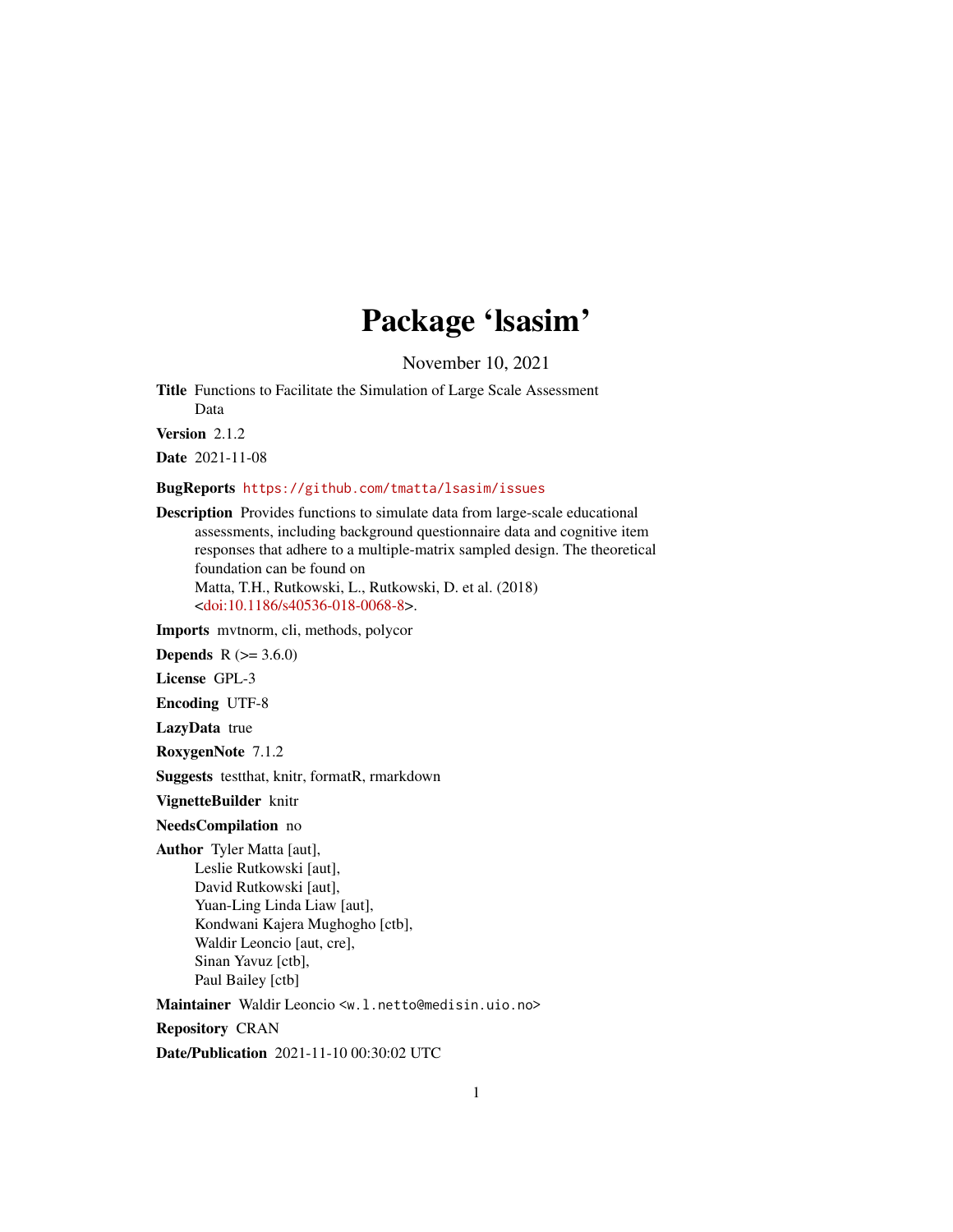# R topics documented:

|           | 3              |
|-----------|----------------|
|           | $\overline{4}$ |
|           | $\overline{4}$ |
|           | 5              |
|           | 7              |
|           | 8              |
|           | 9              |
|           | 10             |
|           | 11             |
|           | 12             |
|           | 13             |
|           | 13             |
|           | 14             |
|           | 15             |
|           | 15             |
|           | 16             |
|           | 16             |
|           | -17            |
|           | -17            |
|           | 20             |
|           | 22             |
|           | 23             |
|           |                |
|           |                |
|           | 25             |
|           | 26             |
|           |                |
|           | 27             |
|           | 27             |
|           | 28             |
|           |                |
|           | 29             |
|           | 30             |
|           | 30             |
|           | 31             |
|           | 31             |
| jackknife | 32             |
|           | 33             |
|           | 34             |
|           | 34             |
|           | 35             |
|           | 36             |
|           |                |
|           | 36             |
|           | 37             |
|           | 38             |
|           | 39             |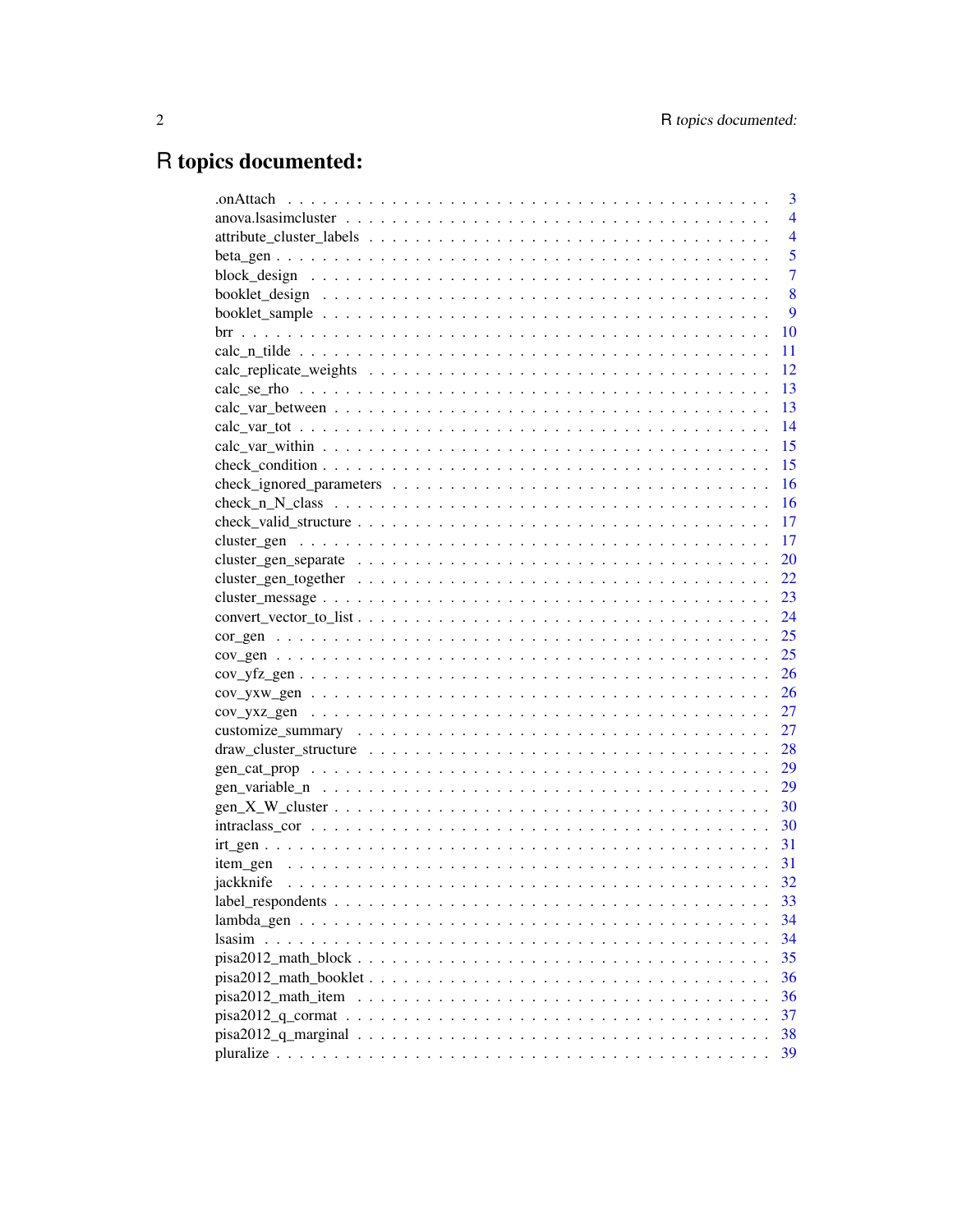#### <span id="page-2-0"></span>.onAttach 3

|       | questionnaire_gen_polychoric $\ldots \ldots \ldots \ldots \ldots \ldots \ldots \ldots \ldots \ldots \ldots \ldots$ 47 |    |
|-------|-----------------------------------------------------------------------------------------------------------------------|----|
|       |                                                                                                                       |    |
|       |                                                                                                                       |    |
|       |                                                                                                                       |    |
|       |                                                                                                                       |    |
|       |                                                                                                                       |    |
|       |                                                                                                                       |    |
|       |                                                                                                                       |    |
|       |                                                                                                                       |    |
|       |                                                                                                                       |    |
|       |                                                                                                                       |    |
|       |                                                                                                                       |    |
|       |                                                                                                                       |    |
|       |                                                                                                                       |    |
|       |                                                                                                                       |    |
|       |                                                                                                                       |    |
| Index |                                                                                                                       | 58 |

.onAttach *Prints welcome message on package load*

# Description

Prints "This is lsasim <version number>" on package load

# Usage

.onAttach(libname, pkgname)

#### Arguments

| libname | no idea, but will break devtools::document() if removed |
|---------|---------------------------------------------------------|
| pkgname | name of the package                                     |

#### Note

This function was adapted from the lavaan package, so credit for it goes to lavaan's creator, Yves Rosseel

# References

Yves Rosseel (2012). lavaan: An R Package for Structural Equation Modeling. Journal of Statistical Software, 48(2), 1-36. URL http://www.jstatsoft.org/v48/i02/.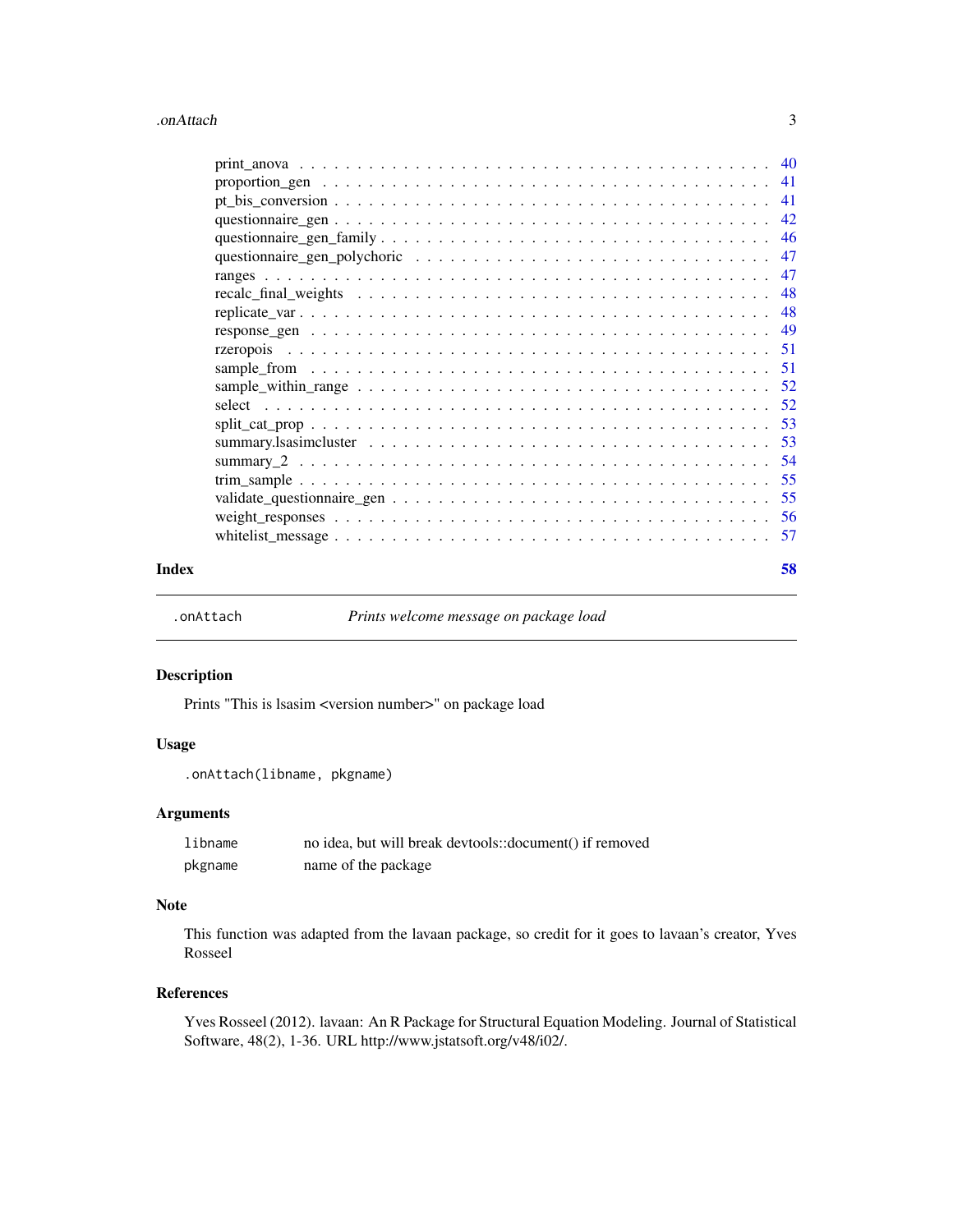<span id="page-3-0"></span>anova.lsasimcluster *Generate an ANOVA table for LSASIM clusters*

# Description

Prints Analysis of Variance table for 'cluster\_gen' output.

#### Usage

```
## S3 method for class 'lsasimcluster'
anova(object, print = TRUE, calc.se = TRUE, ...)
```
#### Arguments

| object   | list output of 'cluster gen'                                                                                                     |
|----------|----------------------------------------------------------------------------------------------------------------------------------|
| print    | if 'TRUE', output will be a list containing estimators; if 'FALSE' (default),<br>output are formatted tables of this information |
| calc.se  | if 'TRUE', will try to calculate the standard error of the intreaclass correlation                                               |
| $\ddots$ | additional objects of the same type (see 'help("anova")' for details)                                                            |

#### Value

Printed ANOVA table or list of parameters

#### Note

If the rhos for different levels are varied in scale, the generated rho will be less accurate.

#### References

Snijders, T. A. B., & Bosker, R. J. (1999). Multilevel Analysis. Sage Publications.

attribute\_cluster\_labels

*Attribute Labels in Hierarchical Structure*

# Description

Attributes cluster and respondent labels in the context of 'cluster\_gen'.

#### Usage

attribute\_cluster\_labels(n)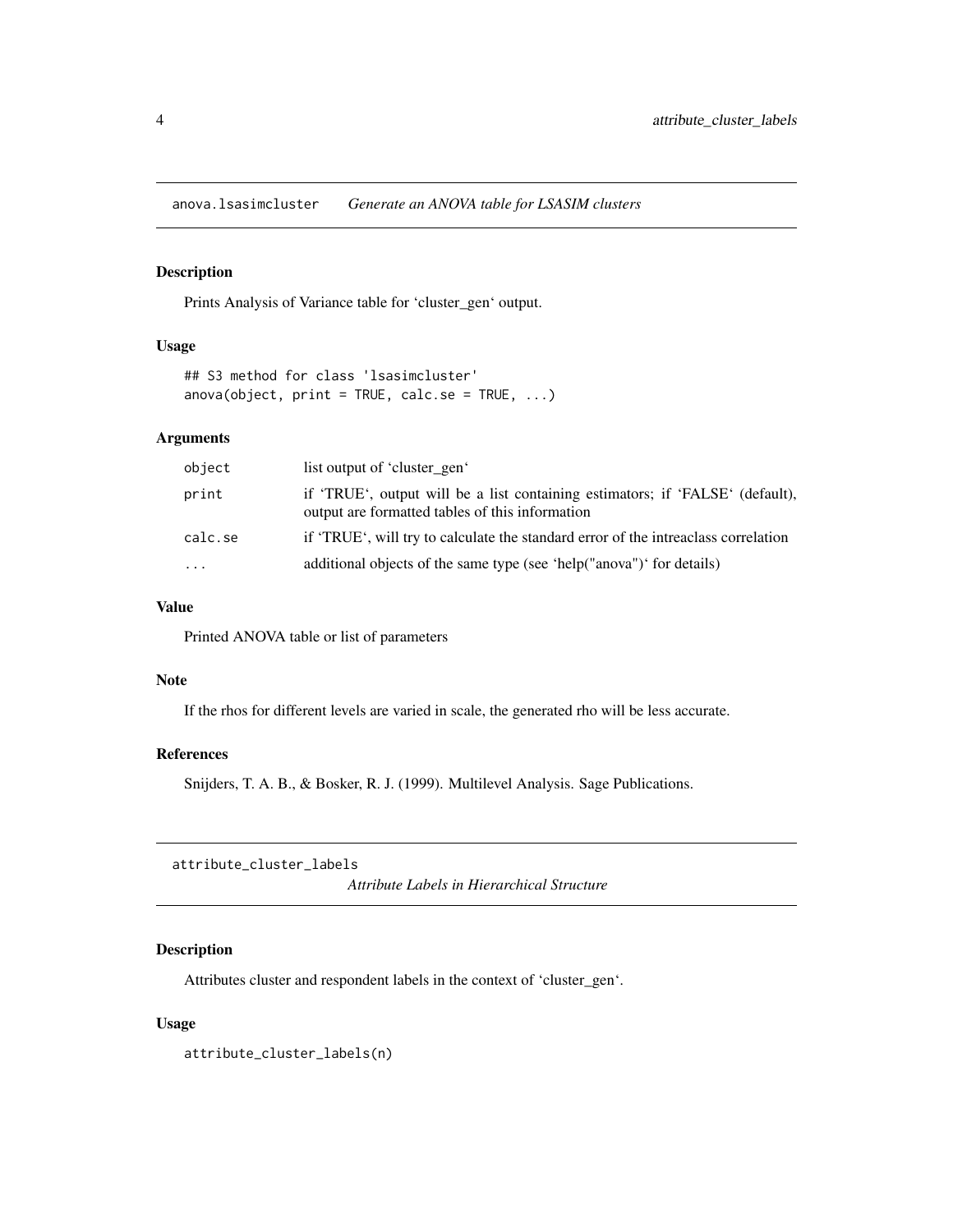#### <span id="page-4-0"></span>beta\_gen 5

# Arguments

n numeric vector or list

# Value

list containing appropriate labels for the clusters and their respondents

# See Also

cluster\_gen

beta\_gen *Generate regression coefficients*

# Description

Uses the output from questionnaire\_gen to generate linear regression coefficients.

# Usage

```
beta_gen(
 data,
 MC = FALSE,
 MC_replications = 100,
 CI = c(0.005, 0.995),
 output_cov = FALSE,
  rename_to_q = FALSE,
  verbose = TRUE
)
```

| data            | output from the questionnaire_gen function with full_output = TRUE and<br>theta = $TRUE$         |
|-----------------|--------------------------------------------------------------------------------------------------|
| <b>MC</b>       | if TRUE, performs Monte Carlo simulation to estimate regression coefficients                     |
| MC_replications |                                                                                                  |
|                 | for MC = TRUE, this represents the number of Monte Carlo subsamples calculated                   |
| CI              | confidence interval for Monte Carlo simulations                                                  |
| output_cov      | if TRUE, will also output the covariance matrix of YXW                                           |
| rename_to_q     | if TRUE, renames the variables from "x" and "w" to "q"                                           |
| verbose         | if 'FALSE', output messages will be suppressed (useful for simulations). De-<br>faults to 'TRUE' |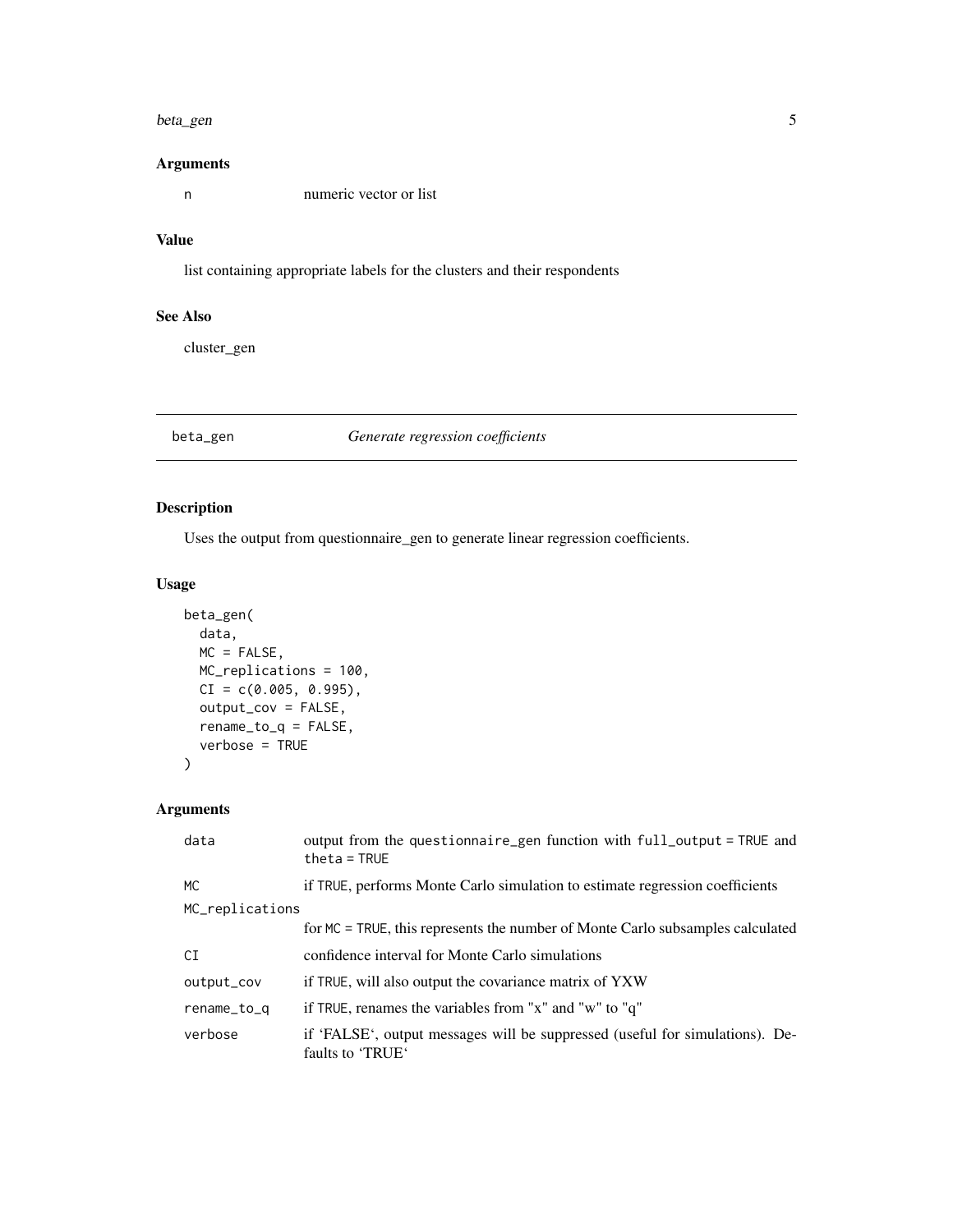#### Details

This function was primarily conceived as a subfunction of questionnaire gen, when  $f$ amily = "gaussian", theta = TRUE, and full\_output = TRUE. However, it can also be directly called by the user so they can perform further analysis.

This function primarily calculates the true regression coefficients  $(\beta)$  for the linear influence of the background questionnaire variables in  $\theta$ . From a statistical perspective, this relationship can be modeled as follows, where  $E(\theta|\mathbf{X}, \mathbf{W})$  is the expectation of  $\theta$  given  $\mathbf{X} = \{X_1, \dots, X_P\}$  and  $W = \{W_1, \ldots, W_O\}$ :

$$
E(\theta|\boldsymbol{X}, \boldsymbol{W}) = \beta_0 + \sum_{p=1}^P \beta_p X_p + \sum_{q=1}^Q \beta_{P+q} W_q
$$

The regression coefficients are calculated using the true covariance matrix either provided by the user upon calling of questionnaire\_gen or randomly generated by that function if none was provided. In any case, that matrix is not sample-dependent, though it should be similar to the one observed in the generated data (especially for larger samples). One convenient way to check for this similarity is by running the function with MC = TRUE, which will generate a numeric estimate; the MC\_replications argument can be then increased to improve the estimates at a often-noticeable cost in processing time. If MC = FALSE, the MC\_replications will have no effect on the results. In any case, each subsample will always have the same size as the original sample.

If the background questionnaire contains categorical variables  $(W)$ , the original covariance matrix cannot be used because it contains the covariances involving  $Z N(0, 1)$ , which is the random variable that gets categorized into W. The case where  $W$  is always binomial is trivial, but if at least one W has more than two categories, the structure of the covariance matrix changes drastically. In this case, this function recalculates all covariances between  $\theta$ , X and each category of W using some auxiliary internal functions which rely on the appropriate distribution (either multivariate normal or truncated normal). To avoid multicollinearity, the first categories of each  $W$  are dropped before the regression coefficients are calculated.

#### Value

By default, this function will output a vector of the regression coefficients, including intercept. If MC == TRUE, the output will instead be a matrix comparing the true regression coefficients obtained from the covariance matrix with expected values obtained from a Monte Carlo simulation, complete with 99% confidence interval.

If output\_cov = TRUE, the output will be a list with two elements: the first one, betas, will contain the same output described in the previous paragraph. The second one, called vcov\_YXW, contains the covariance matrix of the regression coefficients.

#### Note

The equation in this page is best formatted in PDF. We recommend issuing 'help("beta\_gen", help\_type = "PDF")' in your terminal and opening the 'beta\_gen.pdf' file generated in your working directly. You may also set 'help\_type = "HTML"', but the equations will have degraded formatting.

#### See Also

questionnaire\_gen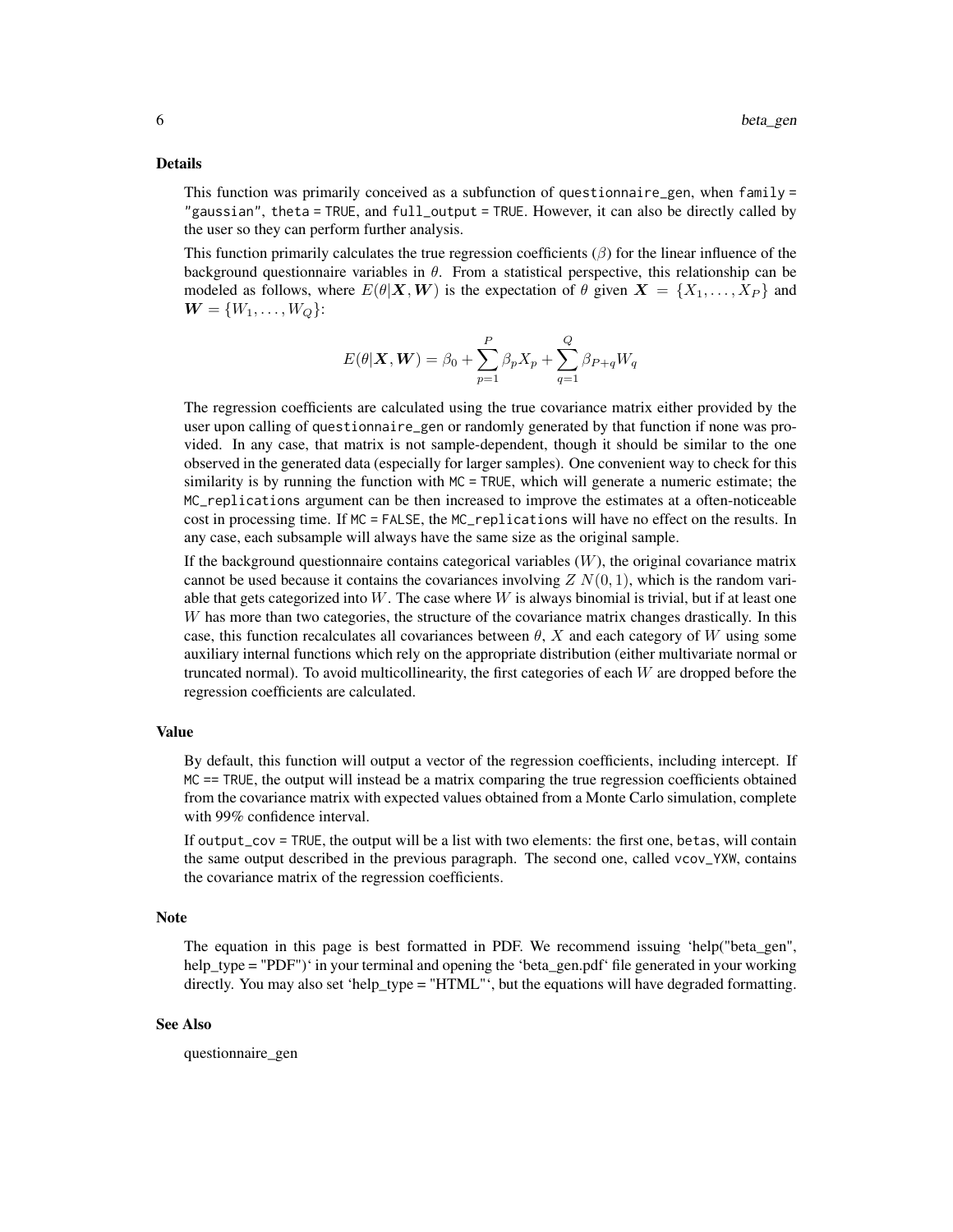#### <span id="page-6-0"></span>block\_design 7

#### Examples

```
data <- questionnaire_gen(100, family="gaussian", theta = TRUE,
                          full_output = TRUE, n_X = 2, n_W = list(2, 2, 4)beta_gen(data, MC = TRUE)
```
block\_design *Assignment of test items to blocks*

#### Description

block\_design creates a length-2 list containing:

- a matrix that identifies which items correspond to which blocks and
- a table of block descriptive statisics.

#### Usage

block\_design(n\_blocks = NULL, item\_parameters, item\_block\_matrix = NULL)

#### Arguments

n\_blocks an integer indicating how many blocks to create.

item\_parameters

a data frame of item parameters.

item\_block\_matrix

a matrix of indicators to assign items to blocks.

#### Warning

The default item\_block\_matrix spirals the items across the n\_blocks and requires n\_blocks >= 3. If n\_blocks < 3, item\_block\_matrix must be specified.

The columns of item\_block\_matrix represent each block while the rows represent the total number of items. item\_block\_matrix[1,1] = 1 indicates that block 1 contains item 1 while item\_block\_matrix[1,2]  $= 0$  indicates that block 2 does not contain item 1.

#### Examples

item\_param <- data.frame(item =  $seq(1:25)$ ,  $b = runif(25, -2, 2)$ )  $ib_matrix < -matrix$  matrix(nrow = 25, ncol = 5, byrow = FALSE, c(1,1,1,1,0,0,0,0,0,0,0,0,0,0,0,0,0,0,0,0,0,0,0,0,0, 0,0,0,0,1,1,1,1,1,1,0,0,0,0,0,0,0,0,0,0,0,0,0,0,0, 0,0,0,0,0,0,0,0,0,0,1,1,1,1,1,0,0,0,0,0,0,0,0,0,0, 0,0,0,0,0,0,0,0,0,0,0,0,0,0,0,1,1,1,1,1,1,0,0,0,0, 0,0,0,0,0,0,0,0,0,0,0,0,0,0,0,0,0,0,0,0,0,1,1,1,1)) block\_design(n\_blocks = 5, item\_parameters = item\_param, item\_block\_matrix = ib\_matrix) block\_design(n\_blocks = 5, item\_parameters = item\_param)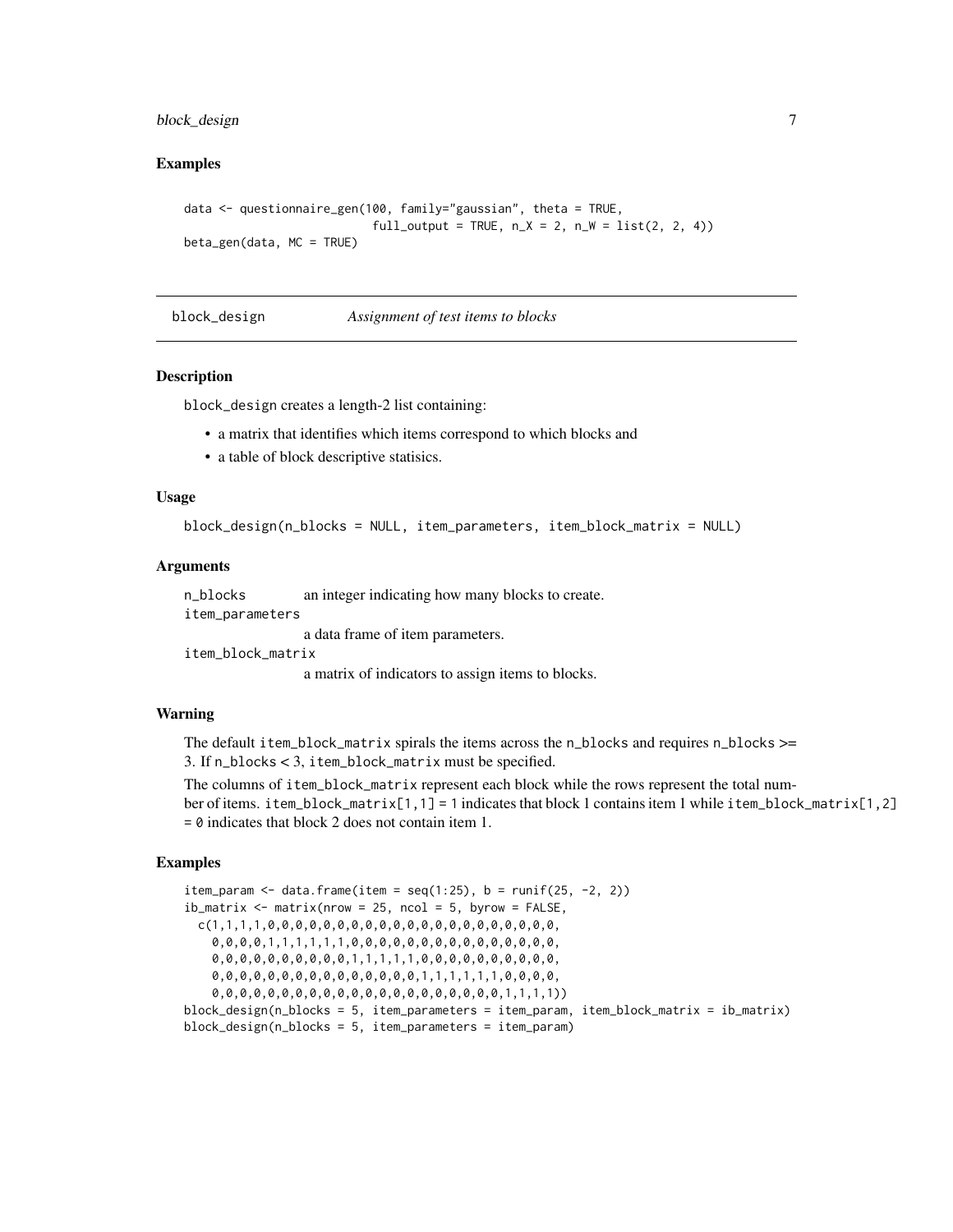<span id="page-7-0"></span>block\_design creates a data frame that identifies which items corresponds to which booklets.

#### Usage

booklet\_design(item\_block\_assignment, book\_design = NULL)

#### Arguments

| item_block_assignment |                                                                 |
|-----------------------|-----------------------------------------------------------------|
|                       | a matrix that identifies which items correspond to which block. |
| book_design           | a matrix of indicators to assign blocks to booklets.            |

#### Details

If using booklet\_design in tandem with block\_design, item\_block\_assignment is the the first element of the returned list of block\_design.

The columns of item\_block\_assignment represent each block while the rows represent the number of items in each block. Becuase the number of items per block can vary, the number of rows represents the block with the most items. The contets of item\_block\_assignment is the actual item numbers. The remainer of shorter blocks are filled with zeros.

The columns of book\_design represent each book while the rows represent each block.

The default book\_design assigns two blocks to every booklet in a spiral design. The number of default booklets is equal to the number of blocks and must be  $\geq$  = 3. If ncol(item\_block\_assignment) < 3, book\_design must be specified.

#### Examples

```
i_blk_mat \leq matrix(seq(1:40), ncol = 5)
blk_book <- matrix(c(1, 0, 1, 0, 0, 0, 1, 0, 1, 0, 0, 0, 1, 0, 1,
                     0, 0, 0, 1, 1, 0, 1, 1, 0, 0, 1, 0, 0, 1, 0),
                     ncol = 5, byrow = TRUE)
booklet_design(item_block_assignment = i_blk_mat, book_design = blk_book)
booklet_design(item_block_assignment = i_blk_mat)
```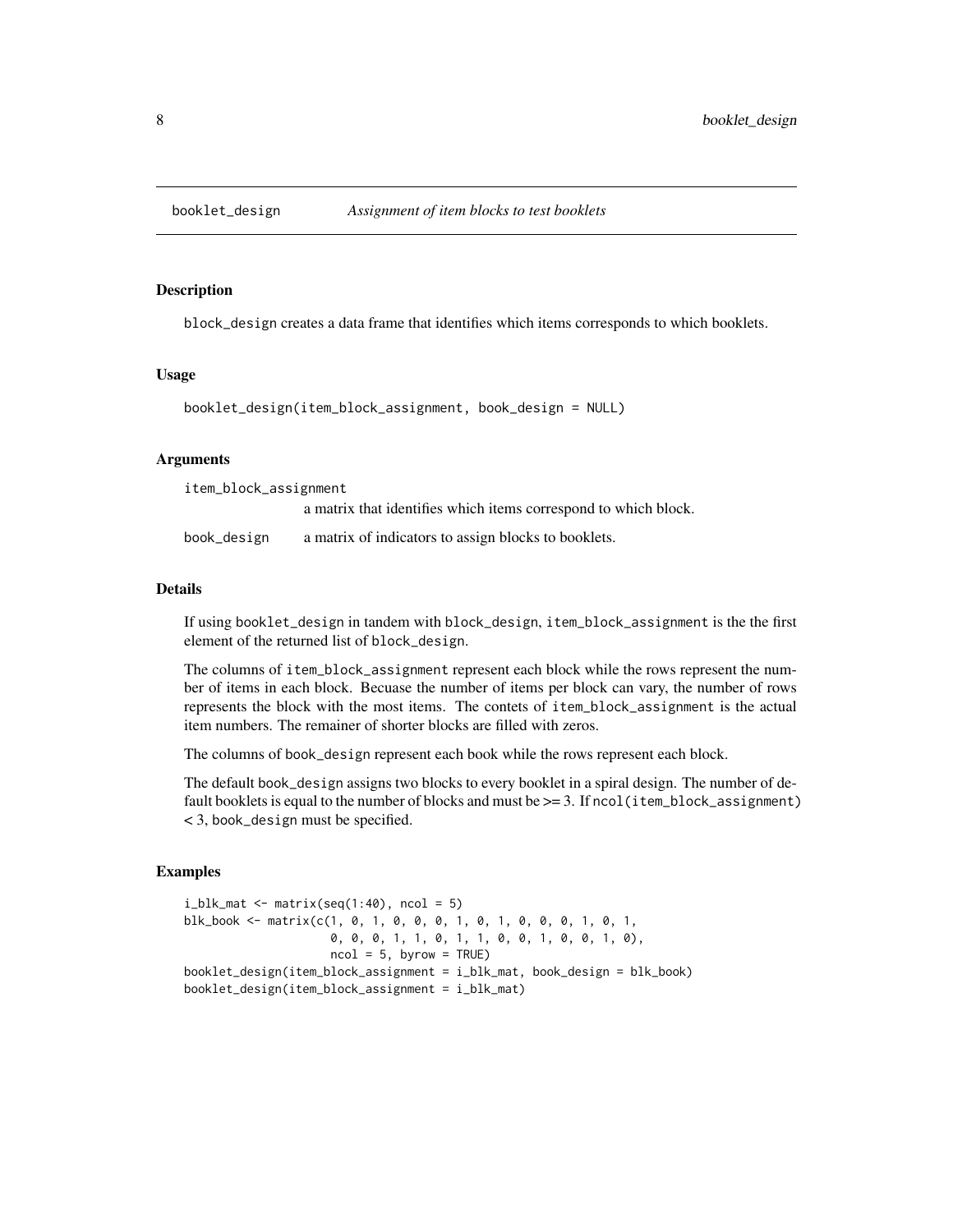<span id="page-8-0"></span>

booklet\_sample randomly assigns test booklets to test takers.

# Usage

```
booklet_sample(
  n_subj,
 book_item_design,
 book_prob = NULL,
  resample = FALSE,
 e = 0.1,
  iter = 20
)
```
#### Arguments

| n_subj    | an integer, the number of subjects (test takers).                                                                                           |  |
|-----------|---------------------------------------------------------------------------------------------------------------------------------------------|--|
|           | book_item_design                                                                                                                            |  |
|           | a data frame containing the items that belong to each booklet with booklets as<br>columns and booklet item numbers as rows. See 'Details'.  |  |
| book_prob | a vector of probability weights for obtaining the booklets being sampled. The<br>default equally weights all books.                         |  |
| resample  | logical indicating if booklets should be re-sampled to minimize differences. Can<br>only be used when book_prob = $NULL$ .                  |  |
| e         | a number between 0 and 1 exclusive, re-sampling stopping criteria, the differ-<br>ence between the most sampled and least sampled booklets. |  |
| iter      | an integer defining the number of iterations to reach e.                                                                                    |  |

#### Details

If using booklet\_sample in tandem with booklet\_design, book\_item\_design is the the first element of the returned list of block\_design.

#### Examples

```
it_b <- matrix(c(1, 2, 1, 4, 5, 4, 7, 8, 7, 10, 3, 10, 2, 6, 3, 5, 9, 6, 8, 0, 9),
          ncol = 3, byrow = TRUE)
booklet_sample(n_subj = 10, book_item_design = it_bk, book_prob = c(.2, .5, .3))
```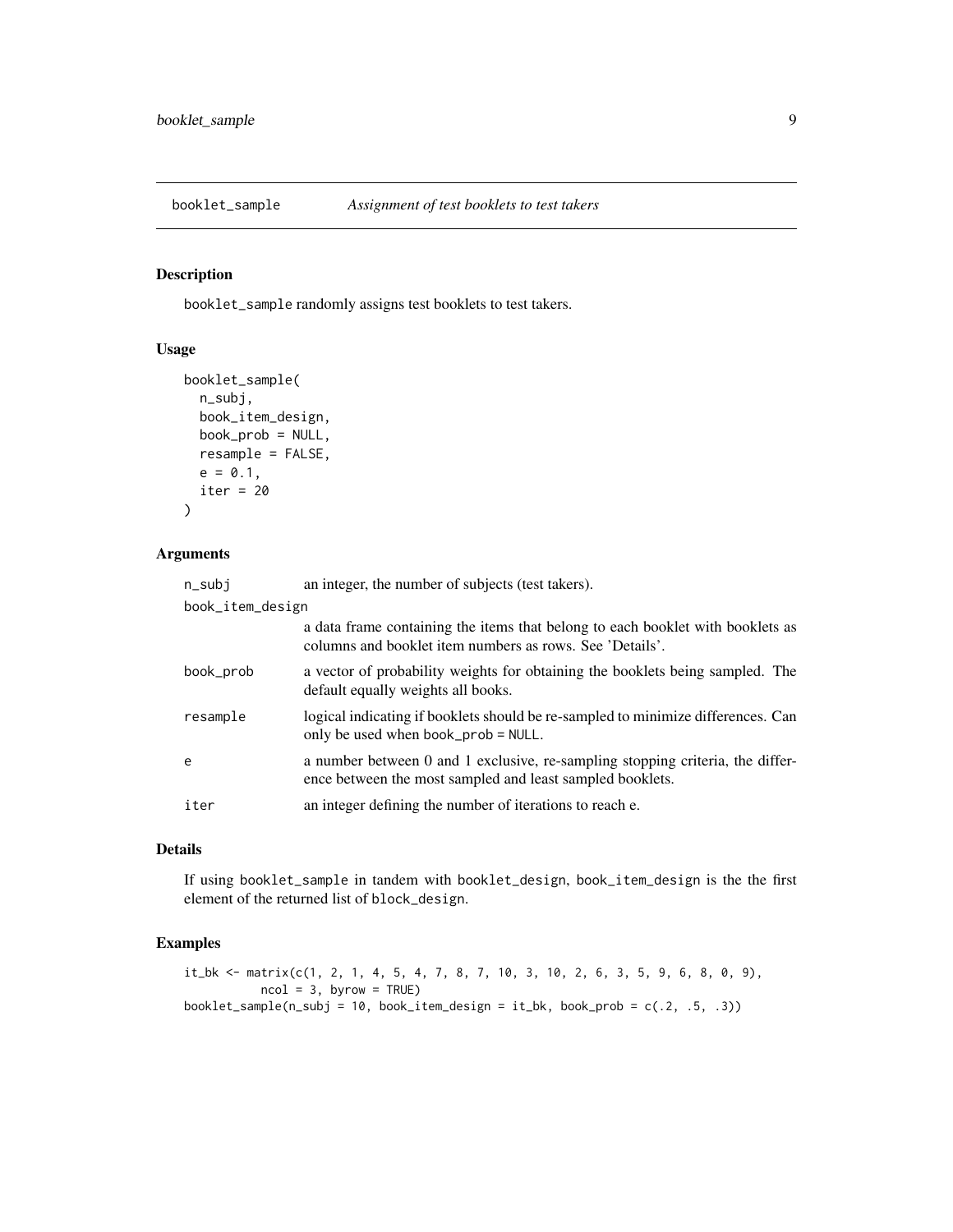<span id="page-9-0"></span>

Generate replicates of a dataset using Balanced Repeated Replication

# Usage

```
brr(
  data,
  k = 0,pseudo_strata = ceiling(nrow(data)/2),
  reps = NULL,
  max\_reps = 80,
  weight_cols = "none",
  id\_col = 1,
  drop = TRUE
)
```
# Arguments

| data          | dataset                                                                                                                                                                                                               |
|---------------|-----------------------------------------------------------------------------------------------------------------------------------------------------------------------------------------------------------------------|
| k             | deflating weight factor. $0 \le k \le 1$ .                                                                                                                                                                            |
| pseudo_strata | number of pseudo-strata                                                                                                                                                                                               |
| reps          | number of replicates                                                                                                                                                                                                  |
| max_reps      | maximum number of replicates (only functional if 'reps $= NULL$ ')                                                                                                                                                    |
| weight_cols   | vector of weight columns                                                                                                                                                                                              |
| id_col        | number of column in dataset containing subject IDs. Set 0 to use the row names<br>as ID                                                                                                                               |
| drop          | if 'TRUE', the observation that will not be part of the subsample is dropped<br>from the dataset. Otherwise, it stays in the dataset but a new weight column is<br>created to differentiate the selected observations |

#### Value

a list containing all the BRR replicates of 'data'

#### Note

PISA uses the BRR Fay method with  $k = 0.5$ .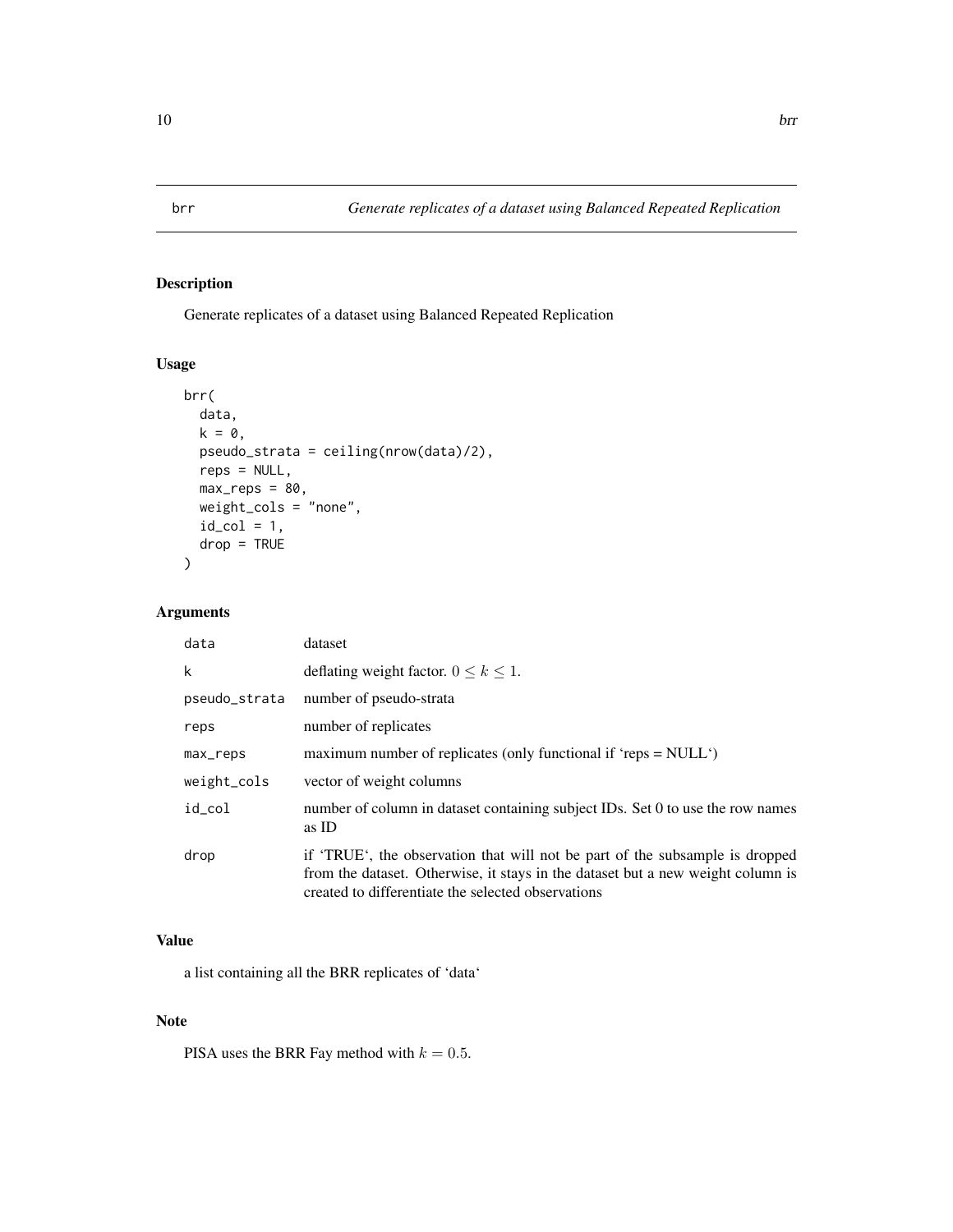# <span id="page-10-0"></span>calc\_n\_tilde 11

#### References

OECD (2015). Pisa Data Analysis Manual. Adams, R., & Wu, M. (2002). PISA 2000 Technical Report. Paris: Organisation for Economic Co-operation and Development (OECD). Rust, K. F., & Rao, J. N. K. (1996). Variance estimation for complex surveys using replication techniques. Statistical methods in medical research, 5(3), 283-310.

#### See Also

jackknife

calc\_n\_tilde *Calculate ñ*

# Description

Calculates n tilde

#### Usage

calc\_n\_tilde(M, N, n\_j)

#### Arguments

| М     | total number of population (i.e., sum of $n_i$ over all j) |
|-------|------------------------------------------------------------|
| N     | number of each class j                                     |
| $n_i$ | vector with size of each class j                           |

#### References

Snijders, T. A. B., & Bosker, R. J. (1999). Multilevel Analysis. Sage Publications.

# See Also

?lsasim:::summary.lsasimcluster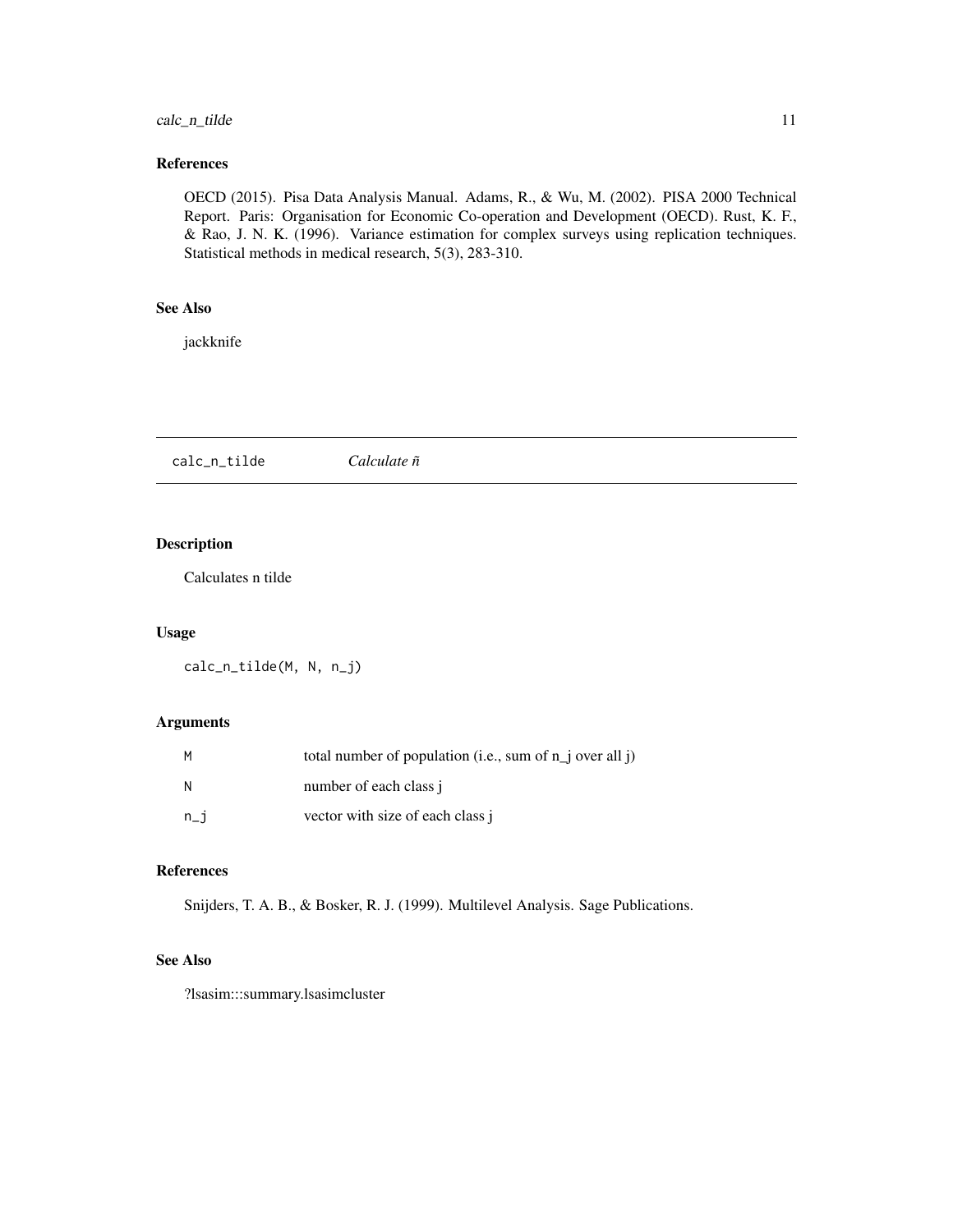```
calc_replicate_weights
```
*Calculate replicate weights and summary statistics*

#### Description

Takes the output of 'cluster\_gen' to calculate the replicate weights as well as some summary statistics

#### Usage

```
calc_replicate_weights(data, method, k = 0)
```
#### Arguments

| data   | list of background questionnaire data (typically generated by 'cluster_gen') |
|--------|------------------------------------------------------------------------------|
| method | replication method. Can be "Jackknife", "BRR" or "BRR Fay"                   |
| k      | deflating weight factor (used only when 'method $=$ "BRR Fay")               |

#### Details

Replicate weights can be calculated using the Jackknife for unstratified two-stage sample designs or Balanced Repeated Replication (BRR) with or without Fay's modification. According to OECD (2015), PISA uses the Fay method with a factor of 0.5. This is why ' $k = 0.5$ ' by default.

#### Value

list with data and, if requeted, some statistics

#### Note

This function is essentially a big wrapper for 'replicate\_var', applying that function on each element of an output of 'cluster\_gen'.

#### References

OECD (2015). Pisa Data Analysis Manual. Rust, K. F., & Rao, J. N. K. (1996). Variance estimation for complex surveys using replication techniques. Statistical methods in medical research, 5(3), 283-310.

#### See Also

cluster\_gen jackknife, jackknife\_var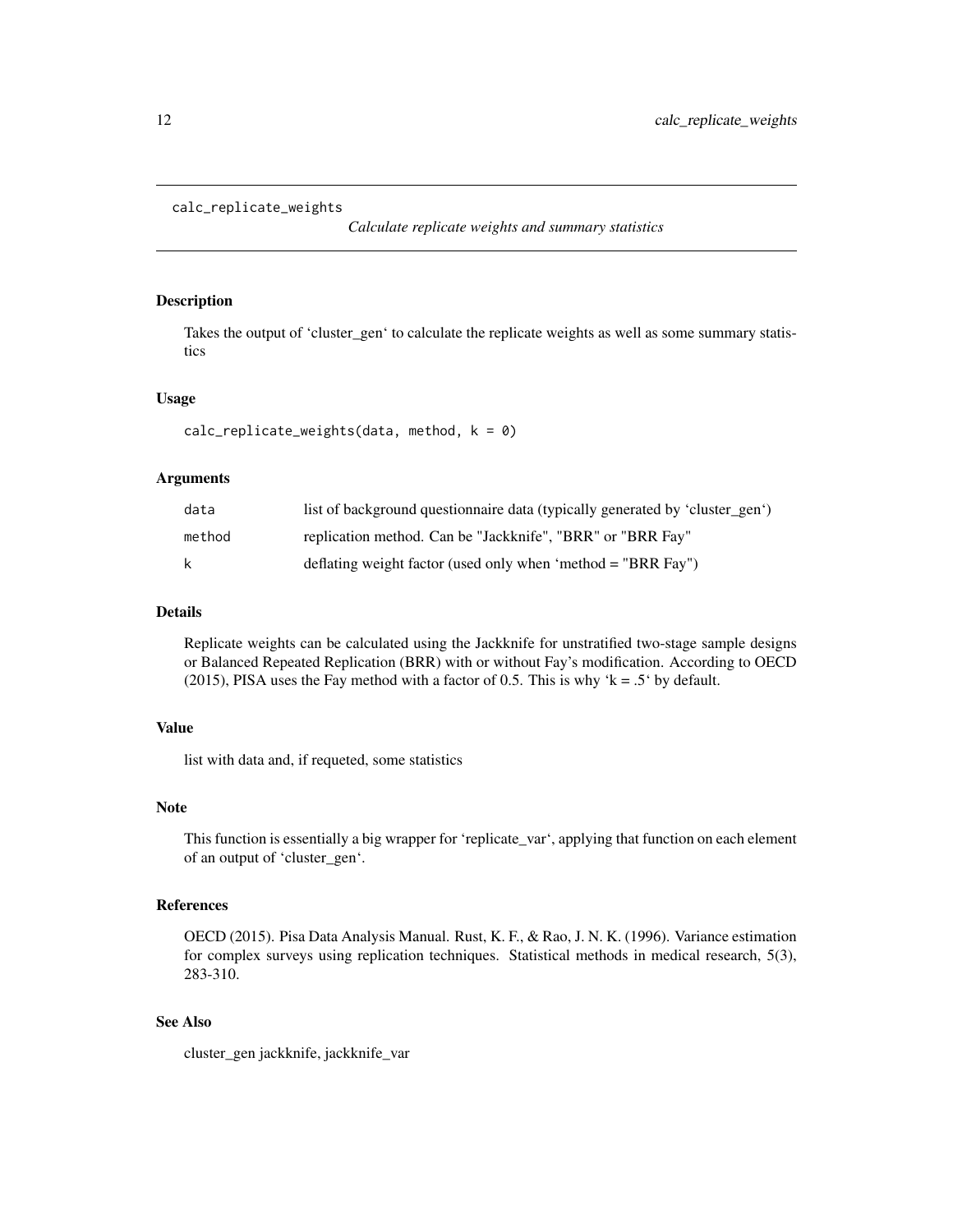<span id="page-12-0"></span>calc\_se\_rho 13

# Examples

```
data <- cluster_gen(c(3, 50))
calc_replicate_weights(data, "Jackknife")
calc_replicate_weights(data, "BRR")
calc_replicate_weights(data, "BRR Fay")
```
calc\_se\_rho *Calculate Standard Error of Intraclass Correlation*

# Description

Calculate Standard Error of Intraclass Correlation

#### Usage

calc\_se\_rho(rho, n\_j, N)

#### Arguments

| rho   | intraclass correlation        |
|-------|-------------------------------|
| $n_i$ | number of elements in class j |
| N     | number of classes j           |

#### References

Snijders, T. A. B., & Bosker, R. J. (1999). Multilevel Analysis. Sage Publications.

#### See Also

anova.lsasimcluster

calc\_var\_between *Calculate variance between classes*

# Description

Calculate variance between classes

#### Usage

calc\_var\_between(n\_j, y\_bar\_j, y\_bar, n\_tilde, N)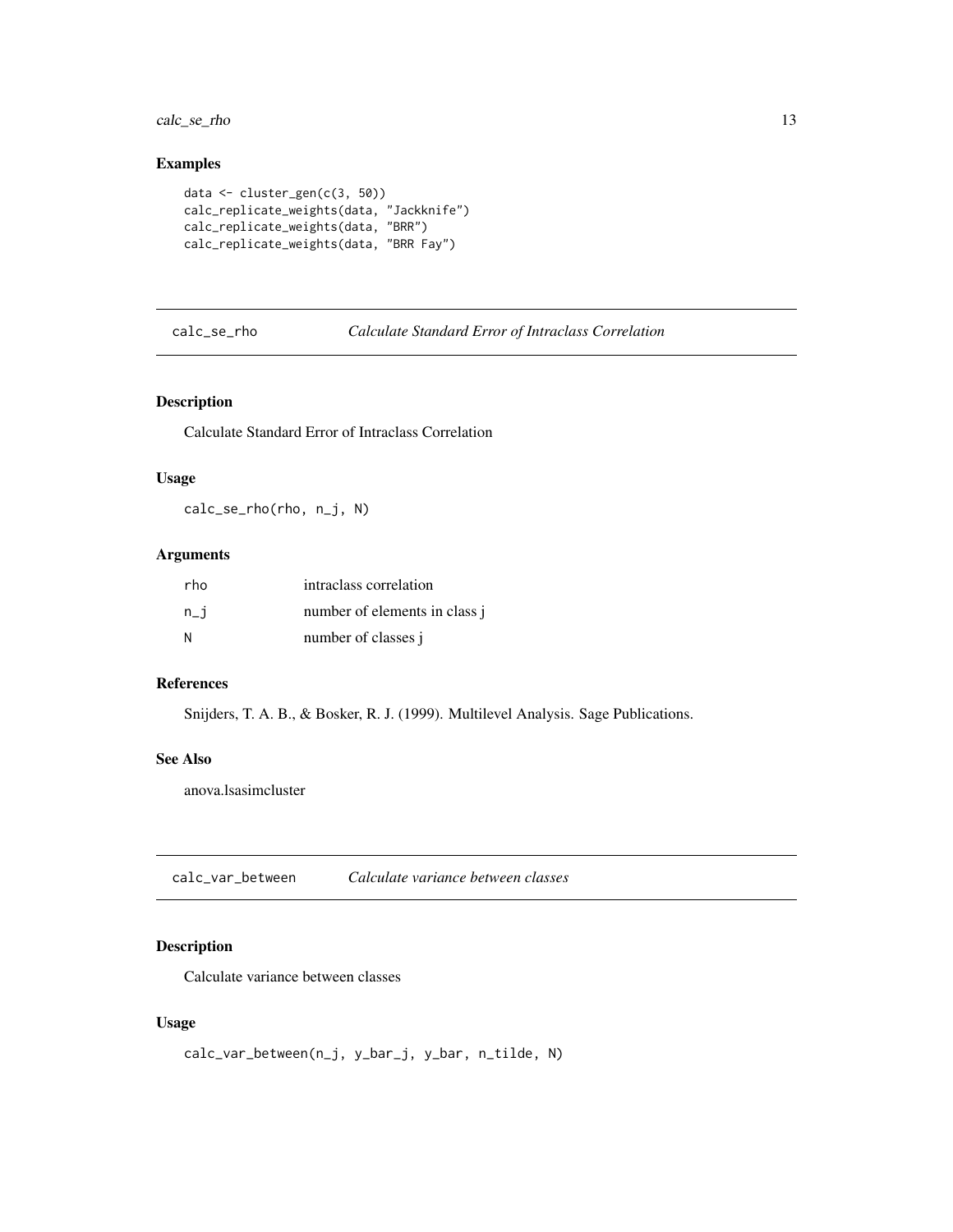# <span id="page-13-0"></span>Arguments

| $n_{-}j$ | number of elements in class j                                                                                                     |
|----------|-----------------------------------------------------------------------------------------------------------------------------------|
| y_bar_j  | mean of variable of interest per class j                                                                                          |
| v_bar    | mean of variable of interest across classes                                                                                       |
| n_tilde  | function of the variance of n <sub>N</sub> , M and N. See documentation and code of<br>lsasim:::summary.lsasimcluster for details |
| N        | number of classes j                                                                                                               |

#### References

Snijders, T. A. B., & Bosker, R. J. (1999). Multilevel Analysis. Sage Publications.

#### See Also

anova.lsasimcluster

calc\_var\_tot *Calculate the total variance*

# Description

Calculate the total variance

# Usage

calc\_var\_tot(M, N, n\_tilde, s2\_within, s2\_between)

# Arguments

| M          | total sample size                                                                                                               |
|------------|---------------------------------------------------------------------------------------------------------------------------------|
| N          | number of classes j                                                                                                             |
| n tilde    | function of the variance of n <sub>N</sub> , M and N. See documentation and code of<br>lsasim:::summary.lsasimclusterfordetails |
| s2_within  | Within-class variance                                                                                                           |
| s2 between | Between-class variance                                                                                                          |

#### References

Snijders, T. A. B., & Bosker, R. J. (1999). Multilevel Analysis. Sage Publications.

#### See Also

anova.lsasimcluster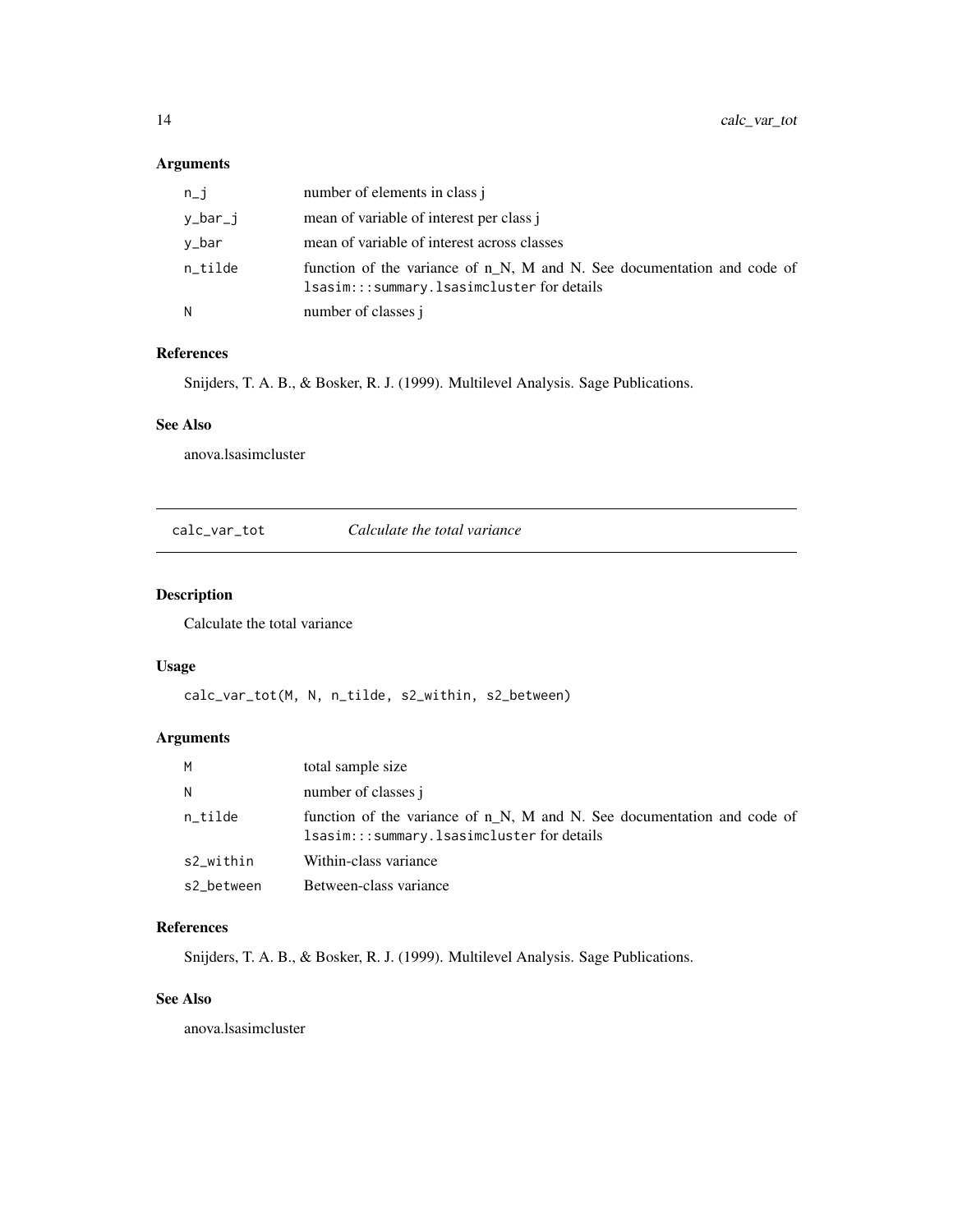<span id="page-14-0"></span>calc\_var\_within *Calculate variance within classes*

# Description

Calculate variance within classes

# Usage

calc\_var\_within(n\_j, s2\_j, M, N)

# Arguments

| n_i    | number of elements in class j       |
|--------|-------------------------------------|
| $s2_i$ | variance of all elements in class j |
| М      | total sample size                   |
| Ν      | number of classes i                 |

#### References

Snijders, T. A. B., & Bosker, R. J. (1999). Multilevel Analysis. Sage Publications.

#### See Also

anova.lsasimcluster

check\_condition *Check if an error condition is satisfied*

# Description

Check if an error condition is satisfied

#### Usage

```
check_condition(condition, message, fatal = TRUE)
```

| condition | logical test which if TRUE will cause the function to return an error message                             |
|-----------|-----------------------------------------------------------------------------------------------------------|
| message   | error message to be displayed if condition is met.                                                        |
| fatal     | if TRUE, error message is fatal, i.e., it will abort the parent function which called<br>check condition. |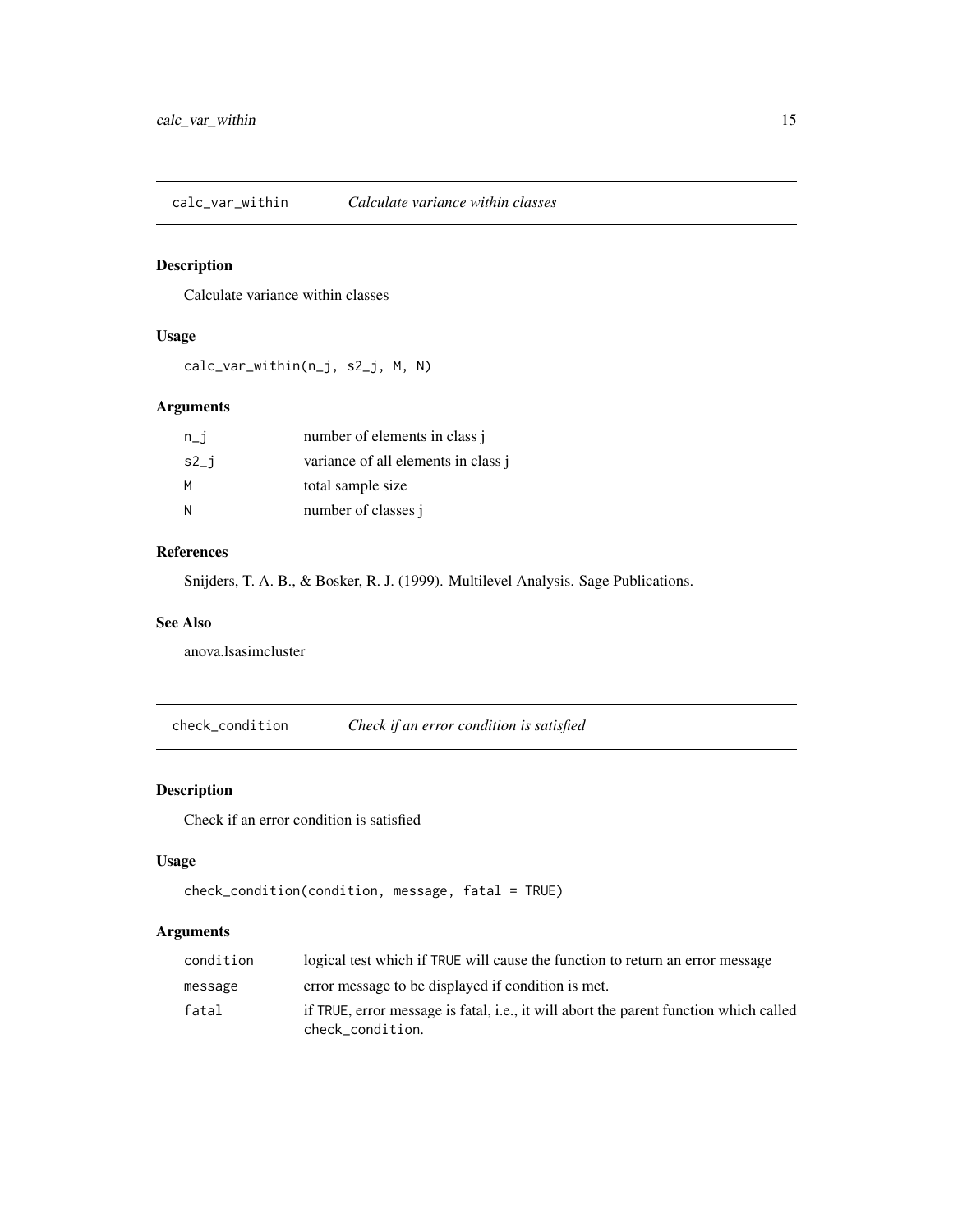```
check_ignored_parameters
```
*Checks if provided parameters are ignored*

#### Description

Internal function to match non-null parameters with a vector of ignored parameters

#### Usage

```
check_ignored_parameters(provided_parameters, ignored_parameters)
```
#### Arguments

provided\_parameters vector of provided parameters ignored\_parameters vector of ignored parameters

#### Value

Warning message listing ignored parameters

check\_n\_N\_class *Check class of n or N*

#### Description

Check the class of an object (usually n and N from 'cluster\_gen')

#### Usage

```
check_n_N_class(x)
```
#### Arguments

```
x either n or N from 'cluster_gen'
```
#### Note

This function is primarily used as a way to simplify the classification of n and N in the 'cluster\_gen' function.

#### See Also

cluster\_gen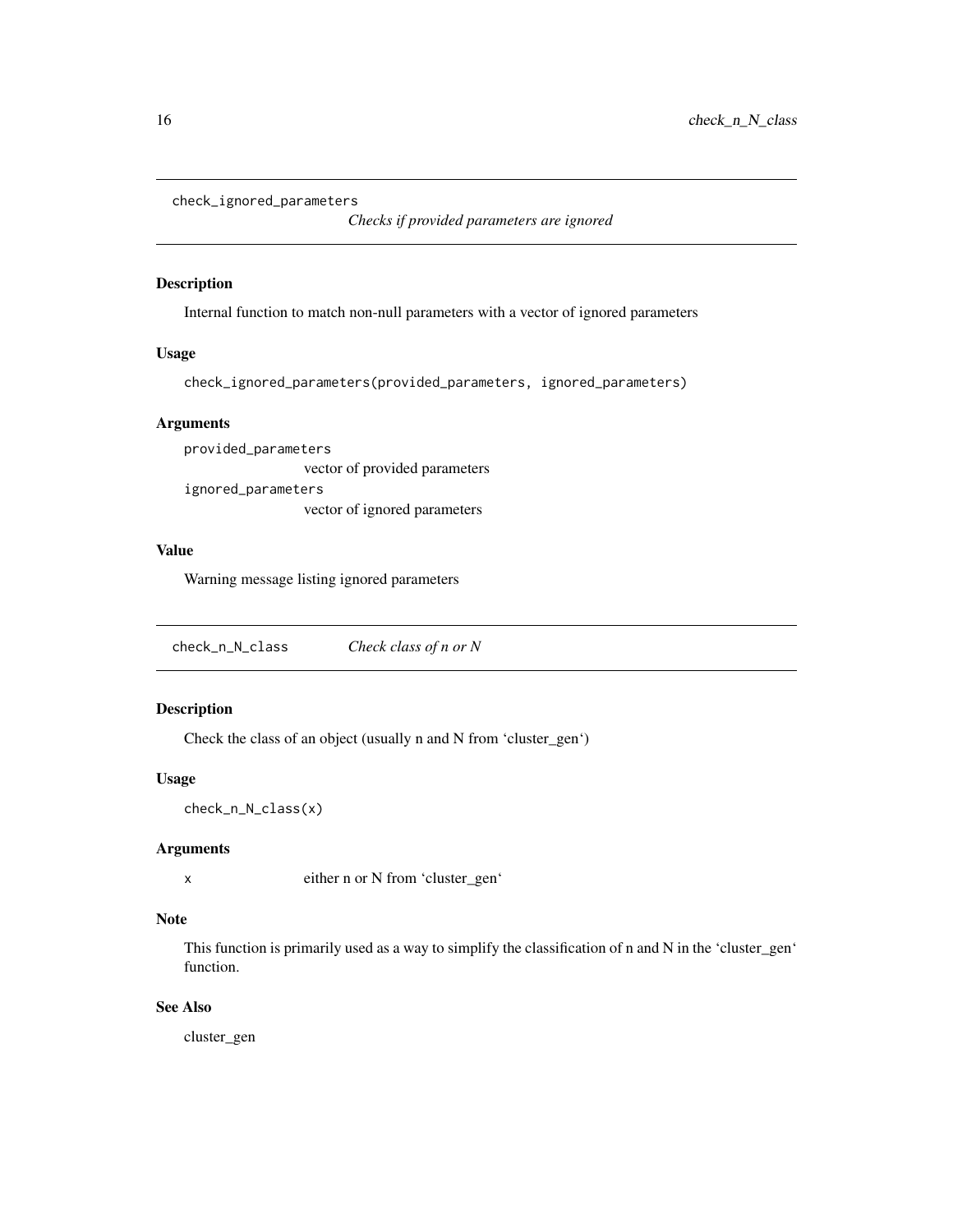<span id="page-16-0"></span>check\_valid\_structure *Check if List is Valid*

#### Description

Checks if a list has a proper structure to be transformed into a hierarchical structure

#### Usage

```
check_valid_structure(n)
```
#### Arguments

n list

#### Value

Error if the structure is improper. Otherwise, there's no output.

### See Also

check\_condition

cluster\_gen *Generate cluster sample*

#### Description

Generate cluster sample

#### Usage

```
cluster_gen(
 n,
 N = 1,
 cluster_labels = NULL,
  resp_labels = NULL,
  cat_prop = NULL,
  n_X = NULL,
  n_W = NULL,c_mean = NULL,
  signa = NULL,cor_matrix = NULL,
  separate_questionnaires = TRUE,
  collapse = "none",
  sum\_pop = sapply(N, sum),
```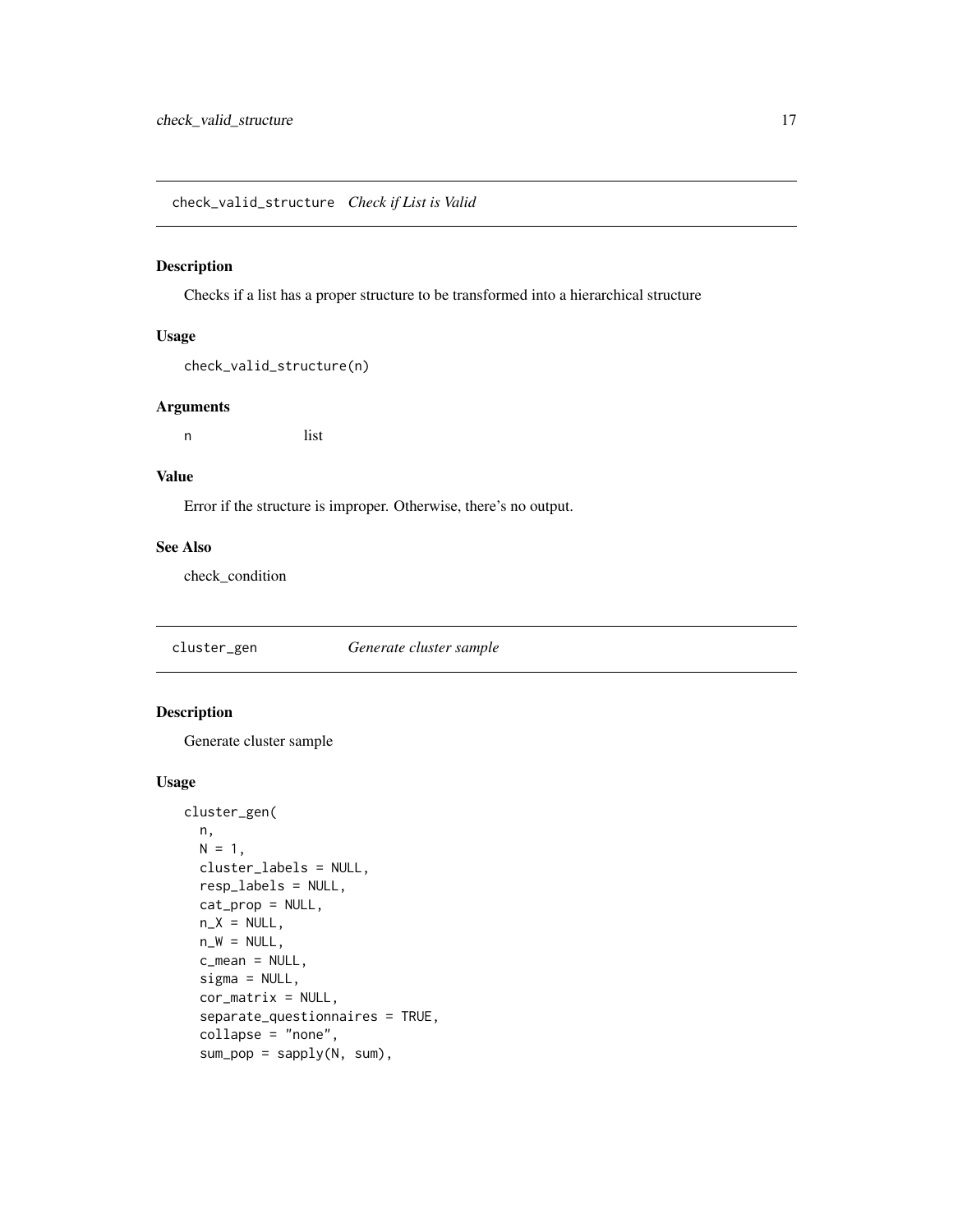```
calc_weights = TRUE,
  sampling_method = "mixed",
 rho = NULL,theta = FALSE,verbase = TRUE,print_pop_structure = verbose,
  ...
\lambda
```

| n                                                                             | numeric vector with the number of sampled observations (clusters or subjects)<br>on each level                                                                                  |  |
|-------------------------------------------------------------------------------|---------------------------------------------------------------------------------------------------------------------------------------------------------------------------------|--|
| N                                                                             | list of numeric vector with the population size of each *sampled* cluster element<br>on each level                                                                              |  |
|                                                                               | cluster_labels character vector with the names of each cluster level                                                                                                            |  |
| resp_labels                                                                   | character vector with the names of the questionnaire respondents on each level                                                                                                  |  |
| cat_prop                                                                      | list of cumulative proportions for each item. If theta = TRUE, the first element<br>of cat_prop must be a scalar 1, which corresponds to the theta.                             |  |
| $n_X$                                                                         | list of 'n_X' per cluster level                                                                                                                                                 |  |
| $n_W$                                                                         | list of 'n_W' per cluster level                                                                                                                                                 |  |
| c_mean                                                                        | vector of means for the continuous variables or list of vectors for the continuous<br>variables for each level. Defaults to 0, but can change if 'rho' is set.                  |  |
| sigma                                                                         | vector of standard deviations for the continuous variables or list of vectors for<br>the continuous variables for each level. Defaults to 1, but can change if 'rho' is<br>set. |  |
| cor_matrix                                                                    | Correlation matrix between all variables (except weights). By default, correla-<br>tions are randomly generated.                                                                |  |
| separate_questionnaires                                                       |                                                                                                                                                                                 |  |
|                                                                               | if 'TRUE', each level will have its own questionnaire                                                                                                                           |  |
| collapse                                                                      | if 'TRUE', function output contains only one data frame with all answers. It can<br>also be "none", "partial" and "full" for finer control on 3+ levels                         |  |
| sum_pop                                                                       | total population at each level (sampled or not)                                                                                                                                 |  |
| if 'TRUE', sampling weights are calculated<br>calc_weights<br>sampling_method |                                                                                                                                                                                 |  |
|                                                                               | can be "SRS" for Simple Random Sampling or "PPS" for Probabilities Propor-<br>tional to Size                                                                                    |  |
| rho                                                                           | estimated intraclass correlation                                                                                                                                                |  |
| theta                                                                         | if TRUE, the first continuous variable will be labeled 'theta'. Otherwise, it will<br>be labeled 'q1'.                                                                          |  |
| verbose                                                                       | if 'TRUE', prints output messages                                                                                                                                               |  |
| print_pop_structure                                                           |                                                                                                                                                                                 |  |
|                                                                               | if 'TRUE', prints the population hierarchical structure (as long as it differs from<br>the sample structure)                                                                    |  |
| $\cdots$                                                                      | Additional parameters to be passed to 'questionnaire_gen()'                                                                                                                     |  |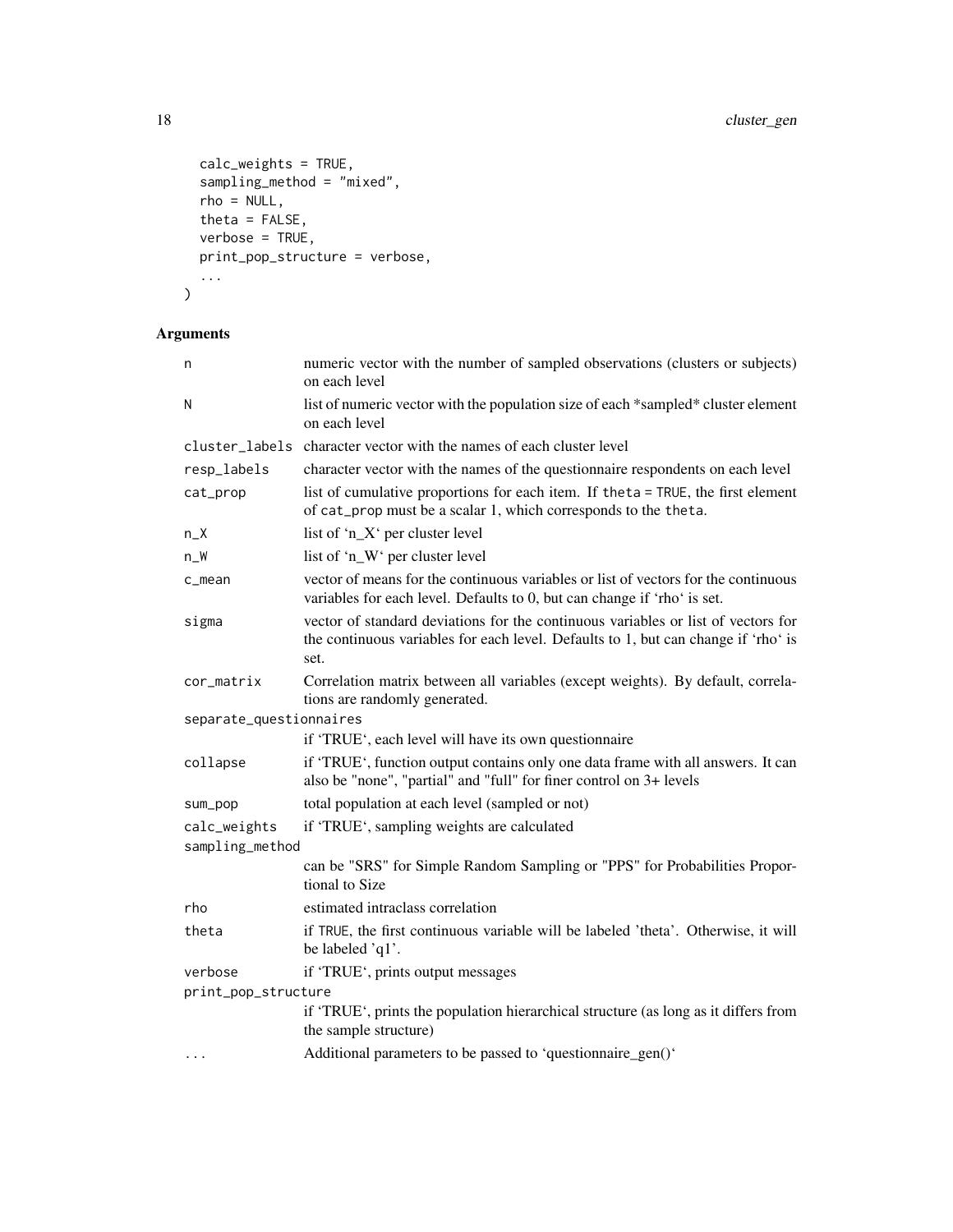# cluster\_gen 19

#### Details

This function relies heavily in two subfunctions—'cluster gen separate' and 'cluster gen together' which can be called independently. This does not make 'cluster\_gen' a simple wrapper function, as it performs several operations prior to calling its subfunctions, such as randomly generating 'n  $X'$ and 'n\_W' if they are not determined by user. 'n' can have unitary length, in which case all clusters will have the same size. 'N' is \*not\* the population size across all elements of a level, but the population size for each element of one level. Regarding the additional parameters to be passed to 'questionnaire\_gen()', they can be passed either in the same format as 'questionnaire\_gen()' or as more complex objects that contain information for each cluster level.

#### Value

list with background questionnaire data, grouped by level or not

#### **Note**

For the purpose of this function, levels are counted starting from the top nesting/clustering level. This means that, for example, schools are the first cluster level, classes are the second, and students are the third and final level. This behavior can be customized by naming the 'n' argument or providing custom labels in 'cluster\_labels' and 'resp\_labels'.

Manually setting both 'c\_mean' and 'rho', while possible, may yield unexpected results due to how those parameters work together. A high intraclass correlation ('rho') teoretically means that each group will end up with different means so they can be better separated. If 'c\_mean' is left untouched (i.e., at the default value of zero), then 'c\_mean' will freely change between clusters in order to result in the expected intraclass correlation. For large samples, 'c\_mean' will in practice correspond to the grand mean across that level, as the means of each element will be different no matter the sample size.

Moreover, if 'c\_mean', 'sigma' and 'rho' are passed to the function, the means will be recalculated as a function of the other two parameters. The three are interdependent and cannot be passed simultaneously.

If in addition to 'rho' the user also determine different means for each level, the only way the math can check out is if the variance in each group becomes very high. For examples of this scenario and the one described in the previous paragraph, check out the final section of this page.

The 'ranges()' function should always be put inside a 'list()', as putting it inside a vector ('c()') will cancel its effect. For more details, please read the documentation of the 'ranges()' function.

The only arguments that can be used to label each level are 'n', 'N', 'cluster\_labels' and 'resp\_labels'. Labeling other arguments such as 'c\_mean' and 'cat\_prop' has no effect on the final results, but it is a recommended way for users to keep track of which value corresponds to which element in a complex hierarchical structure.

One of the extra arguments that can be passed by this function is 'family'. If family  $=$  "gaussian", the questionnaire will be generated assuming that all the variables are jointly-distributed as a multivariate normal. The default behavior is family == NULL, where the data is generated using the polychoric correlation matrix, with no distributional assumptions.

#### See Also

cluster\_estimates cluster\_gen\_separate cluster\_gen\_together questionnaire\_gen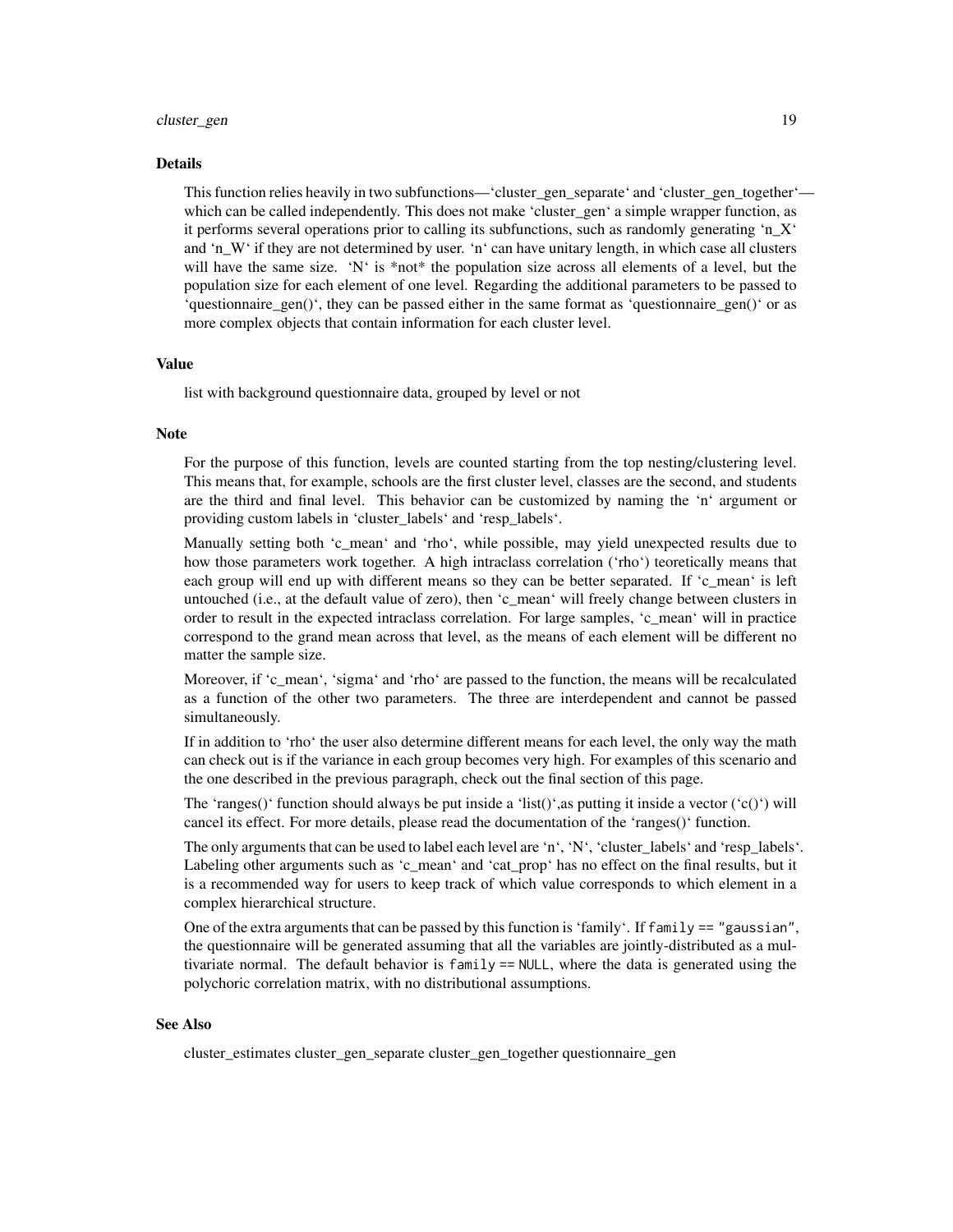#### Examples

```
# Simple structure of 3 schools with 5 students each
cluster_gen(c(3, 5))
# Complex structure of 2 schools with different number of students,
# sampling weights and custom number of questions
n <- list(3, c(20, 15, 25))
N <- list(5, c(200, 500, 400, 100, 100))
cluster_gen(n, N, n_X = 5, n_W = 2)
# Condensing the output
set.seed(0); cluster_gen(c(2, 4))
set.seed(0); cluster_gen(c(2, 4), collapse=TRUE) # same, but in one dataset
# Condensing the output: 3 levels
str(cluster_gen(c(2, 2, 1), collapse="none"))
str(cluster_gen(c(2, 2, 1), collapse="partial"))
str(cluster_gen(c(2, 2, 1), collapse="full"))
# Controlling the intra-class correlation and the grand mean
x \le - cluster_gen(c(5, 1000), rho = .9, n_X = 2, n_W = 0, c_mean = 10)
sapply(1:5, function(s) mean(x$school[[s]]$q1)) # means per school != 10
mean(sapply(1:5, function(s) mean(x$school[[s]]$q1))) # closer to c_mean
# Making the intraclass variance explode by forcing "incompatible" rho and c_mean
x <- cluster_gen(c(5, 1000), rho = .5, n_X = 2, n_W = 0, c_mean = 1:5)
anova(x)
```
cluster\_gen\_separate *Generate cluster samples with individual questionnaires*

#### Description

This is a subfunction of 'cluster\_gen' that performs cluster sampling, with the twist that each cluster level has its own questionnaire.

#### Usage

```
cluster_gen_separate(
  n_levels,
  n,
  N,
  sum_pop,
  calc_weights,
  sampling_method,
  cluster_labels,
  resp_labels,
  collapse,
  n_X,
```
<span id="page-19-0"></span>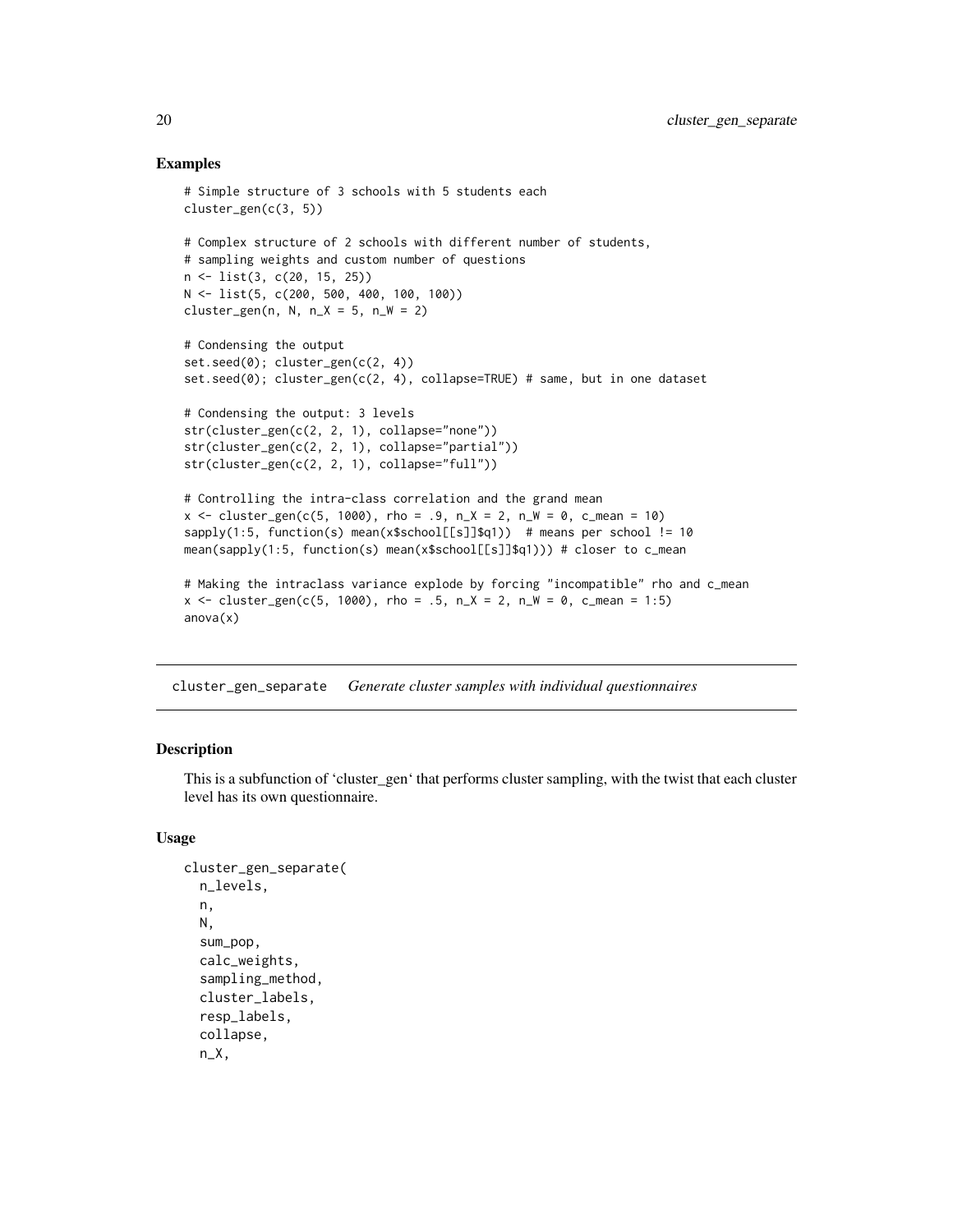# cluster\_gen\_separate 21

```
n_W,
 cat_prop,
  c_mean,
  sigma,
 cor_matrix,
  rho,
  theta,
  whitelist,
  verbose,
  ...
)
```

| n_levels        | number of cluster levels                                                                                                                                                                               |
|-----------------|--------------------------------------------------------------------------------------------------------------------------------------------------------------------------------------------------------|
| n               | numeric vector with the number of sampled observations (clusters or subjects)<br>on each level                                                                                                         |
| N               | list of numeric vector with the population size of each *sampled* cluster element<br>on each level                                                                                                     |
| sum_pop         | total population at the lowest level (sampled or not)                                                                                                                                                  |
| calc_weights    | if 'TRUE', sampling weights are calculated                                                                                                                                                             |
| sampling_method |                                                                                                                                                                                                        |
|                 | can be "SRS" for Simple Random Sampling or "PPS" for Probabilities Propor-<br>tional to Size, "mixed" to use SRS for students and PPS otherwise or a vector<br>with the sampling method for each level |
|                 | cluster_labels character vector with the names of each cluster level                                                                                                                                   |
| resp_labels     | character vector with the names of the questionnaire respondents on each level                                                                                                                         |
| collapse        | if 'TRUE', function output contains only one data frame with all answers                                                                                                                               |
| $n_X$           | list of 'n_X' per cluster level                                                                                                                                                                        |
| $n_W$           | list of 'n_W' per cluster level                                                                                                                                                                        |
| cat_prop        | list of cumulative proportions for each item. If theta = TRUE, the first element<br>of cat_prop must be a scalar 1, which corresponds to the theta.                                                    |
| c_mean          | vector of means for the continuous variables or list of vectors for the continuous<br>variables for each level                                                                                         |
| sigma           | vector of standard deviations for the continuous variables or list of vectors for<br>the continuous variables for each level                                                                           |
| cor_matrix      | Correlation matrix between all variables (except weights)                                                                                                                                              |
| rho             | estimated intraclass correlation                                                                                                                                                                       |
| theta           | if TRUE, the first continuous variable will be labeled 'theta'. Otherwise, it will<br>be labeled 'q1'.                                                                                                 |
| whitelist       | used when 'n = select()', determines which PSUs get to generate question-<br>naires                                                                                                                    |
| verbose         | if 'TRUE', prints output messages                                                                                                                                                                      |
| $\ddotsc$       | Additional parameters to be passed to 'questionnaire_gen()'                                                                                                                                            |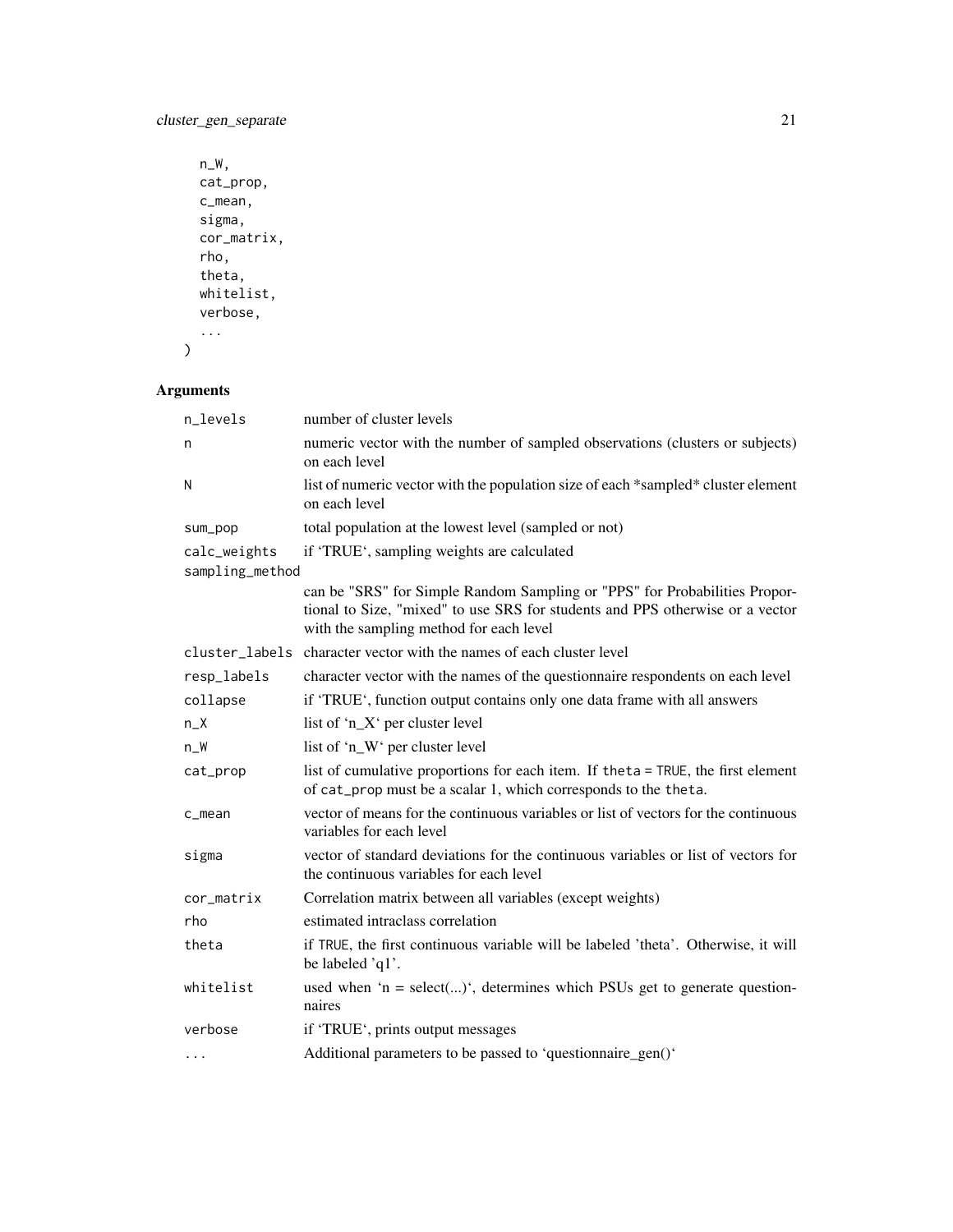# <span id="page-21-0"></span>See Also

cluster\_gen cluster\_gen\_together

cluster\_gen\_together *Generate cluster samples with lowest-level questionnaires*

# Description

This is a subfunction of 'cluster\_gen' that performs cluster sampling where only the lowest-level individuals (e.g. students) fill out questionnaires.

#### Usage

```
cluster_gen_together(
 n_levels,
 n,
 N,
  sum_pop,
  calc_weights,
  sampling_method,
  cluster_labels,
  resp_labels,
  collapse,
  n_X,
 n_W,
 cat_prop,
  c_mean,
  sigma,
  cor_matrix,
  rho,
  verbose,
  ...
)
```

| n_levels        | number of cluster levels                                                                           |  |
|-----------------|----------------------------------------------------------------------------------------------------|--|
| n               | numeric vector with the number of sampled observations (clusters or subjects)<br>on each level     |  |
| N               | list of numeric vector with the population size of each *sampled* cluster element<br>on each level |  |
| sum_pop         | total population at the lowest level (sampled or not)                                              |  |
| calc_weights    | if 'TRUE', sampling weights are calculated                                                         |  |
| sampling_method |                                                                                                    |  |
|                 | can be "SRS" for Simple Random Sampling or "PPS" for Probabilities Propor-<br>tional to Size       |  |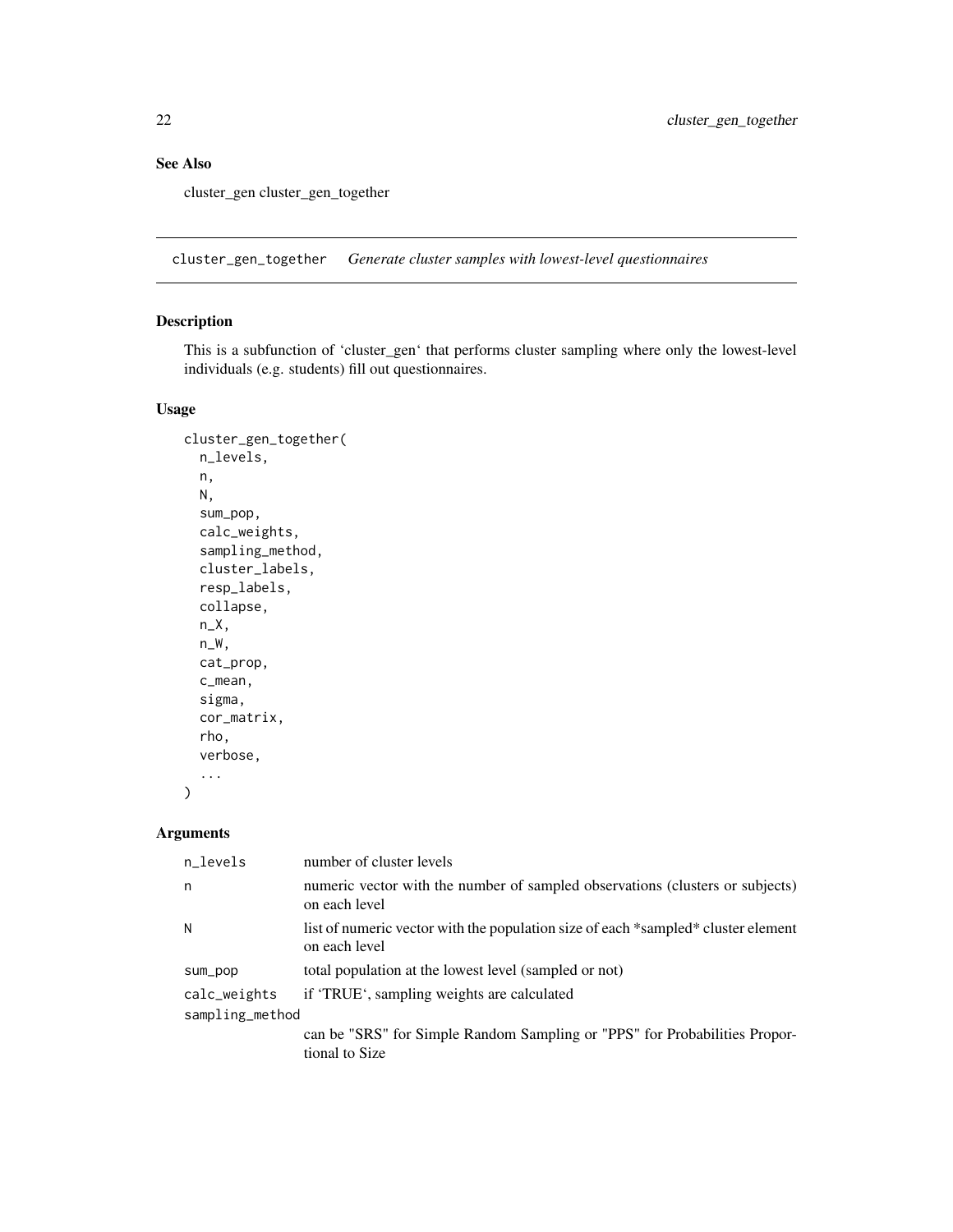<span id="page-22-0"></span>

|             | cluster_labels character vector with the names of each cluster level                                                                                |
|-------------|-----------------------------------------------------------------------------------------------------------------------------------------------------|
| resp_labels | character vector with the names of the questionnaire respondents on each level                                                                      |
| collapse    | if 'TRUE', function output contains only one data frame with all answers                                                                            |
| n_X         | list of 'n_X' per cluster level                                                                                                                     |
| n_W         | list of 'n_W' per cluster level                                                                                                                     |
| cat_prop    | list of cumulative proportions for each item. If theta = TRUE, the first element<br>of cat_prop must be a scalar 1, which corresponds to the theta. |
| c_mean      | vector of means for the continuous variables or list of vectors for the continuous<br>variables for each level                                      |
| sigma       | vector of standard deviations for the continuous variables or list of vectors for<br>the continuous variables for each level                        |
| cor_matrix  | correlation matrix or list of correlation matrices per PSU                                                                                          |
| rho         | intraclass correlation (scalar, vector or list)                                                                                                     |
| verbose     | if 'TRUE', prints output messages                                                                                                                   |
| $\cdots$    | Additional parameters to be passed to 'questionnaire_gen()'                                                                                         |

#### See Also

cluster\_gen cluster\_gen\_separate cluster\_gen\_together

cluster\_message *Print messages about clusters*

# Description

Prints messages about the cluster scheme before generating questionnaire responses.

# Usage

```
cluster_message(
 n_obs,
 resp_labels,
 cluster_labels,
 n_levels,
  separate_questionnaires,
  type,
  detail = FALSE)
```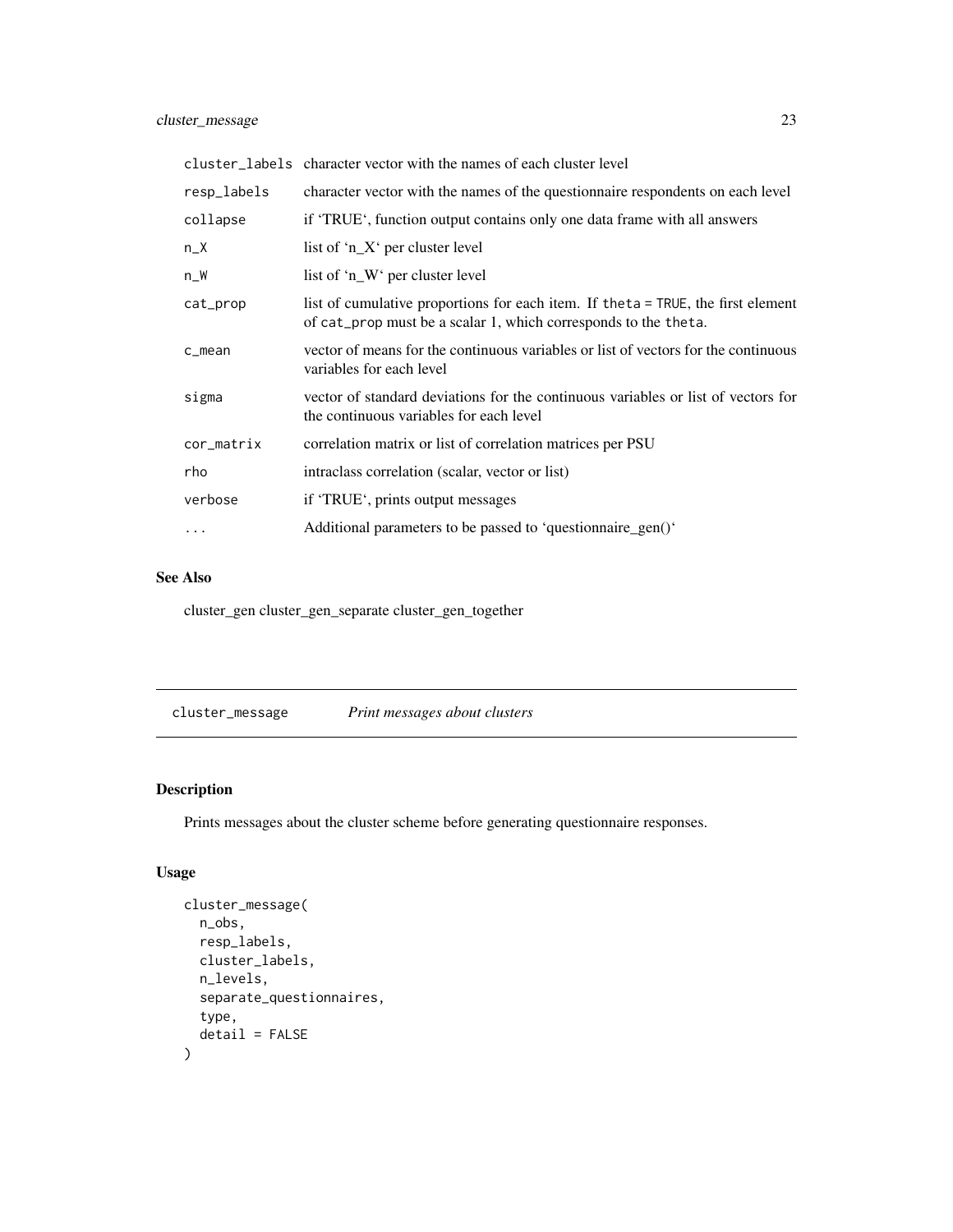# <span id="page-23-0"></span>Arguments

| $n_{obs}$                                                                        | list with the number of elements per level                                     |
|----------------------------------------------------------------------------------|--------------------------------------------------------------------------------|
| resp_labels                                                                      | character vector with the names of the questionnaire respondents on each level |
|                                                                                  | cluster_labels character vector with the names of each cluster level           |
| n_levels                                                                         | number of cluster levels                                                       |
| separate_questionnaires<br>if 'TRUE', each level will have its own questionnaire |                                                                                |
| type                                                                             | Type of top-level message                                                      |
| detail                                                                           | if 'TRUE', prints further details about each level composition                 |

#### Value

Messages.

convert\_vector\_to\_list

*Convert Vector to Expanded List*

# Description

Converts a vector to list where each element is replicated a certain number of times depending on the previous vector. Also work for ranged lists

# Usage

convert\_vector\_to\_list(x, x\_max = x, verbose = TRUE)

# Arguments

| x       | vector or ranged list to be converted                     |
|---------|-----------------------------------------------------------|
| x max   | reference vector or ranged list with max values for x     |
| verbose | if 'TRUE', sends messages to user about what's being done |

# Value

expanded/replicated version of x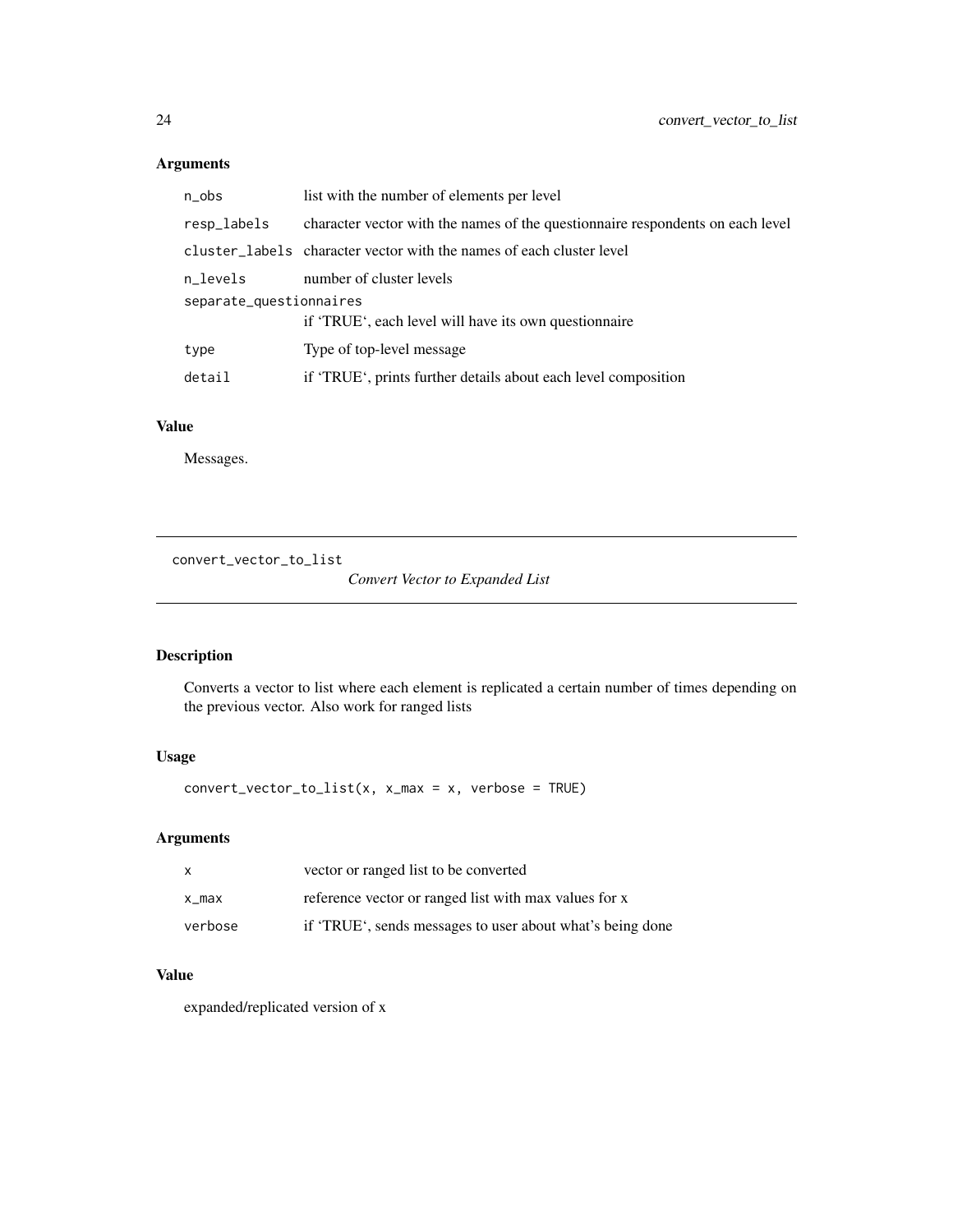<span id="page-24-0"></span>

Creates a random correlation matrix.

#### Usage

 $cor\_gen(n\_var, cov_bounds = c(-1, 1))$ 

#### Arguments

| n_var      | integer number of variables.                             |
|------------|----------------------------------------------------------|
| cov_bounds | a vector containing the bounds of the covariance matrix. |

# Details

The result from cor\_gen can be used directly with the cor\_matrix argument of questionnaire\_gen.

# Examples

 $cor\_gen(n\_var = 10)$ 

cov\_gen *Generation of covariance matrices*

#### Description

Construct covariance matrices for the generation of simulated test data.

# Usage

```
cov_gen(pr_grp_1, n_fac, n_ind, Lambda = 0:1)
```

| $pr\_grp_1$ | proportion of observations in group 1. Can be a scalar or a vector                                                                         |
|-------------|--------------------------------------------------------------------------------------------------------------------------------------------|
| n fac       | number of factors                                                                                                                          |
| n ind       | number of indicators per factor                                                                                                            |
| Lambda      | either a matrix containing the factor loadings or a vector containing the lower<br>and upper limits for a randomly-generated Lambda matrix |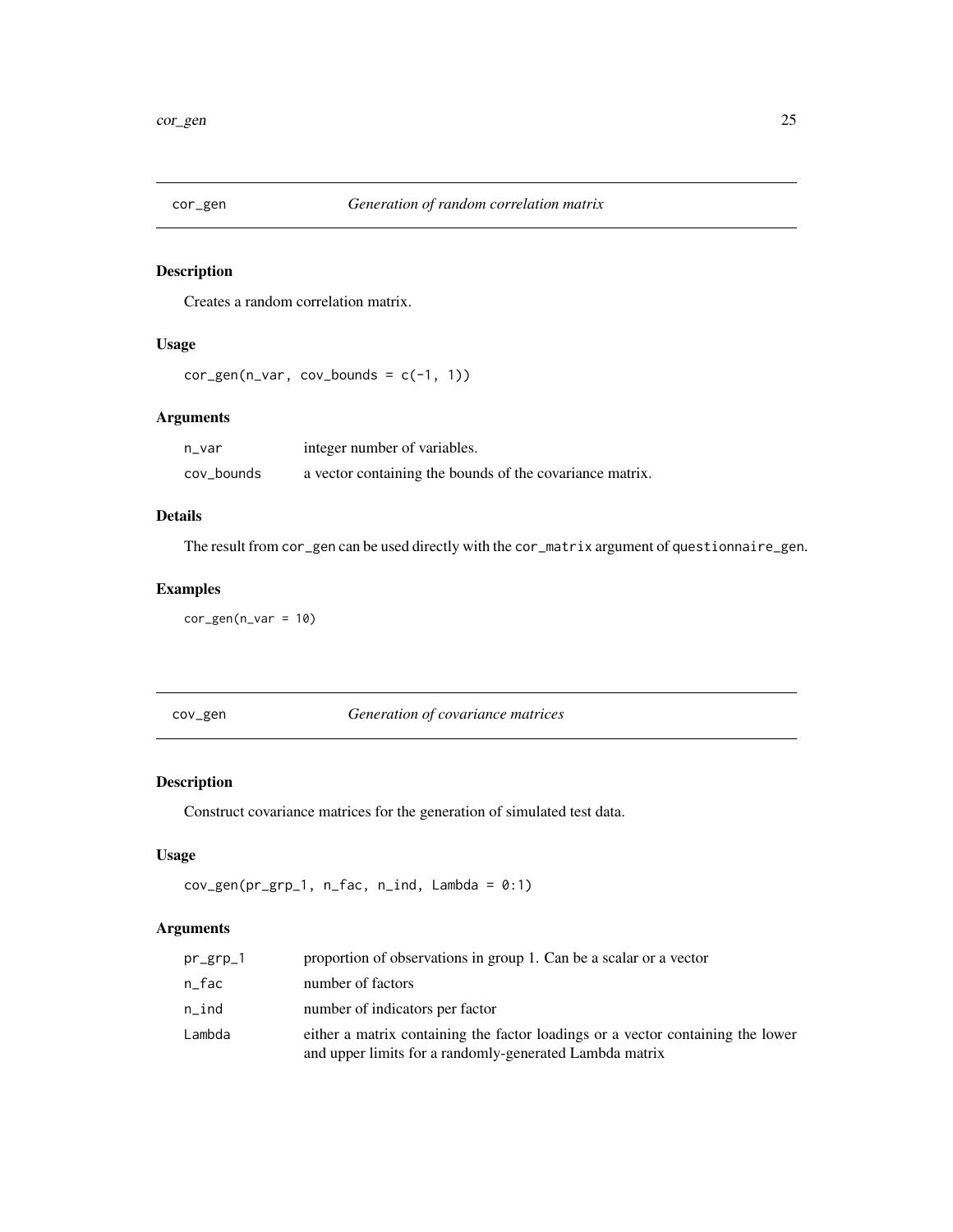#### <span id="page-25-0"></span>Value

A list containing three covariance matrices: vcov\_yxw, vcov\_yxz and vcov\_yfz

# Examples

vcov <- cov\_gen( $pr\_grp_1 = .5$ ,  $n_fac = 3$ ,  $n_fad = 2$ ) str(vcov)

cov\_yfz\_gen *Generate latent regression covariance matrix*

# Description

Generates covariance matrix between Y, F and Z

# Usage

cov\_yfz\_gen(n\_ind, n\_fac, Phi, n\_z, sd\_z, w\_names, pr\_grp\_1)

# Arguments

| $n$ _ind    | number of indicator variables                    |
|-------------|--------------------------------------------------|
| n_fac       | number of factors                                |
| Phi         | latent regression correlation matrix             |
| $n_Z$       | number of background variables                   |
| sd z        | standard deviation of background variables       |
| w_names     | names of W variables                             |
| $pr\_grp_1$ | scalar or list of proportions of the first group |

cov\_yxw\_gen *Setup full YXW covariance matrix*

# Description

Setup full YXW covariance matrix

#### Usage

cov\_yxw\_gen(n\_ind, n\_z, Phi, n\_fac, Lambda)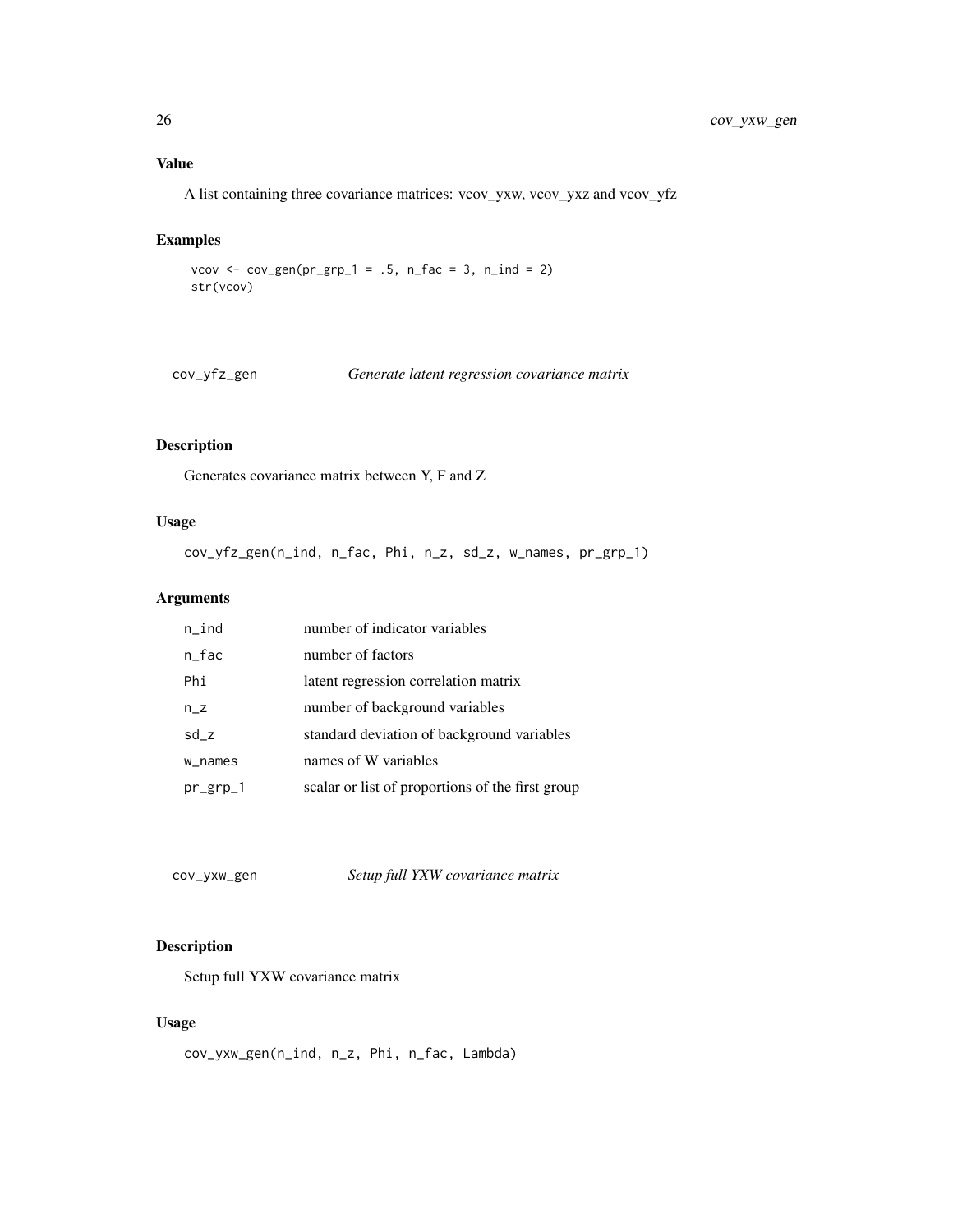# <span id="page-26-0"></span>cov\_yxz\_gen 27

#### Arguments

| n ind  | number of indicator variables         |
|--------|---------------------------------------|
| $n_Z$  | number of background variables        |
| Phi    | latent regression correlation matrix  |
| n_fac  | number of factor variables            |
| Lambda | matrix containing the factor loadings |

cov\_yxz\_gen *Generate analytical covariance matrix*

# Description

Generate analytical covariance matrix

# Usage

cov\_yxz\_gen(vcov\_yxw, w\_names, Phi, pr\_grp\_1, n\_ind, n\_fac, Lambda, var\_z)

# Arguments

| VCOV_YXW    | covariance matrix between Y, X and W             |
|-------------|--------------------------------------------------|
| w_names     | name of the W variables                          |
| Phi         | latent regression correlation matrix             |
| $pr\_grp_1$ | scalar or list of proportions of the first group |
| n ind       | number of indicator variables                    |
| n fac       | number of factors                                |
| Lambda      | matrix containing the factor loadings            |
| $var_z$     | vector of variances of the background variables  |
|             |                                                  |

customize\_summary *Customize Summary*

# Description

Adds standard deviations and removes quantiles from a 'summary()' output

# Usage

```
customize_summary(df_summary, df, numeric_cols, factor_cols, digits = 3)
```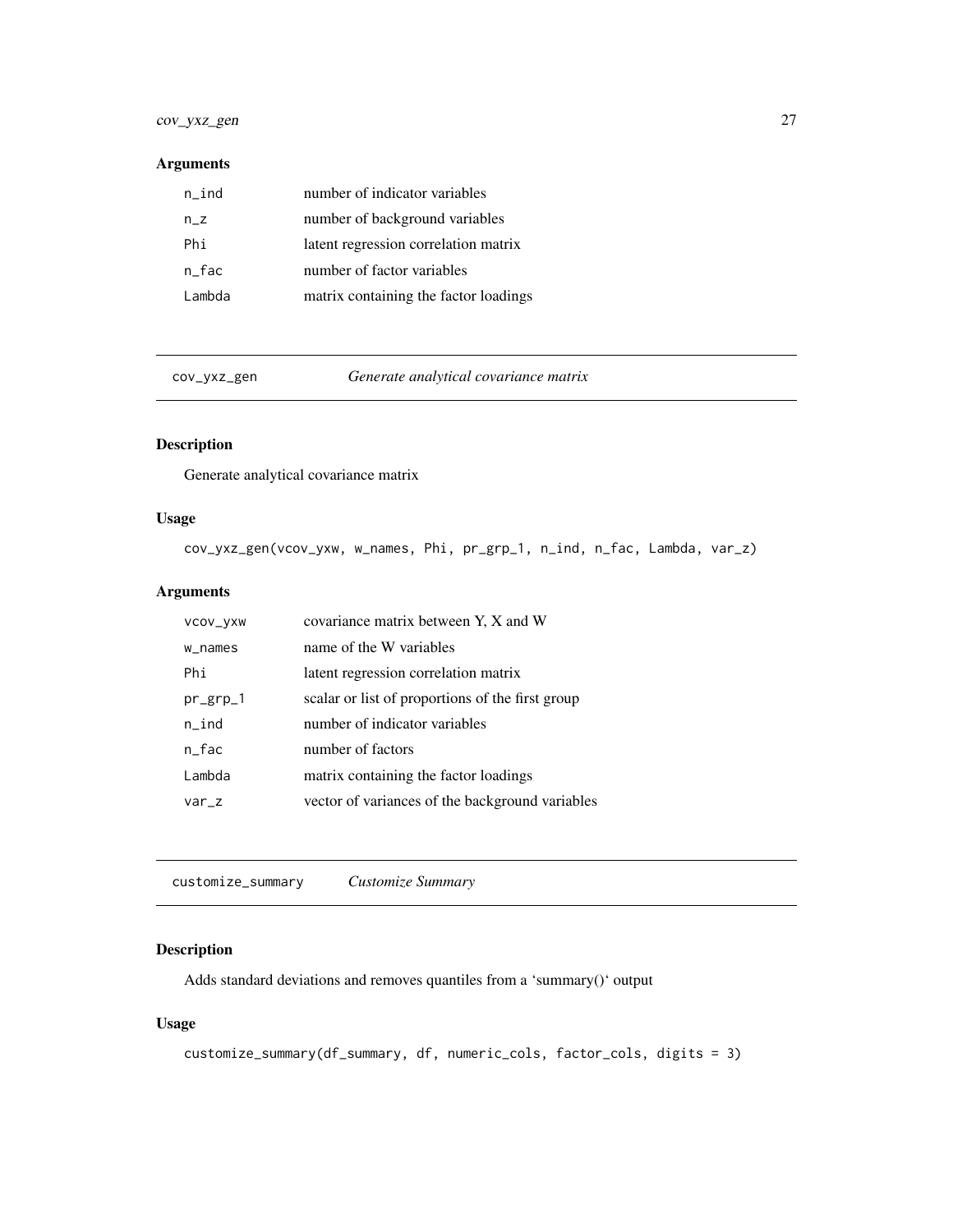# Arguments

| df_summary   | dataframe containing summary statistics     |
|--------------|---------------------------------------------|
| df           | original data frame                         |
| numeric_cols | indices of the numeric columns              |
| factor_cols  | indices of the factor columns               |
| digits       | controls the number of digits in the output |

#### See Also

summary ?lsasim:::summary.lsasimcluster

draw\_cluster\_structure

*Draw Cluster Structure*

# Description

This function creates a visual representation of the hierarchical structure

#### Usage

```
draw_cluster_structure(n, labels = NULL, resp = NULL, output = "tree")
```
#### Arguments

| n      | same from cluster gen                                                                                   |
|--------|---------------------------------------------------------------------------------------------------------|
| labels | corresponds to cluster labels from cluster gen                                                          |
| resp   | corresponds to resp_labels from cluster_gen                                                             |
| output | "tree" draws a tree-like structure on the console, "text" prints the structure as a<br>character vector |

# Value

Prints structure to console.

#### Note

This function is useful for checking how a 'list()' object looks as a hierarchical structure, usually to be used as the 'n' and/or 'N' arguments of the 'cluster\_gen' function.

# Examples

```
n \leq c(2, 4, 3)draw_cluster_structure(n)
draw_cluster_structure(n, output="text")
```
<span id="page-27-0"></span>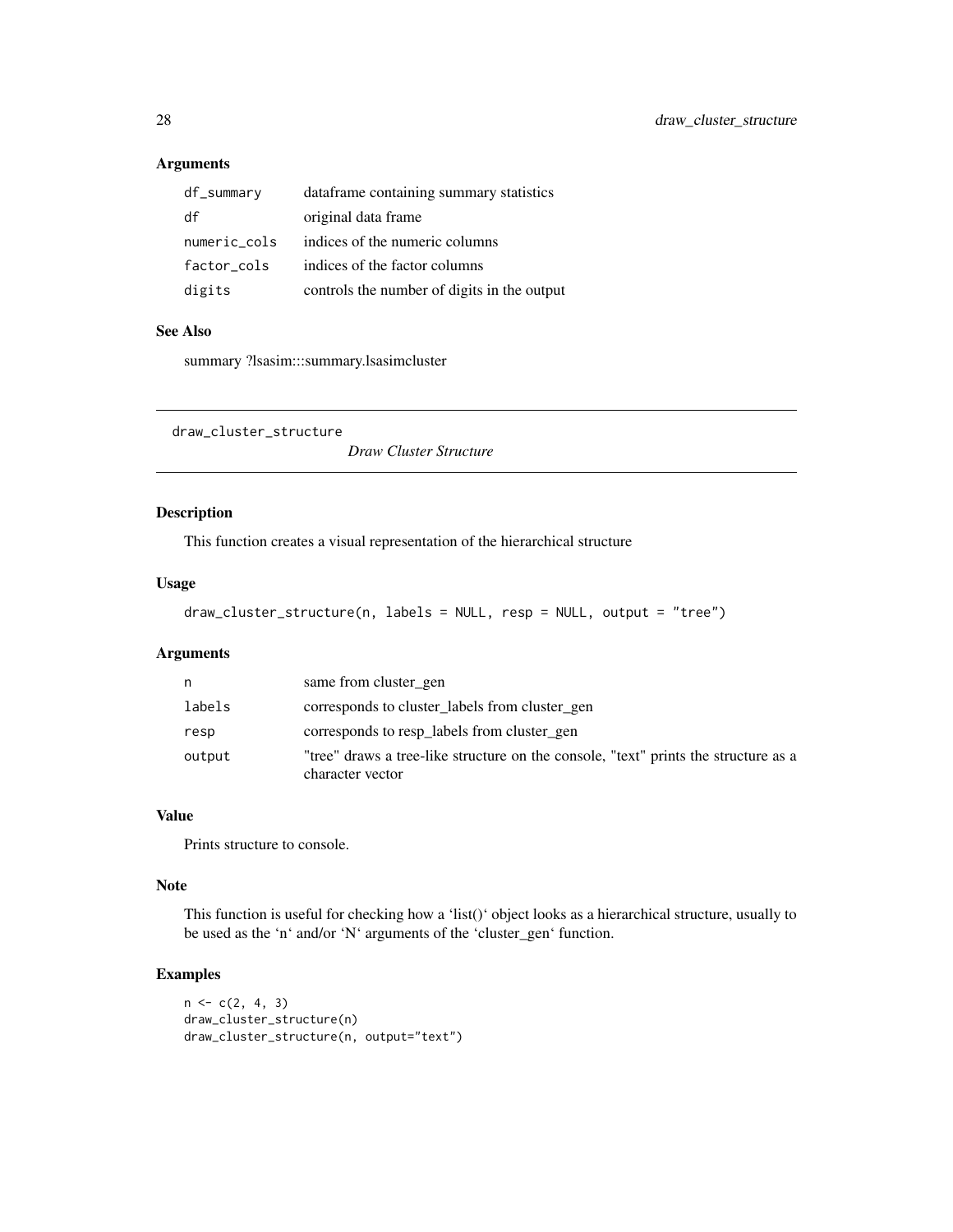<span id="page-28-0"></span>

Generates cat\_prop for questionnaire\_gen

# Usage

gen\_cat\_prop(n\_X, n\_W, n\_cat\_W)

# Arguments

| n X     | number of continuous variables                |
|---------|-----------------------------------------------|
| n W     | number of categorical variables               |
| n cat W | number of categories per categorical variable |

| gen_variable_n | Randomly generate the quantity of background variables |
|----------------|--------------------------------------------------------|
|----------------|--------------------------------------------------------|

# Description

Randomly generate the quantity of background variables

# Usage

gen\_variable\_n(n\_vars, n\_X, n\_W, theta = FALSE)

# Arguments

| n_vars | number of variables in total $(n_X + n_W + \theta)$ |
|--------|-----------------------------------------------------|
| n X    | number of continuous variables                      |
| n W    | number of categorical variables                     |
| theta  | number of latent variables                          |

# Value

vector with n\_vars, n\_X and n\_W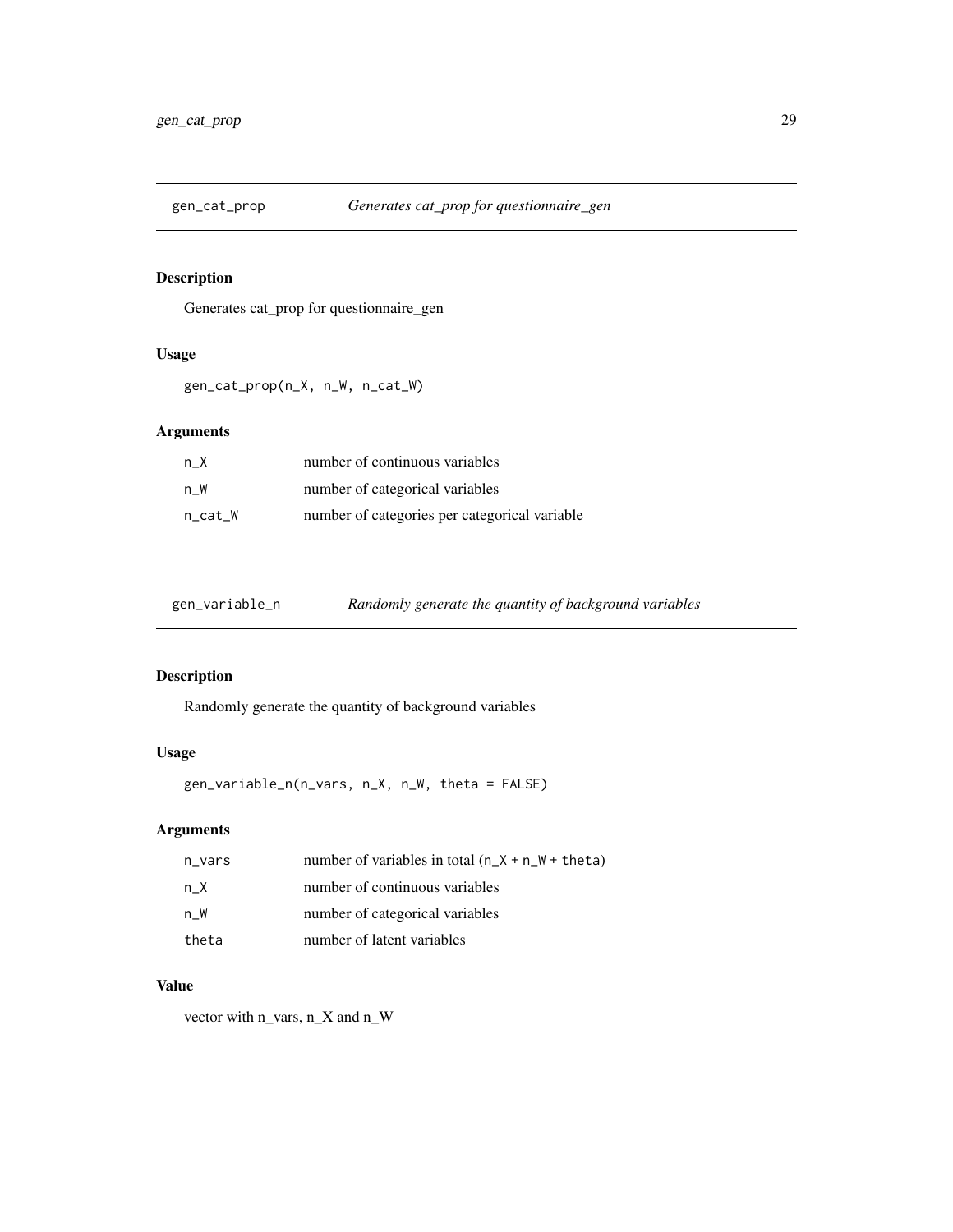<span id="page-29-0"></span>

Generates n\_X and n\_W for 'cluster\_gen' based on a correlation matrix

# Usage

gen\_X\_W\_cluster(n\_levels, separate, class\_cor)

#### Arguments

| n levels  | number of levels                                           |
|-----------|------------------------------------------------------------|
| separate  | to the 'separate_questionnaires' argument of 'cluster_gen' |
| class cor | corresponds to the 'class_cor' argument of 'cluster_gen'   |

| intraclass_cor | <i>Intraclass correlation</i> |
|----------------|-------------------------------|
|----------------|-------------------------------|

# Description

Calculates the intraclass correlation of clustered data

# Usage

intraclass\_cor(tau2\_hat, sigma2\_hat)

# Arguments

| tau2 hat   | estimate of the true between-class correlation |
|------------|------------------------------------------------|
| sigma2_hat | estimate of the true within-class correlation  |

#### References

Snijders, T. A. B., & Bosker, R. J. (1999). Multilevel Analysis. Sage Publications.

#### See Also

cluster\_gen ?lsasim:::summary.lsasimcluster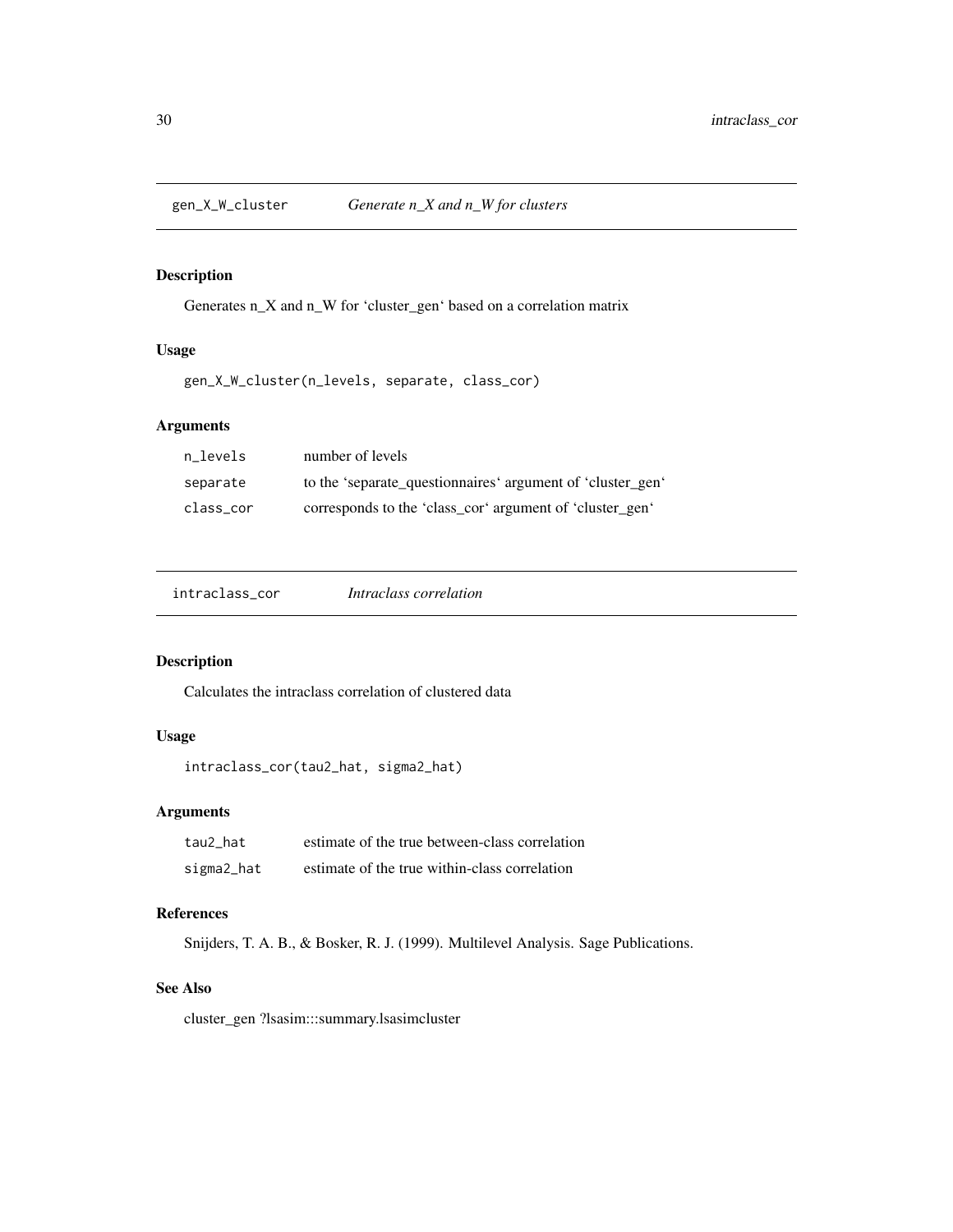<span id="page-30-0"></span>

Creates a data frame of item parameters.

# Usage

 $irt\_gen(theta, a\_par = 1, b\_par, c\_par = 0, D = 1)$ 

#### Arguments

| theta    | numeric ability estimate.                                        |
|----------|------------------------------------------------------------------|
| a_par    | numeric discrimination parameter.                                |
| b_par    | numeric or vector of numerics difficulty parameter(s).           |
| $c$ _par | numeric guessing parameter.                                      |
| D        | numeric parameter to specify logisitic $(1)$ or normal $(1.7)$ . |

#### Examples

 $irt\_gen$ (theta = 0.2, b\_par = 0.6)  $irt\_gen(theta = 0.2, a\_par = 1.15, b\_par = 0.6)$  $irt\_gen$ (theta = 0.2, a\_par = 1.15, b\_par = 0.6, c\_par = 0.2)

item\_gen *Generation of item parameters from uniform distributions*

# Description

Creates a data frame of item parameters.

#### Usage

```
item_gen(
 b_bounds,
  a_bounds = NULL,
 c_bounds = NULL,
 thresholds = 1,
 n_1p1 = NULL,n_2p1 = NULL,n_3p1 = NULL)
```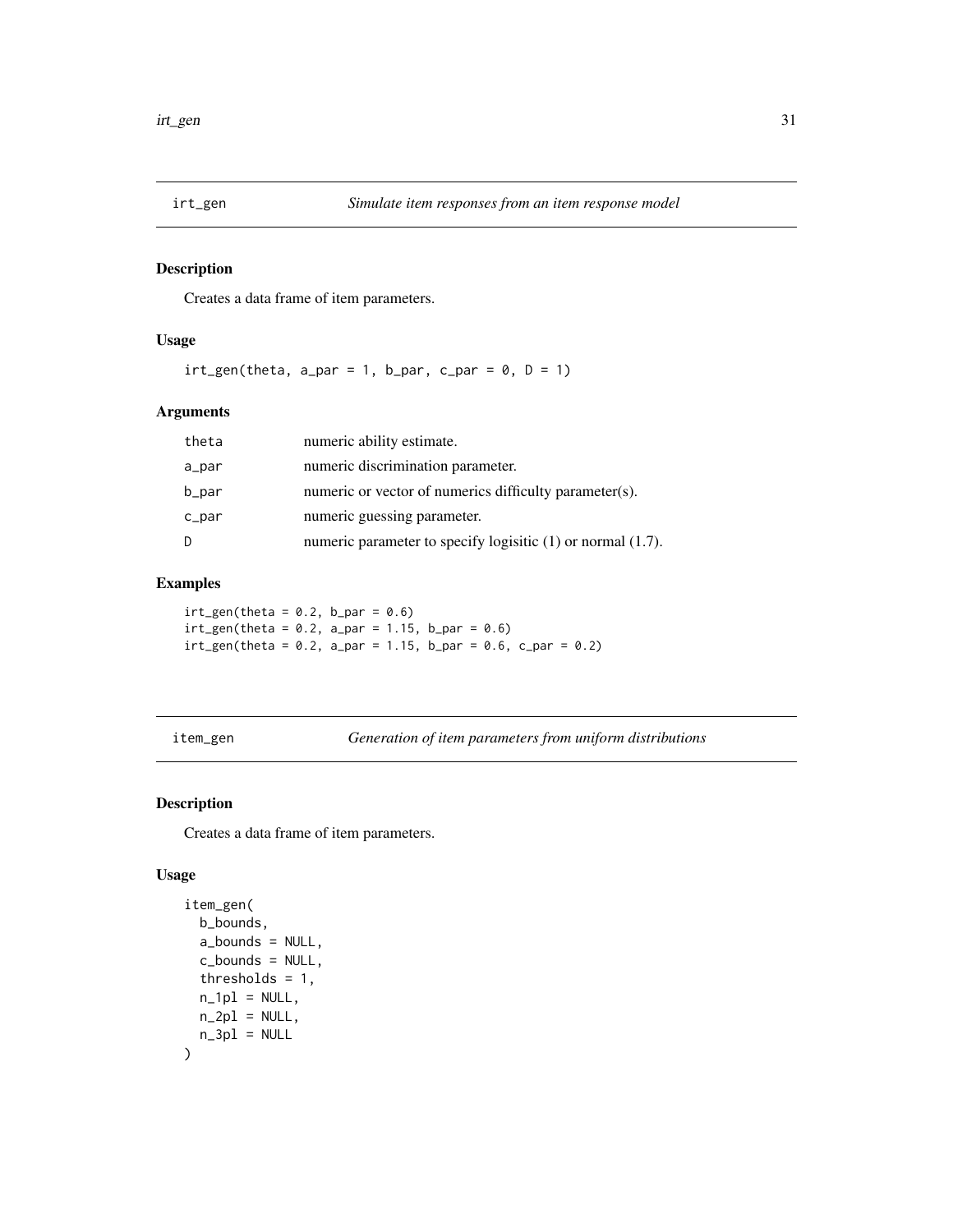# <span id="page-31-0"></span>Arguments

| b_bounds           | a vector containing the bounds of the the uniform distribution for sampling the<br>difficulty parameters.                                                                                          |
|--------------------|----------------------------------------------------------------------------------------------------------------------------------------------------------------------------------------------------|
| a_bounds           | a vector containing the bounds of the the uniform distribution for sampling the<br>discrimination parameters.                                                                                      |
| c_bounds           | a vector containing the bounds of the the uniform distribution for sampling the<br>guessing parameters.                                                                                            |
| thresholds         | if numeric, number of thresholds for 1- and/or 2- parameter dichotomous items,<br>if vector, each element is the number of thresholds corresponding to the vector<br>of $n_l$ pl and/or $n_l$ 2pl. |
| $n$ <sup>1pl</sup> | if integer, number of 1-parameter dichotomous items, if vector, each element is<br>the number of partial credit items corresponding to thresholds number.                                          |
| $n_2$ pl,          | if integer, number of 2-parameter dichotomous items, if vector, each element<br>is the number of generalized partial credit items corresponding to thresholds<br>number.                           |
| $n_3$ pl           | integer, number of 3-parameter items.                                                                                                                                                              |

#### Details

The data frame includes two variables p and k which indicate the number of parameters and the number of thresholds, respectively

#### Examples

```
item\_gen(b\_bounds = c(-2, 2), a\_bounds = c(.75, 1.25),thresholds = c(1, 2, 3), n_1pl = c(5, 5, 5), n_2pl = c(0, 0, 5))
item\_gen(b\_bounds = c(-2, 2), a\_bounds = c(.75, 1.25), c\_bounds = c(0, .25),n_2pl = 5, n_3pl = 5
```
jackknife *Generate replicates of a dataset using Jackknife*

# Description

Generate replicates of a dataset using Jackknife

#### Usage

```
jackknife(data, weight_cols = "none", drop = TRUE)
```

| data        | dataset                                                                         |
|-------------|---------------------------------------------------------------------------------|
| weight_cols | vector of weight columns                                                        |
| drop        | if 'TRUE', the observation that will not be part of the subsample is dropped    |
|             | from the dataset. Otherwise, it stays in the dataset but a new weight column is |
|             | created to differentiate the selected observations                              |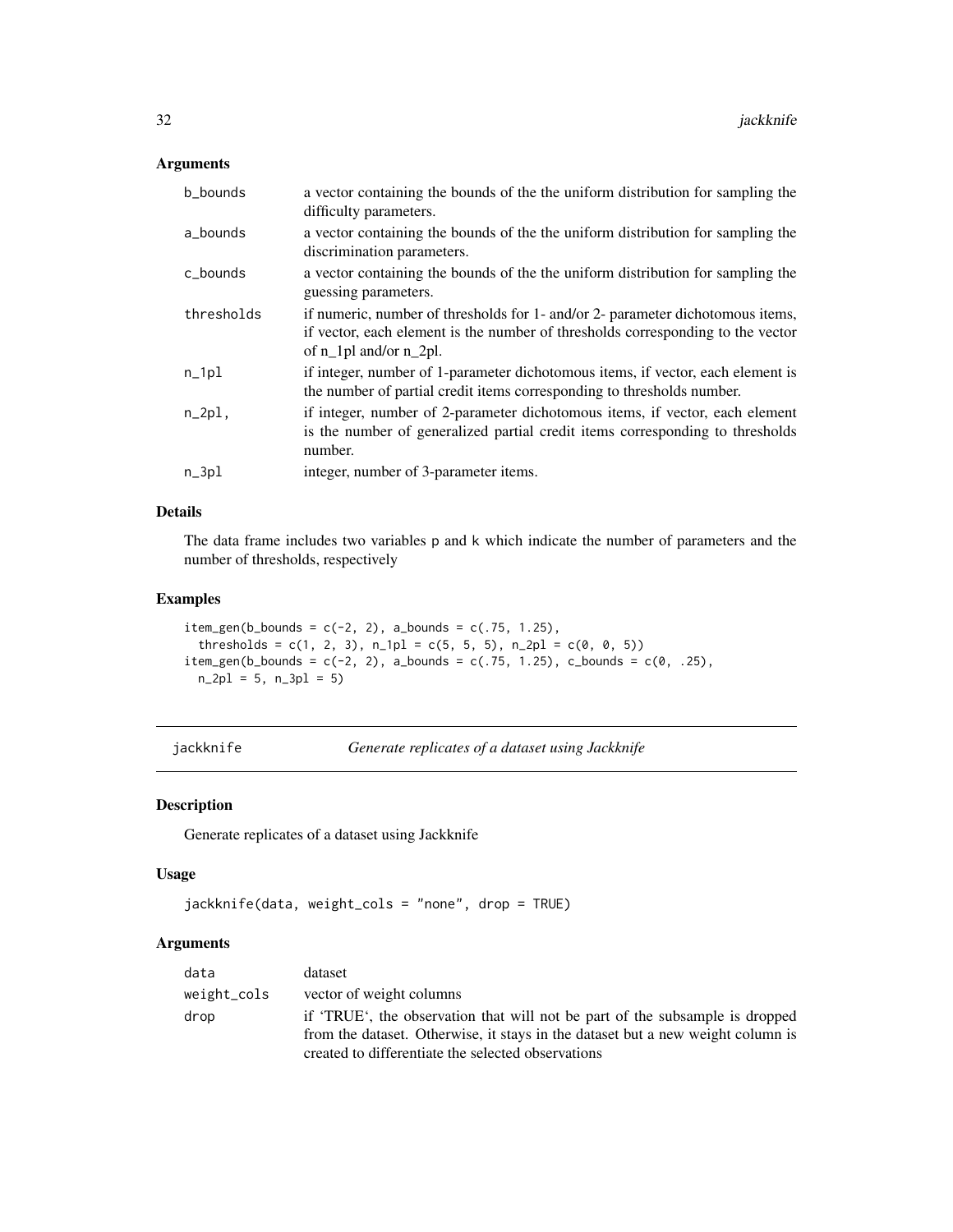```
label_respondents 33
```
# Value

a list containing all the Jackknife replicates of 'data'

# See Also

brr

#### Examples

```
x <- data.frame(
   number = 1:5,
   letter = LETTERS[1:5],
   stringsAsFactors = FALSE
)
jackknife(x)
jackknife(x, drop = FALSE)
```
label\_respondents *Label respondents*

# Description

This function nerated level label combinations for each respondent

#### Usage

```
label_respondents(
  n_obs,
  cluster_labels = names(n_obs),
  add_last_level = FALSE,
  apply_labels = TRUE
\mathcal{E}
```
# Arguments

```
n_obs list with the number of elements per level
cluster_labels character vector with the names of each cluster level
add_last_level if 'TRUE' (not default), adds the last level to the output table
apply_labels if 'TRUE', applies labels (column names) to data cells
```
# Value

Data frame with the combinations of IDs from all levels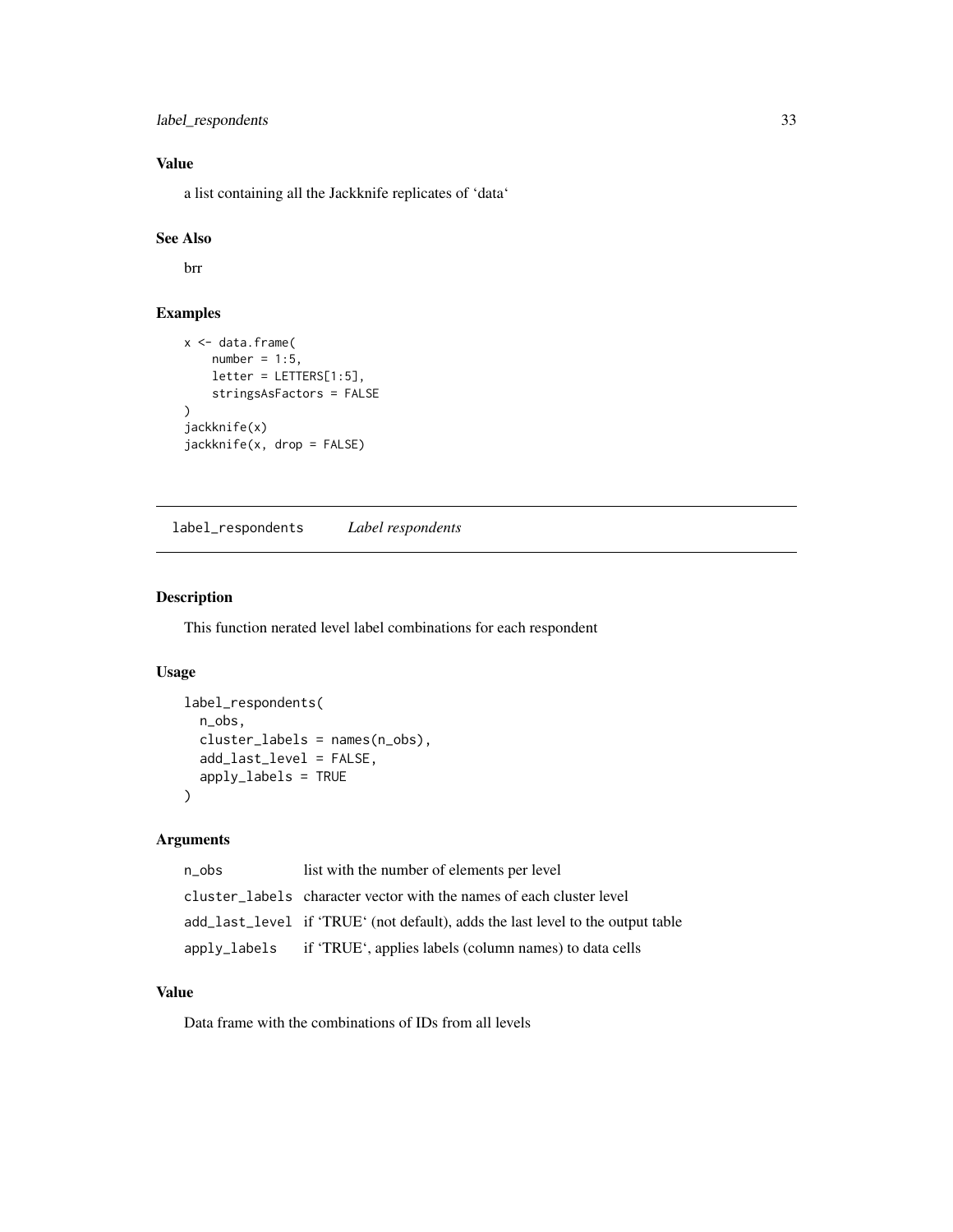<span id="page-33-0"></span>

Randomly generate a matrix of factor loadings

#### Usage

lambda\_gen(n\_ind, n\_fac, limits, row\_names, col\_names)

#### Arguments

| $n\_ind$        | number of indicators per factor                                        |
|-----------------|------------------------------------------------------------------------|
| $n_{-}$ fac     | number of factors                                                      |
| limits          | vector with lower and upper limits for the uniformly-generated Lambdas |
| row_names       | vector with row names                                                  |
| $col$ $\_names$ | vector with col names                                                  |

lsasim *lsasim: A package for simulating large scale assessment data*

#### **Description**

lsasim simulates data that mimics large-scale assessments (LSAs), including background questionnaire data and cognitive item responses that adhere to a multiple-matrix sampled design

Functions to Facilitate the Simulation of Large Scale Assessment Data

#### Core functions

- block\_design Assignment of test items to blocks.
- booklet\_design Assignment of item blocks to test booklets.
- booklet\_sample Assignment of test booklets to test takers.
- item\_gen Generation of random correlation matrix.
- proportion\_gen Generation of random cumulative proportions.
- questionnaire\_gen Generation of ordinal and continuous variables.
- response\_gen Generation of item response data using a rotated block design.
- cluster\_gen Generation of background questionnaires from a cluster sampling scheme.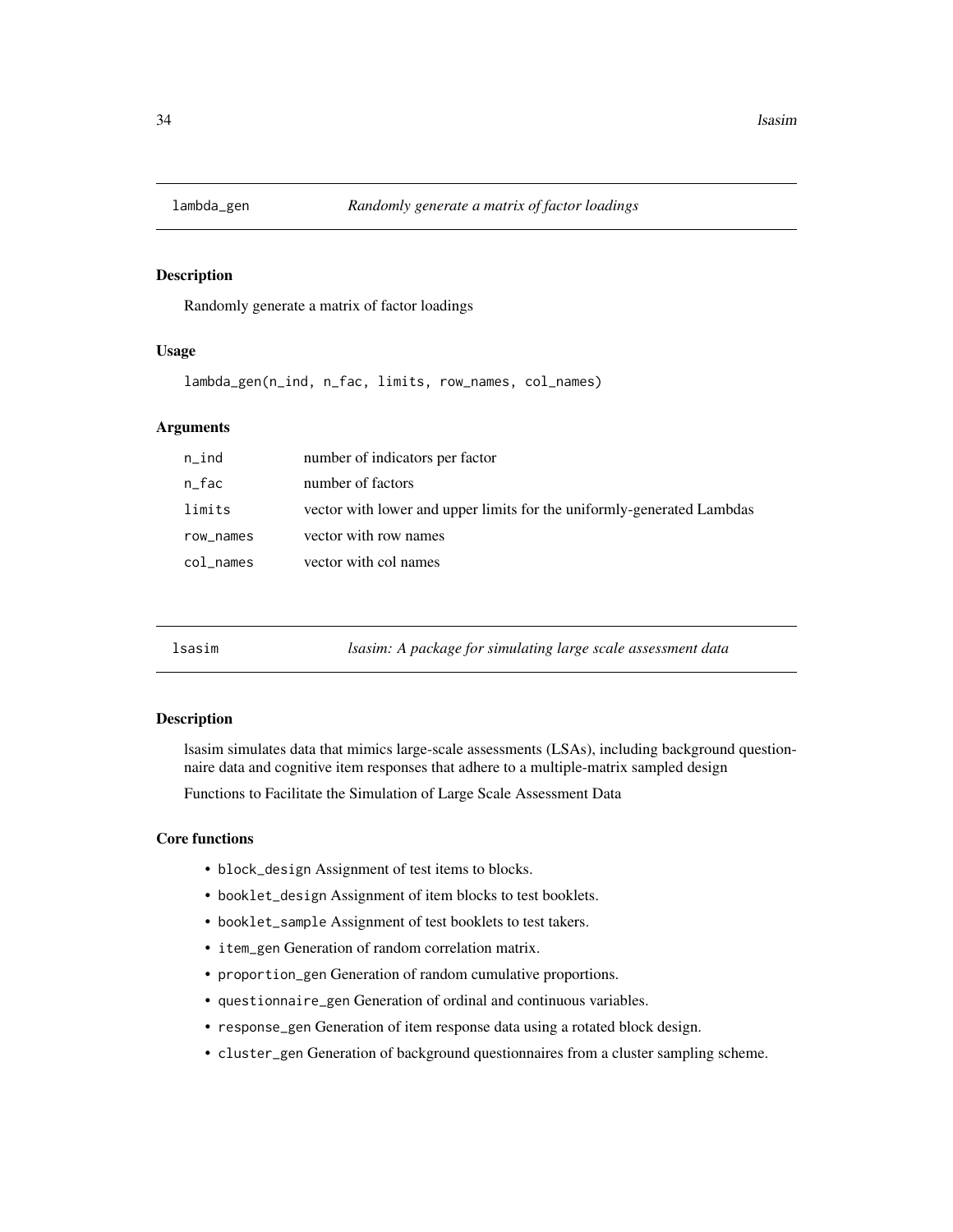#### <span id="page-34-0"></span>Useful ancillary functions

- irt\_gen Generate item responses from an IRT model. Used by response\_gen.
- beta\_gen Calculates analytical and numeric regression coefficients for the background questionnaire responses as functions of the latent variable. Used by questionnaire\_gen

#### Note

This package contains vignettes. If you are installing lsasim from GitHub, remember to use 'build\_vignettes=TRUE' in your 'remotes::install\_github()' call. Afterwards, you can browse the vignettes by issuing 'browseVignettes("lsasim")' in your R terminal.

pisa2012\_math\_block *PISA 2012 mathematics item - item block indicator matrix*

#### Description

A dataset containing indicators associating those PISA 2012 mathematics items to the PISA 2012 mathematics item blocks.

#### Usage

pisa2012\_math\_block

#### Format

A data frame with 109 rows and 12 variables:

item name Item name.

item no Item numbers.

block1 Indicator specifying those items in block 1.

block2 Indicator specifying those items in block 2.

block3 Indicator specifying those items in block 3.

block4 Indicator specifying those items in block 4.

block5 Indicator specifying those items in block 5.

block6 Indicator specifying those items in block 6.

block7 Indicator specifying those items in block 7.

block8 Indicator specifying those items in block 8.

block9 Indicator specifying those items in block 9.

block10 Indicator specifying those items in block 10.

#### Source

PISA 2012 Technical Report, ANNEX A. Table A.1: PISA 2012 Main Survey mathematics item

classification. Pages 406 - 409. [https://www.oecd.org/pisa/pisaproducts/PISA-2012-techn](https://www.oecd.org/pisa/pisaproducts/PISA-2012-technical-report-final.pdf)ical-report-final. [pdf](https://www.oecd.org/pisa/pisaproducts/PISA-2012-technical-report-final.pdf)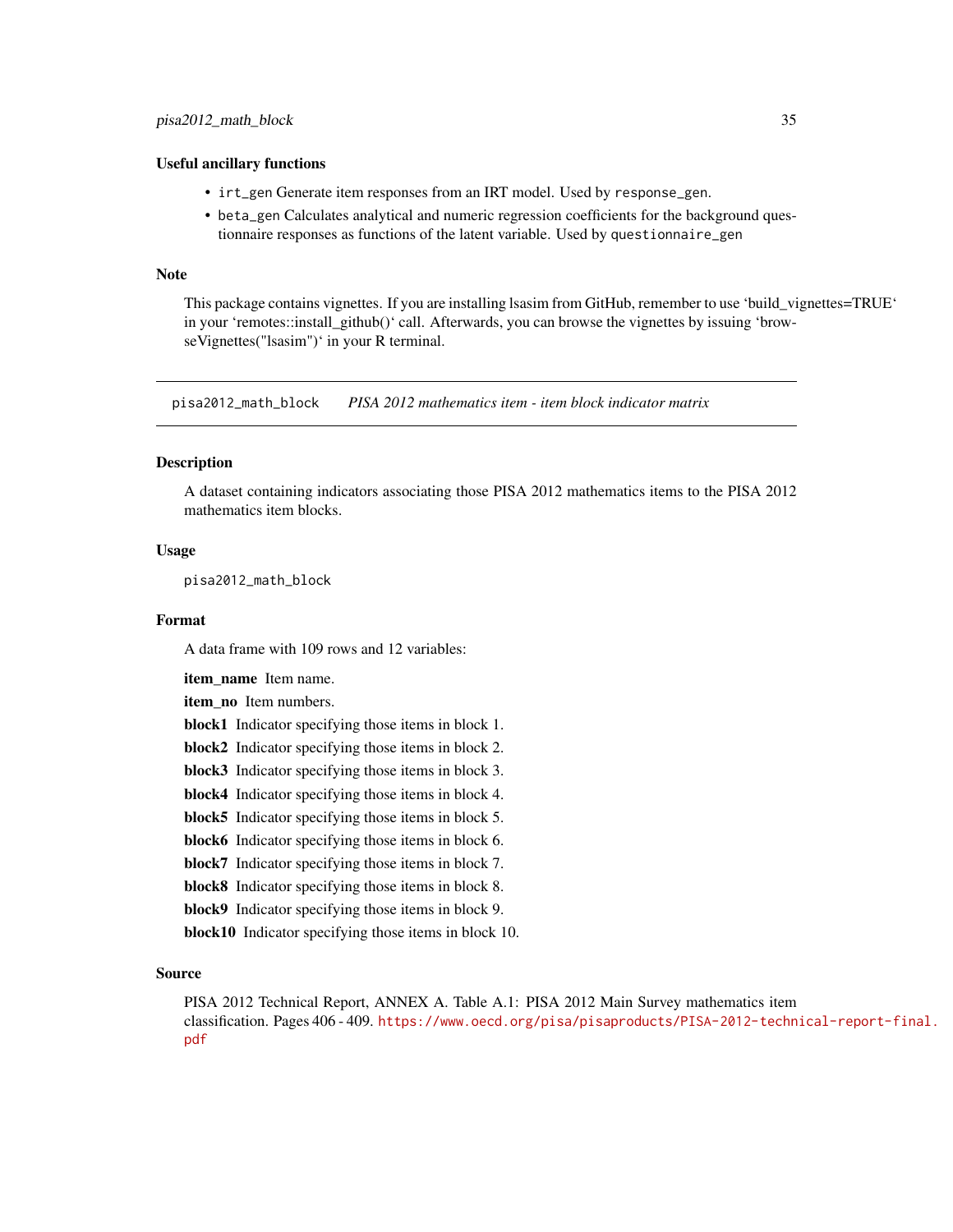<span id="page-35-0"></span>pisa2012\_math\_booklet *PISA 2012 mathematics item block - test booklet indicator matrix*

#### **Description**

A dataset containing indicators associating those PISA 2012 mathematics item blocks to the PISA 2012 mathematics standard test booklet set.

#### Usage

pisa2012\_math\_booklet

#### Format

A data frame with 13 rows and 10 variables:

booklet Booklet name.

- b1 Indicator specifying those test booklets that use item block 1.
- b2 Indicator specifying those test booklets that use item block 2.
- b3 Indicator specifying those test booklets that use item block 3.
- b4 Indicator specifying those test booklets that use item block 4.
- b5 Indicator specifying those test booklets that use item block 5.
- b6 Indicator specifying those test booklets that use item block 6.
- b7 Indicator specifying those test booklets that use item block 7.
- b8 Indicator specifying those test booklets that use item block 8.
- b9 Indicator specifying those test booklets that use item block 9.

#### Source

PISA 2012 Technical Report, Chapter 2: Test Design and Test Development. Figure 2.1: Cluster rotation design used to form standard test booklets for PISA 2012. Page 31. [https://www.oecd.](https://www.oecd.org/pisa/pisaproducts/PISA-2012-technical-report-final.pdf) [org/pisa/pisaproducts/PISA-2012-technical-report-final.pdf](https://www.oecd.org/pisa/pisaproducts/PISA-2012-technical-report-final.pdf)

pisa2012\_math\_item *Item parameter estimates for 2012 PISA mathematics assessment*

#### **Description**

A dataset containing the estimated item parameters for the PISA 2012 mathematics assessment.

#### Usage

pisa2012\_math\_item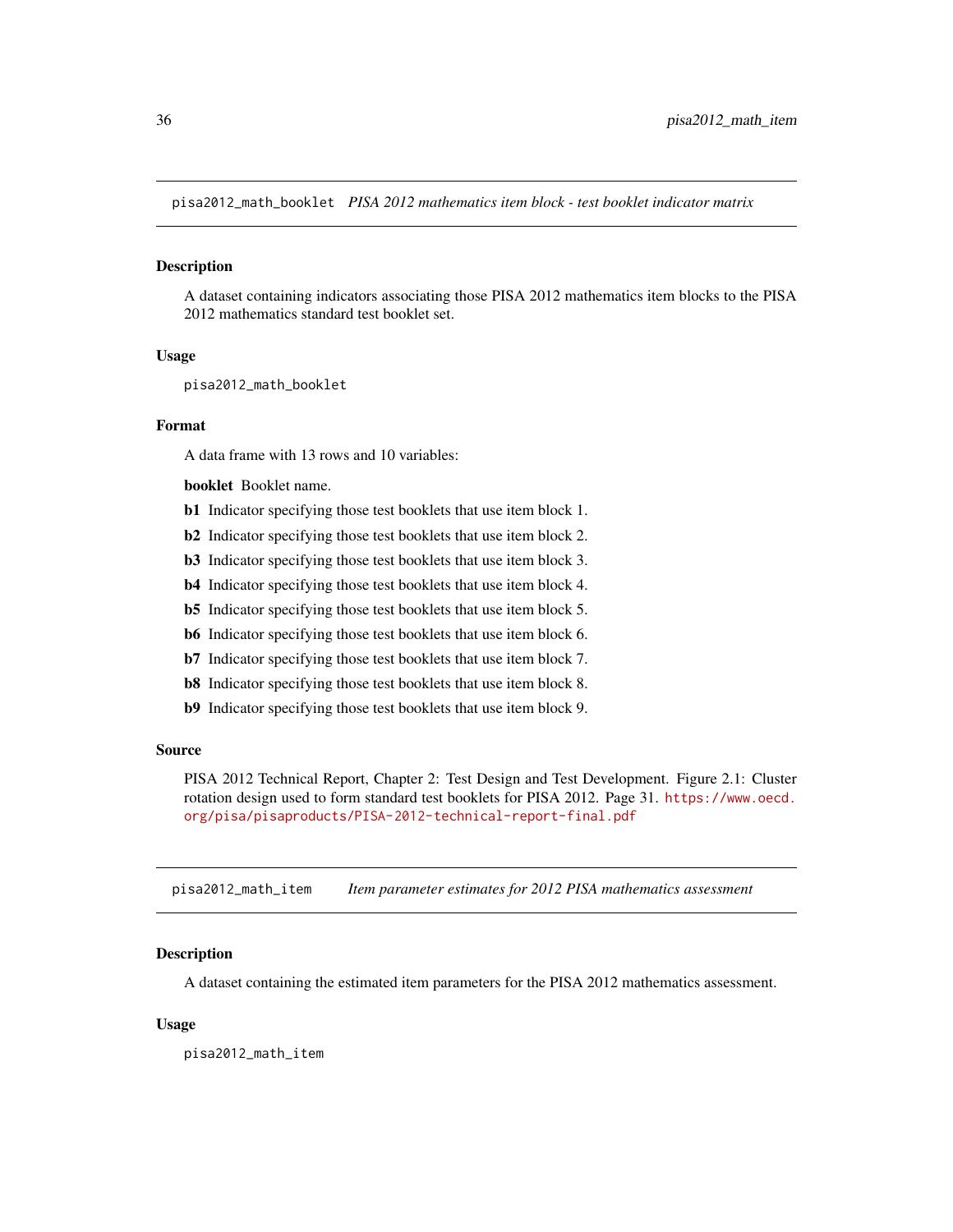# <span id="page-36-0"></span>Format

A data frame with 109 rows and 5 variables:

item\_name Item name.

item Item number.

b b parameter estimate.

d1 d1 parameter estimate (for partial credit items).

d2 d2 parameter estimate (for partial credit items).

#### Source

PISA 2012 Technical Report, ANNEX A. Table A.1: PISA 2012 Main Survey mathematics item classification. Pages 406 - 409. [https://www.oecd.org/pisa/pisaproducts/PISA-2012-techn](https://www.oecd.org/pisa/pisaproducts/PISA-2012-technical-report-final.pdf)ical-report-final. [pdf](https://www.oecd.org/pisa/pisaproducts/PISA-2012-technical-report-final.pdf)

pisa2012\_q\_cormat *Correlation matrix from the PISA 2012 background questionnaire*

#### Description

A correlation matrix for the selected background questionnaires and mathematics plausible value.

#### Usage

pisa2012\_q\_cormat

#### Format

An 19 by 19 matrix.

#### Details

A heterogenous correlation matrix, consisting of polyserial correlations between numeric and ordinal variables, and polychoric correlations between ordinal variables.

| Row/Col | <b>Name</b> | Label                               | <b>Type</b> |
|---------|-------------|-------------------------------------|-------------|
|         | ST93Q01     | Perseverance                        | Ordinal     |
| 2       | ST93Q03     | Perseverance                        | Ordinal     |
| 3       | ST93Q04     | Perseverance                        | Ordinal     |
| 4       | ST93Q06     | Perseverance                        | Ordinal     |
| 5       | ST93Q07     | Perseverance                        | Ordinal     |
| 6       | ST94Q05     | <b>Openness for Problem Solving</b> | Ordinal     |
|         | ST94Q06     | Openness for Problem Solving        | Ordinal     |
| 8       | ST94Q09     | <b>Openness for Problem Solving</b> | Ordinal     |
| 9       | ST94Q10     | <b>Openness for Problem Solving</b> | Ordinal     |
| 10      | ST94Q14     | <b>Openness for Problem Solving</b> | Ordinal     |
|         |             |                                     |             |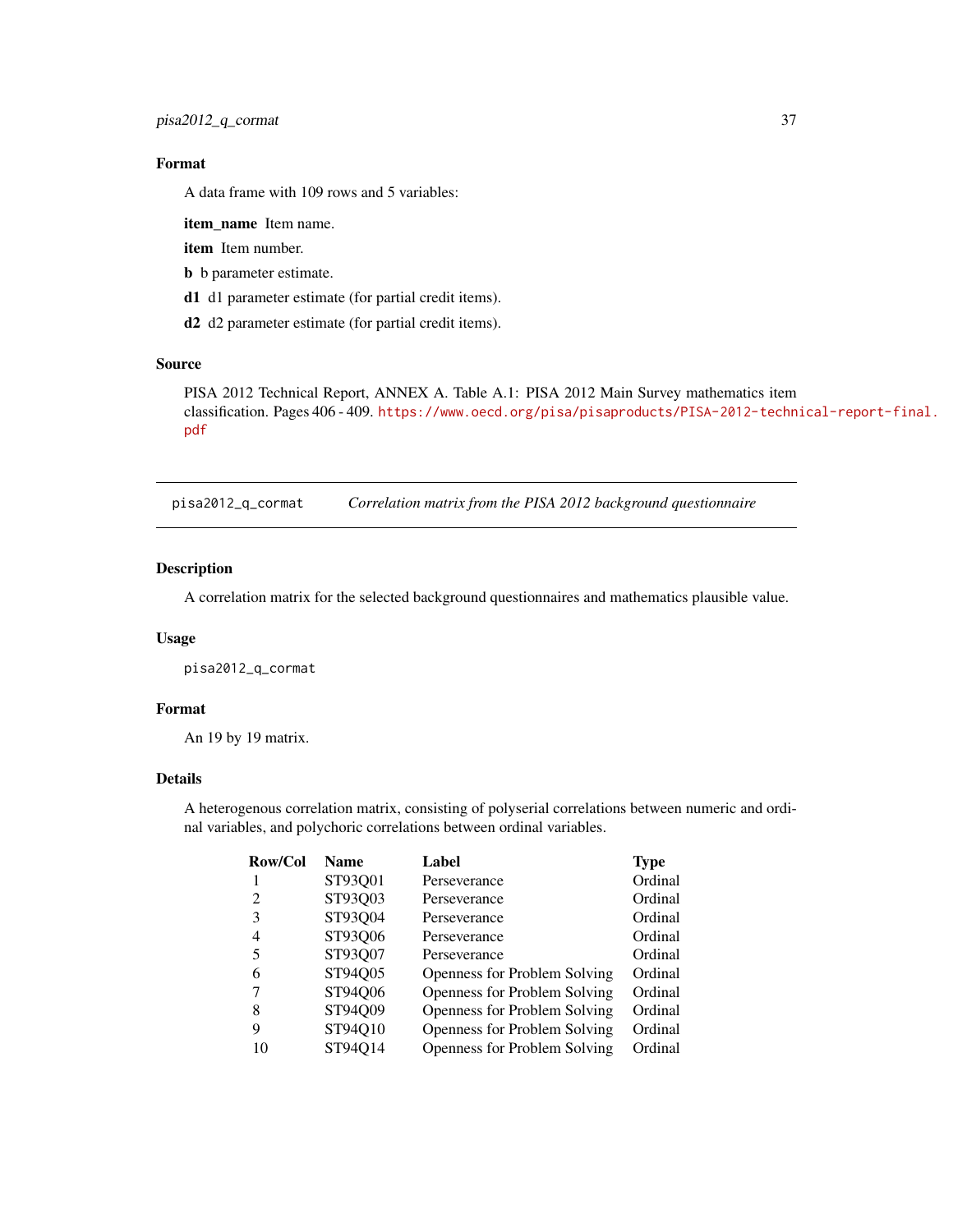<span id="page-37-0"></span>

| 11 | ST88Q01  | Attitude toward School        | Ordinal    |
|----|----------|-------------------------------|------------|
| 12 | ST88Q02  | Attitude toward School        | Ordinal    |
| 13 | ST88Q03  | Attitude toward School        | Ordinal    |
| 14 | ST88Q04  | Attitude toward School        | Ordinal    |
| 15 | ST89Q02  | Attitude toward School        | Ordinal    |
| 16 | ST89Q03  | Attitude toward School        | Ordinal    |
| 17 | ST89Q04  | Attitude toward School        | Ordinal    |
| 18 | ST89Q05  | Attitude toward School        | Ordinal    |
| 19 | 1PV1MATH | Mathematics Plausible Value 1 | Continuous |

#### Warning

These data are for illustration purposes only. Handling of missing data may not be suitable for valid inferences.

#### Source

Raw data can be found at [https://www.oecd.org/pisa/pisaproducts/pisa2012database-down](https://www.oecd.org/pisa/pisaproducts/pisa2012database-downloadabledata.htm)loadabledata. [htm](https://www.oecd.org/pisa/pisaproducts/pisa2012database-downloadabledata.htm) Codebook can be found at [https://www.oecd.org/pisa/pisaproducts/PISA12\\_stu\\_codeb](https://www.oecd.org/pisa/pisaproducts/PISA12_stu_codebook.pdf)ook. [pdf](https://www.oecd.org/pisa/pisaproducts/PISA12_stu_codebook.pdf)

pisa2012\_q\_marginal *Marginal proportions from the PISA 2012 background questionnaire*

#### Description

Marginal proportions from the PISA 2012 background questionnaire

#### Usage

pisa2012\_q\_marginal

#### Format

A list of 19 named numeric vectors.

#### Details

A list containing the marginal cumulative proportions for each response category from the PISA 2012 background questionnaire. Elements 1 - 18 are the marginal proportions for the selected items from the background questionnaire. Element 19 is the marginal proportion for the selected mathematics plausible value.

| Row/Col | <b>Name</b> | Label        | Length |
|---------|-------------|--------------|--------|
|         | ST93001     | Perseverance |        |
|         | ST93003     | Perseverance |        |
|         | ST93004     | Perseverance |        |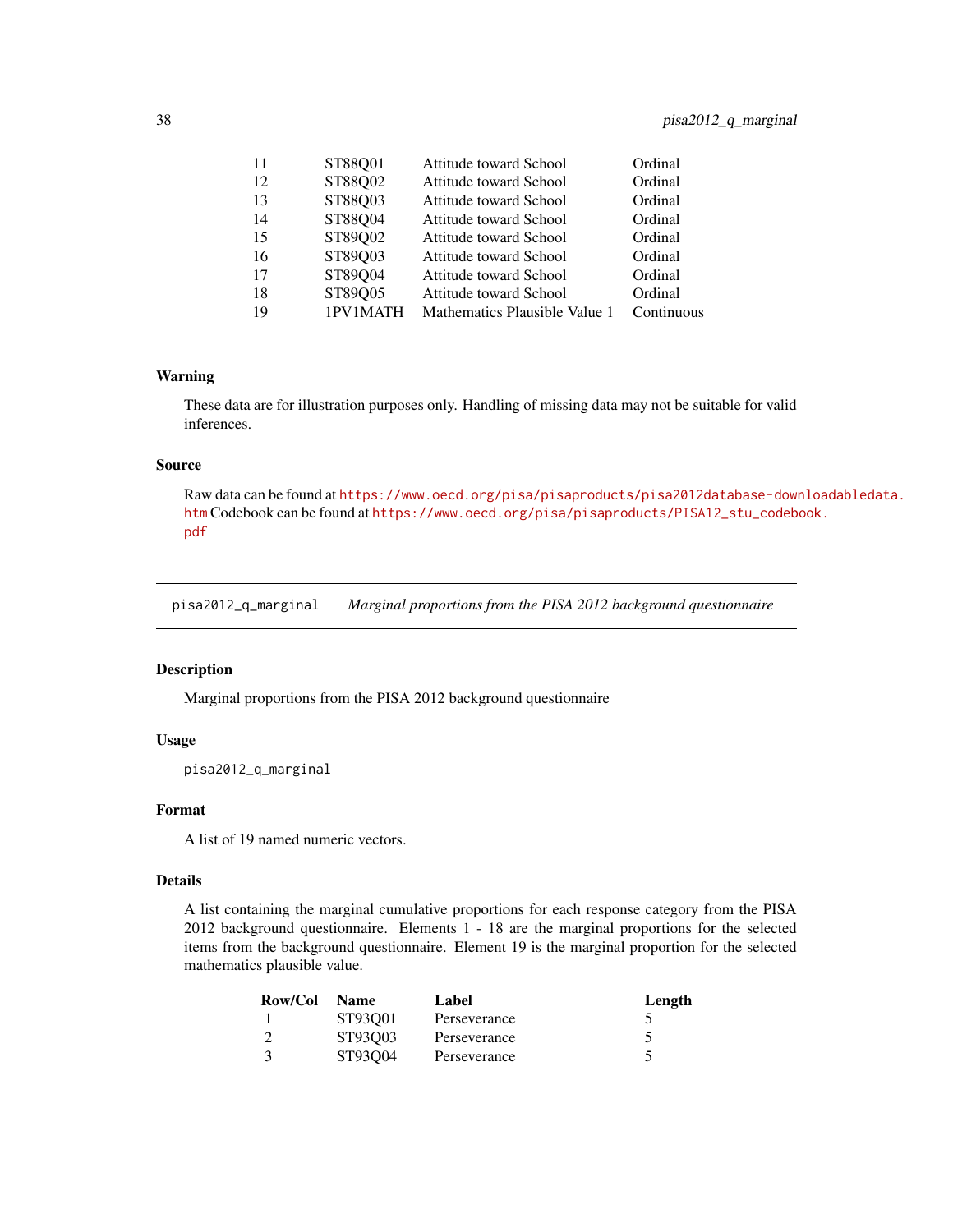#### <span id="page-38-0"></span>pluralize 39

| 4  | ST93Q06  | Perseverance                        | 5.             |
|----|----------|-------------------------------------|----------------|
| 5  | ST93Q07  | Perseverance                        | 5              |
| 6  | ST94Q05  | <b>Openness for Problem Solving</b> | 5              |
| 7  | ST94Q06  | <b>Openness for Problem Solving</b> | 5              |
| 8  | ST94Q09  | <b>Openness for Problem Solving</b> | 5              |
| 9  | ST94Q10  | <b>Openness for Problem Solving</b> | 5              |
| 10 | ST94Q14  | Openness for Problem Solving        | 5              |
| 11 | ST88Q01  | Attitude toward School              | 4              |
| 12 | ST88Q02  | Attitude toward School              | 4              |
| 13 | ST88Q03  | Attitude toward School              | 4              |
| 14 | ST88Q04  | Attitude toward School              | 4              |
| 15 | ST89Q02  | Attitude toward School              | $\overline{4}$ |
| 16 | ST89Q03  | Attitude toward School              | 4              |
| 17 | ST89Q04  | Attitude toward School              | 4              |
| 18 | ST89Q05  | Attitude toward School              | 4              |
| 19 | 1PV1MATH | Mathematics Plausible Value 1       |                |

#### Warning

These data are for illustration purposes only. Handling of missing data may not be suitable for valid inferences.

#### Source

Raw data can be found at [https://www.oecd.org/pisa/pisaproducts/pisa2012database-down](https://www.oecd.org/pisa/pisaproducts/pisa2012database-downloadabledata.htm)loadabledata. [htm](https://www.oecd.org/pisa/pisaproducts/pisa2012database-downloadabledata.htm) Codebook can be found at [https://www.oecd.org/pisa/pisaproducts/PISA12\\_stu\\_codeb](https://www.oecd.org/pisa/pisaproducts/PISA12_stu_codebook.pdf)ook. [pdf](https://www.oecd.org/pisa/pisaproducts/PISA12_stu_codebook.pdf)

| pluralize | Pluralize words |  |  |
|-----------|-----------------|--|--|
|-----------|-----------------|--|--|

#### Description

Pluralize a word

#### Usage

```
pluralize(word, n = rep(2, length(word)))
```
#### Arguments

| word | vector of characters to be pluralized                                             |
|------|-----------------------------------------------------------------------------------|
| n    | vector of number of times each word appears (to determine if the plural or single |
|      | form will be returned)                                                            |

# Value

'word', either pluralized or not (depending on 'n')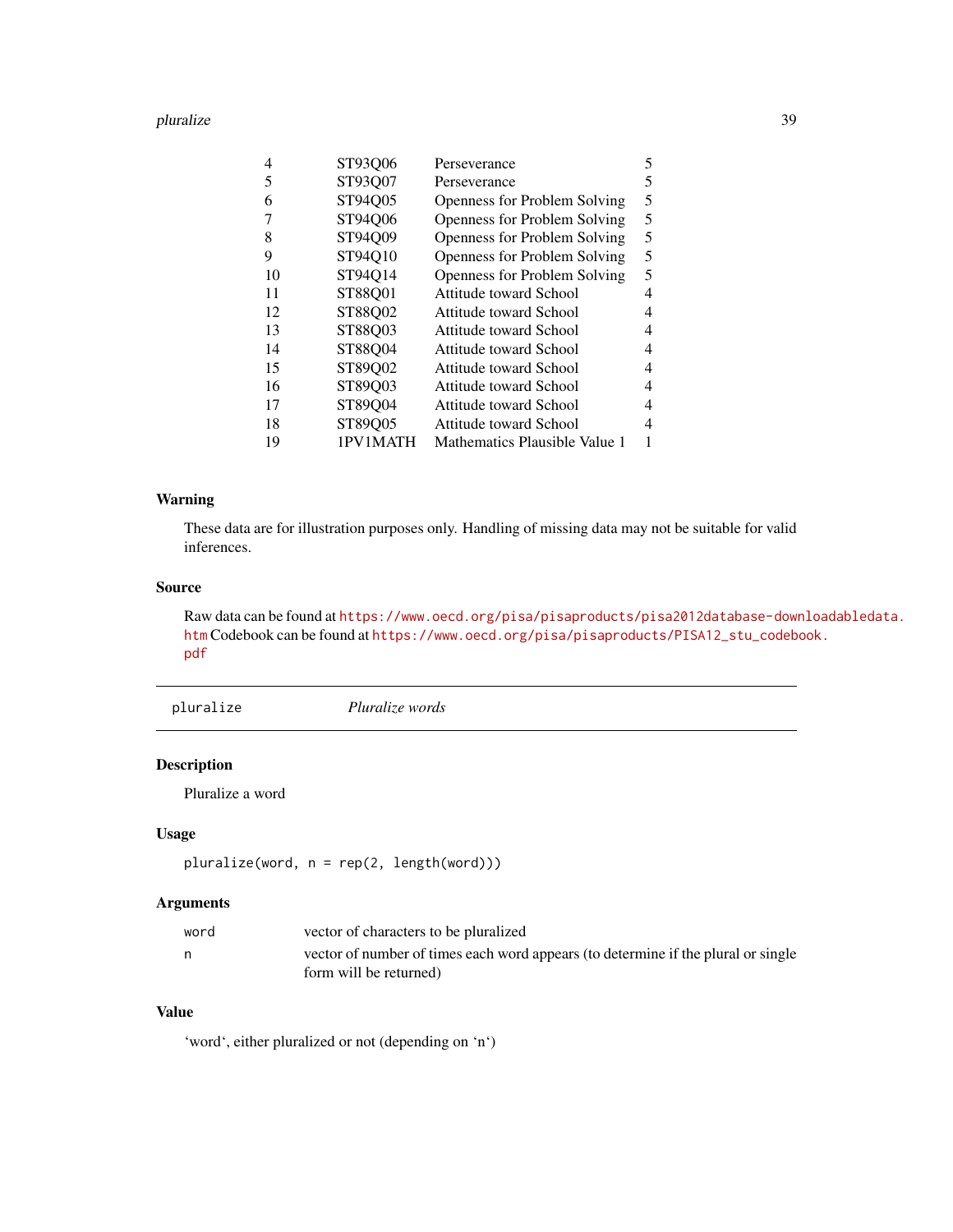<span id="page-39-0"></span>

Print the ANOVA table

# Usage

```
print_anova(
  s2_within,
  s2_between,
  s2_total,
  sigma2_hat,
  tau2_hat,
  rho_hat,
 se_rho,
 n_tilde,
 M,
 N
)
```
# Arguments

| s2_within  | Within-class variance                                                                                                             |
|------------|-----------------------------------------------------------------------------------------------------------------------------------|
| s2_between | Between-class variance                                                                                                            |
| s2 total   | Total variance                                                                                                                    |
| sigma2_hat | estimate of the true within-class correlation                                                                                     |
| tau2_hat   | estimate of the true between-class correlation                                                                                    |
| rho_hat    | estimated intraclass correlation                                                                                                  |
| se_rho     | standard errors of 'rho hat'                                                                                                      |
| n_tilde    | function of the variance of n <sub>N</sub> , M and N. See documentation and code of<br>lsasim:::summary.lsasimcluster for details |
| M          | total sample size                                                                                                                 |
| N          | number of classes j                                                                                                               |

# References

Snijders, T. A. B., & Bosker, R. J. (1999). Multilevel Analysis. Sage Publications.

# See Also

anova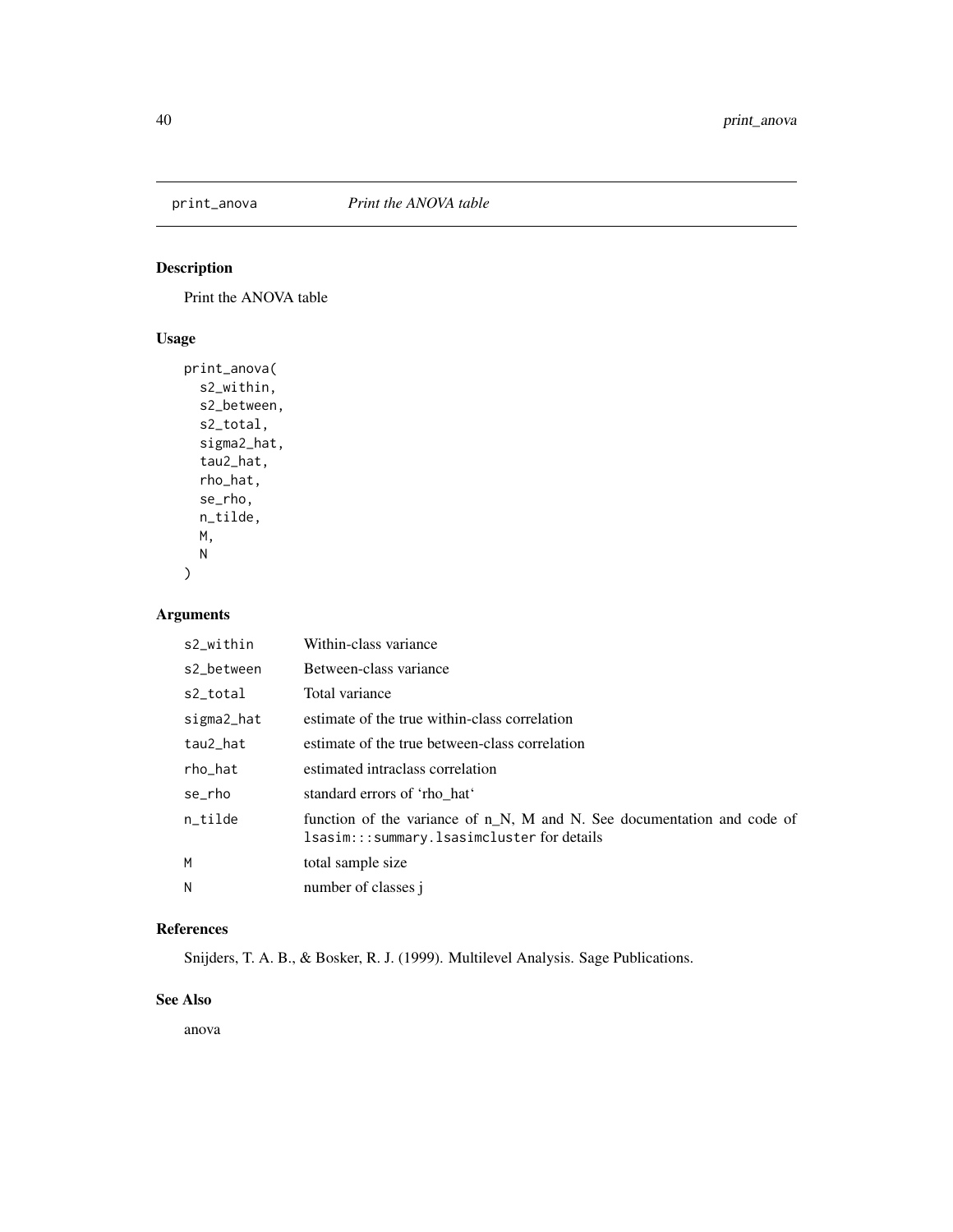<span id="page-40-0"></span>proportion\_gen *Generation of random cumulative proportions*

#### Description

Creates a list of vectors, each containing the randomly generated cumulative proportions of a discrete variable.

#### Usage

```
proportion_gen(cat_options, n_cat_options)
```
# Arguments

cat\_options vector of response types. n\_cat\_options vector of number of items of the corresponding response type.

# Details

cat\_options and n\_cat\_options must be the same length. cat\_options = 1 is a continuous variable.

The result from proportion\_gen can be used directly with the cat\_prop argument of questionnaire\_gen.

#### Examples

```
proportion\_gen(cat\_options = c(1, 2, 3), n\_cat\_options = c(2, 2, 2))proportion_gen(cat_options = c(1, 3), n_cat_options = c(4, 5))
```
pt\_bis\_conversion *Analytical point-biserial conversion*

#### Description

Analytical point-biserial conversion

#### Usage

pt\_bis\_conversion(bis\_cor, pr\_group1)

| bis cor   | biserial correlations  |
|-----------|------------------------|
| pr_group1 | probability of group 1 |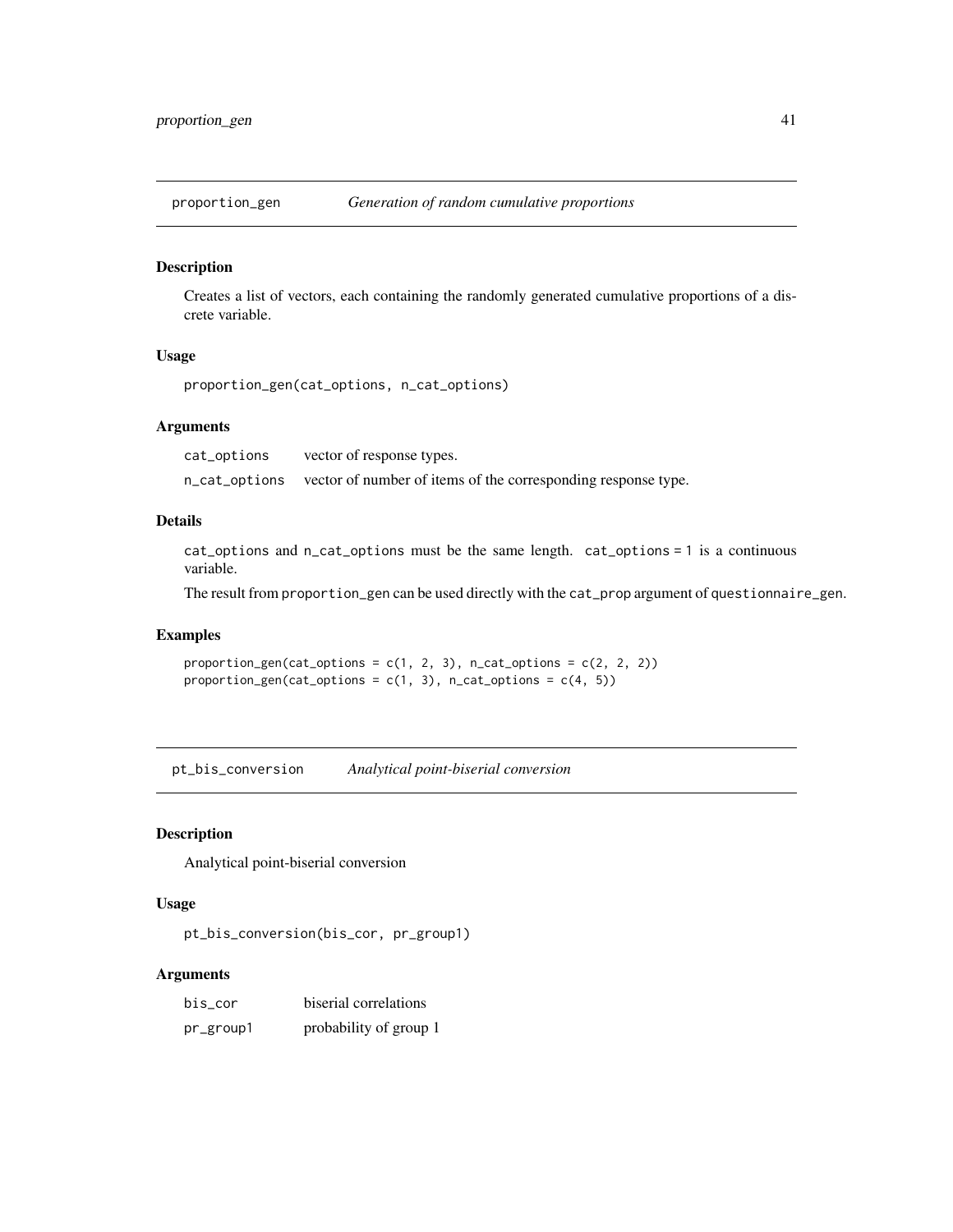<span id="page-41-0"></span>

Creates a data frame of discrete and continuous variables based on several arguments.

# Usage

```
questionnaire_gen(
 n_obs,
 cat_prop = NULL,
 n_vars = NULL,
 n_X = NULL,
 n_W = NULL,cor_matrix = NULL,
 cov_matrix = NULL,
 c_mean = NULL,
 c_s = NULL,theta = FALSE,
 family = NULL,full_output = FALSE,
  verbose = TRUE
)
```

| $n_{obs}$  | number of observations to generate.                                                                                                                                                                                                                             |
|------------|-----------------------------------------------------------------------------------------------------------------------------------------------------------------------------------------------------------------------------------------------------------------|
| cat_prop   | list of cumulative proportions for each item. If the ta = TRUE, the first element<br>of cat_prop must be a scalar 1, which corresponds to the theta.                                                                                                            |
| n_vars     | total number of variables in the questionnaire, including the continuous and the<br>discrete covariates $(X$ and $W$ , respectively), as well as the latent trait $(Y,$ which<br>is equivalent to $\theta$ ).                                                   |
| $n_X$      | number of continuous background variables. If not provided, a random number<br>of continuous variables will be generated.                                                                                                                                       |
| $n_W$      | either a scalar corresponding to the number of categorical background variables<br>or a list of scalars representing the number of categories for each categorical<br>variable. If not provided, a random number of categorical variables will be<br>generated. |
| cor_matrix | latent correlation matrix. The first row/column corresponds to the latent trait<br>$(Y)$ . The other rows/columns correspond to the continuous $(X \text{ or } Z)$ or the<br>discrete $(W)$ background variables, in the same order as cat_prop.                |
| cov_matrix | latent covariance matrix, formatted as cor_matrix.                                                                                                                                                                                                              |
| c_mean     | is a vector of population means for each continuous variable $(Y \text{ and } X)$ . De-<br>faults to 0.                                                                                                                                                         |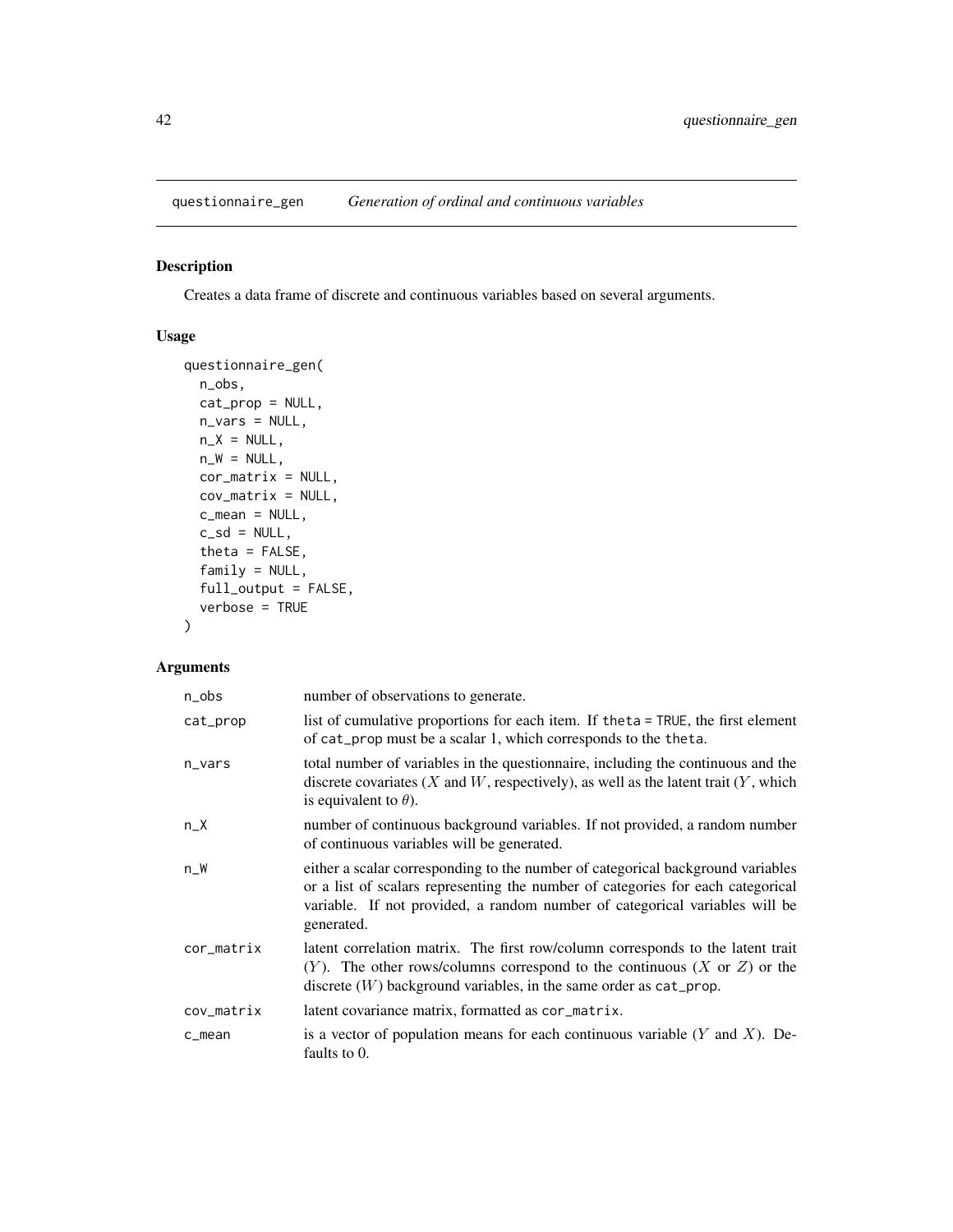| $c$ _sd     | is a vector of population standard deviations for each continuous variable $(Y$<br>and $X$ ). Defaults to 1.                                               |
|-------------|------------------------------------------------------------------------------------------------------------------------------------------------------------|
| theta       | if TRUE, the first continuous variable will be labeled 'theta'. Otherwise, it will<br>be labeled 'q1'.                                                     |
| family      | distribution of the background variables. Can be NULL (default) or 'gaussian'.                                                                             |
| full_output | if TRUE, output will be a list containing the questionnaire data as well as several<br>objects that might be of interest for further analysis of the data. |
| verbose     | if 'FALSE', output messages will be suppressed (useful for simulations). De-<br>faults to 'TRUE'                                                           |

#### Details

In essence, this function begins by checking the validity of the arguments provided and randomly generating those that are not. Then, it will call one of two internal functions, questionnaire\_gen\_polychoric or questionnaire\_gen\_family. The former corresponds to the exact functionality of questionnaire\_gen on lsasim 1.0.1, where the polychoric correlations are used to generate the background questionnaire data. If family != NULL, however, questionnaire\_gen\_family is called to generate data based on a joint probability distribution. Additionally, if full\_output == TRUE, the external function beta\_gen is called to generate the correlation coefficients based on the true covariance matrix. The latter argument also changes the class of the output of this function.

What follows are some notes on the input parameters.

cat\_prop is a list where length(cat\_prop) is the number of items to be generated. Each element of the list is a vector containing the marginal cumulative proportions for each category, summing to 1. For continuous items, the associated element in the list should be 1.

cor\_matrix and cov\_matrix are the correlation and covariance matrices that are the same size as length(cat\_prop). The correlations related to the correlation between variables on the latent scale.

c\_mean and c\_sd are each vectors whose length is equal to the number of continuous variables as specified by cat\_prop. The default is to keep the continuous variables with mean zero and standard deviation of one.

theta is a logical indicator that determines if the first continuous item should be labeled *theta*. If theta == TRUE but there are no continuous variables generated, a random number of background variables will be generated.

If cat\_prop is a named list, those names will be used as variable names for the returned data. frame. Generic names will be provided to the variables if cat\_prop is not named.

As an alternative to providing cat\_prop, the user can call this function by specifying the total number of variables using n\_vars or the specific number of continuous and categorical variables through n\_X and n\_W. All three arguments should be provided as scalars; n\_W may also be provided as a list, where each element contains the number of categories for one background variable. Alternatively, n\_W may be provided as a one-element list, in which case it will be interpreted as all the categorical variables having the same number of categories.

If family == "gaussian", the questionnaire will be generated assuming that all the variables are jointly-distributed as a multivariate normal. The default behavior is  $f_{\text{amily}} = NULL$ , where the data is generated using the polychoric correlation matrix, with no distributional assumptions.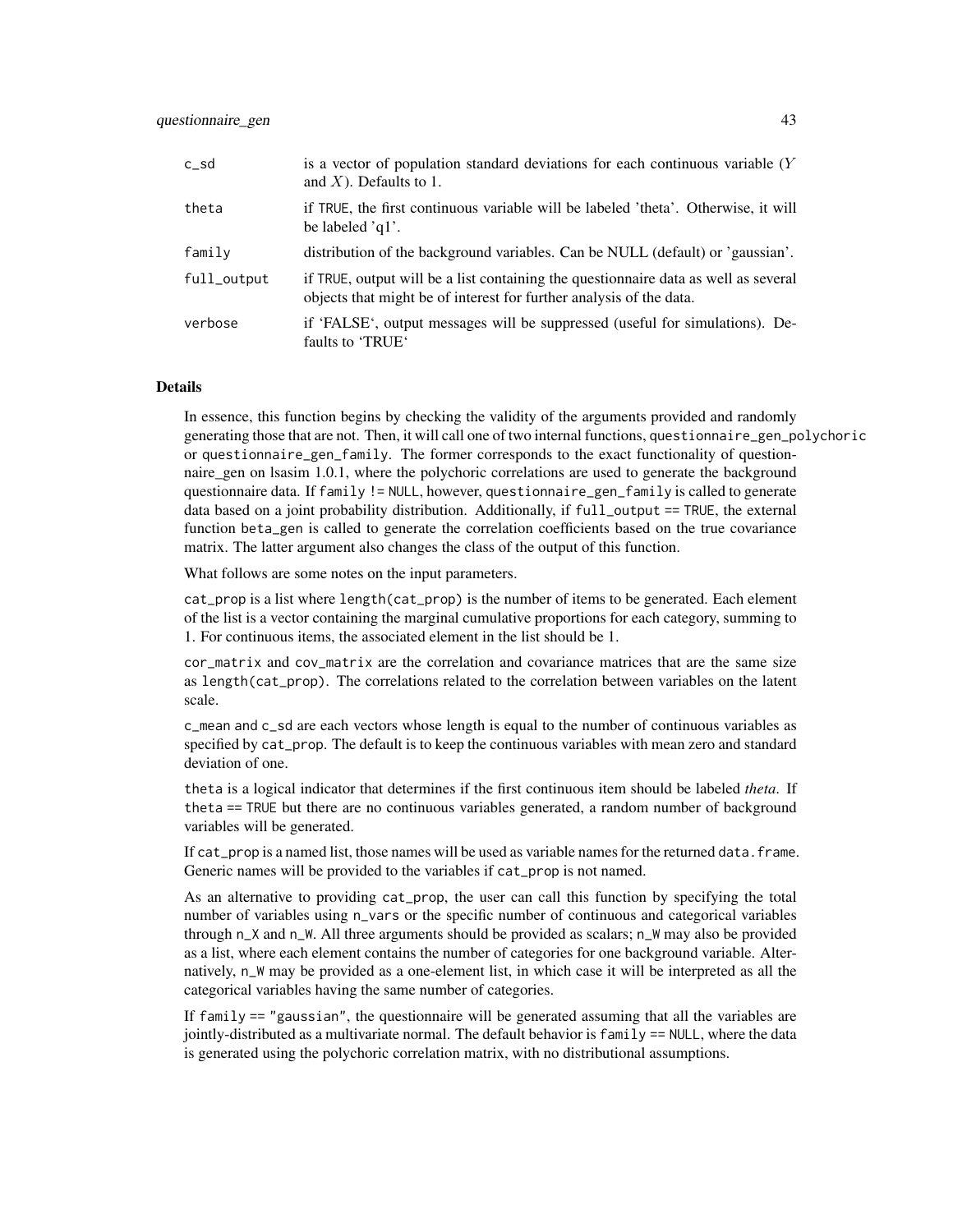When data is generated using the Gaussian distribution, the matrices provided correspond to the relations between the latent variable  $\theta$ , the continuous covariates X and the continuous covariates—  $ZN(0, 1)$ —that will later be discretized into categorical covariates W. That is why there will be a difference between labels and lengths between cov\_matrix and vcov\_YXW. For more information, check the references cited later in this document.

#### Value

By default, the function returns a data. frame object where the first column ("subject") is a  $1, \ldots, n$ ordered list of the  $n$  observations and the other columns correspond to the questionnaire answers. If theta = TRUE, the first column after "subject" will be the latent variable  $\theta$ ; in any case, the continuous variables always come before the categorical ones.

If full\_output = TRUE, the output will be a list containing the following objects:

| bg           | a data frame containing the background questionnaire answers (i.e., the same<br>object as described above).                                                                                                           |
|--------------|-----------------------------------------------------------------------------------------------------------------------------------------------------------------------------------------------------------------------|
| c_mean       | identical to the input argument of the same name. Read the Details section for<br>more information.                                                                                                                   |
| $c$ _sd      | identical to the input argument of the same name. Read the Details section for<br>more information.                                                                                                                   |
| cat_prop     | identical to the input argument of the same name. Read the Details section for<br>more information.                                                                                                                   |
| cat_prop_W_p | a list containing the probabilities for each category of the categorical variables<br>(cat_prop_W contains the cumulative probabilities).                                                                             |
| cor_matrix   | identical to the input argument of the same name. Read the Details section for<br>more information.                                                                                                                   |
| cov_matrix   | identical to the input argument of the same name. Read the Details section for<br>more information.                                                                                                                   |
| family       | identical to the input argument of the same name.                                                                                                                                                                     |
| $n_{obs}$    | identical to the input argument of the same name.                                                                                                                                                                     |
| n_tot        | named vector containing the number of total variables, the number of continuous<br>background variables (i.e., the total number of background variables except $\theta$ )<br>and the number of categorical variables. |
| $n_W$        | vector containing the number of categorical variables.                                                                                                                                                                |
| $n_X$        | vector containing the number of continuous variables (except $\theta$ ).                                                                                                                                              |
| sd_YXW       | vector with the standard deviations of all the variables                                                                                                                                                              |
| sd_YXZ       | vector containing the standard deviations of $\theta$ , the background continuous vari-<br>ables $(X)$ and the Normally-distributed variables $Z$ which will generate the<br>background categorical variables $(W)$ . |
| theta        | identical to the input argument of the same name.                                                                                                                                                                     |
| $var_W$      | list containing the variances of the categorical variables.                                                                                                                                                           |
| var_YX       | list containing the variances of the continuous variables (including $\theta$ )                                                                                                                                       |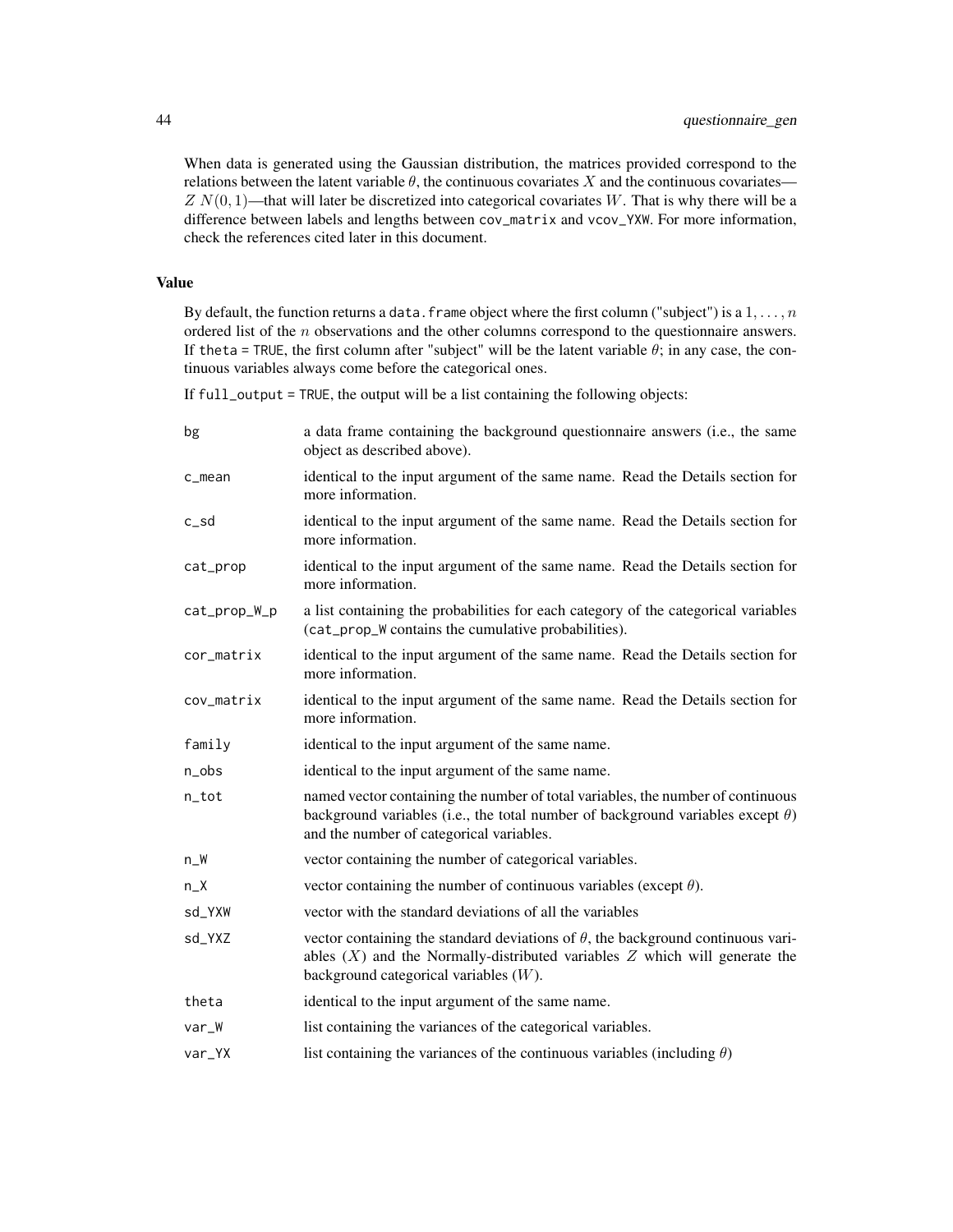linear\_regression

This list is printed only if 'theta = TRUE', 'family = "gaussian"' and 'full\_output = TRUE'. It contains one vector named 'betas' and one tabled named 'cov\_YXW'. The former displays the true linear regression coefficients of theta on the background questionnaire answers; the latter contains the covariance matrix between all these variables.

#### Note

If  $f$ amily  $=$  NULL, the number of levels for each categorical variables will be determined by the number of categories observed in the generated data. This means it might be smaller than the number of categories determined by cat\_prop, which is more likely to happen with small values of n\_obs. If family == "gaussian", however, the number of levels for the categorical variables will always be equivalent to the number of possible categories, even if they are not observed in the data.

It is important to note that all arguments directly related to variable parameters (e.g. 'cat\_prop', 'cov\_matrix', 'cor\_matrix', 'c\_mean', 'c\_sd') have the following order: Y, X, W (missing variables are skipped). This must be kept in mind when using real-life data as input to 'questionnaire\_gen', as the input might need to be reordered to fit the expectations of the function.

By definition, the expected order of the variables is theta, followed by  $X$  and then  $W$ . The reference category of the categorical variables  $W$  is always the first one.

For very small means/sigmas (e.g. 0.005) and multiple levels, estimates may have differing levels of accuracy (e.g. school level estimates will not be as accurate as the student levels ones). In general, one should expect naturally worse estimation on higher hierarchical setups.

#### References

Matta, T. H., Rutkowski, L., Rutkowski, D., & Liaw, Y. L. (2018). lsasim: an R package for simulating large-scale assessment data. Large-scale Assessments in Education, 6(1), 15.

#### See Also

beta\_gen

#### Examples

```
# Using polychoric correlations
props \le list(c(1), c(.25, .6, 1)) # one continuous, one with 3 categories
questionnaire_gen(n_obs = 10, cat_prop = props,
                 cor_matrix = matrix(c(1, .6, .6, 1), nrow = 2),c_mean = 2, c_sd = 1.5, theta = TRUE)
```

```
# Using the multinomial distribution
# two categorical variables W: one has 2 categories, the other has 3
props <- list(1, c(.25, 1), c(.2, .8, 1))
yw_cov <- matrix(c(1, .5, .5, .5, 1, .8, .5, .8, 1), nrow = 3)
questionnaire_gen(n_obs = 10, cat_prop = props, cov_matrix = yw_cov,
                 family = "gaussian")# Not providing covariance matrix
```

```
questionnaire_gen(n_obs = 10,
```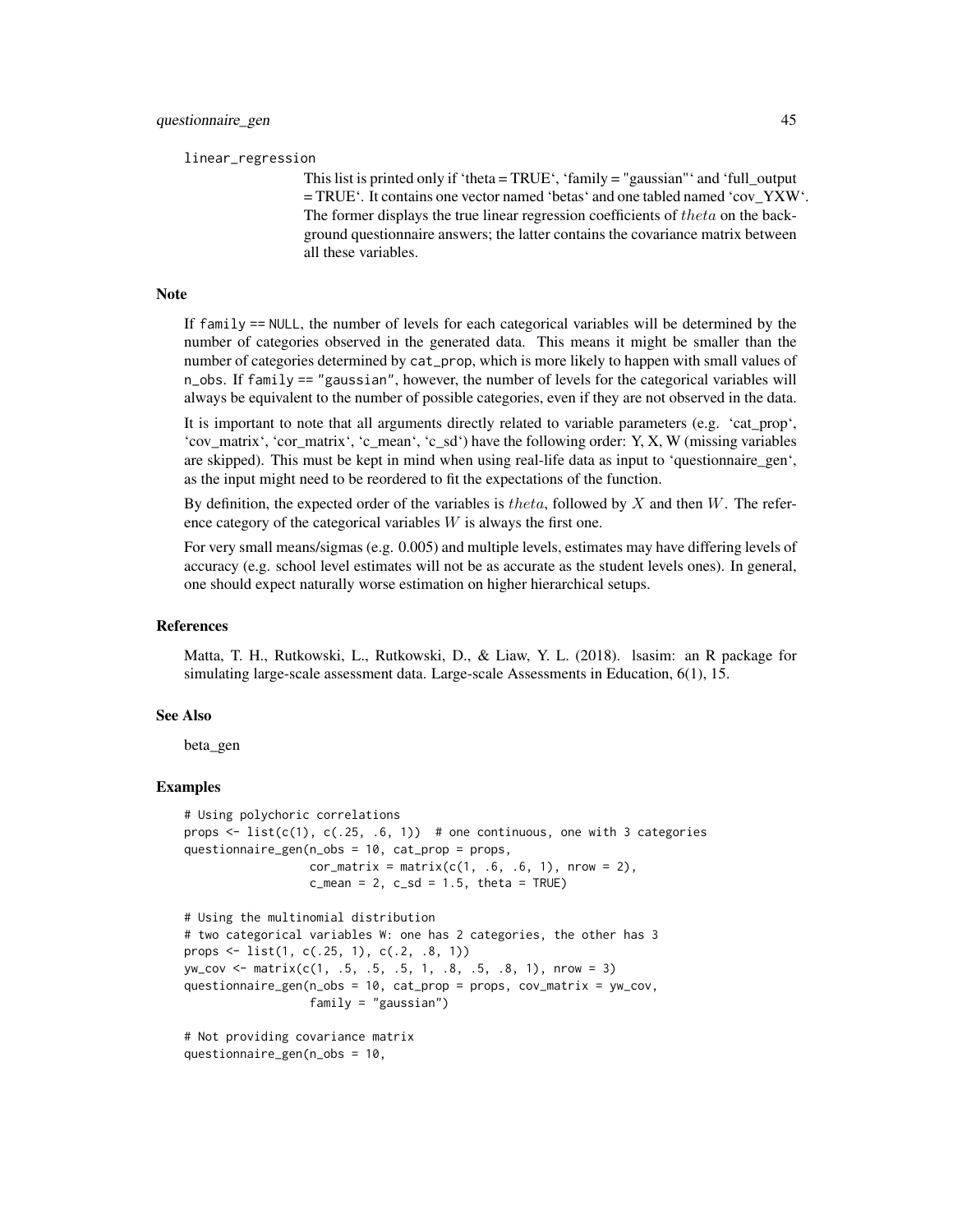<span id="page-45-0"></span> $cat\_prop = list(c(.25, 1), c(.6, 1), c(.2, 1)),$ family = "gaussian")

questionnaire\_gen\_family

*Generation of ordinal and continuous variables*

# Description

Creates a data frame of discrete and continuous variables based on a latent correlation matrix and marginal proportions.

#### Usage

```
questionnaire_gen_family(
 n_obs,
 cat_prop,
  cov_matrix,
 family = "gaussian",
 theta = FALSE,
 mean_yx = NULL,n_cats
)
```

| n_obs      | number of observations to generate.                                                                                       |
|------------|---------------------------------------------------------------------------------------------------------------------------|
| cat_prop   | list of cumulative proportions for each item.                                                                             |
| cov_matrix | covariance matrix. between the latent trait $(Y)$ and the background variables $(X)$<br>and $Z$ ).                        |
| family     | distribution of the background variables. Can be NULL or 'gaussian'.                                                      |
| theta      | if TRUE will label the first continuous variable 'theta'.                                                                 |
| mean_yx    | vector with the means of the latent trait $(Y)$ and the continuous background<br>variables with flexible variance $(X)$ . |
| n cats     | vector with number of categories for each W.                                                                              |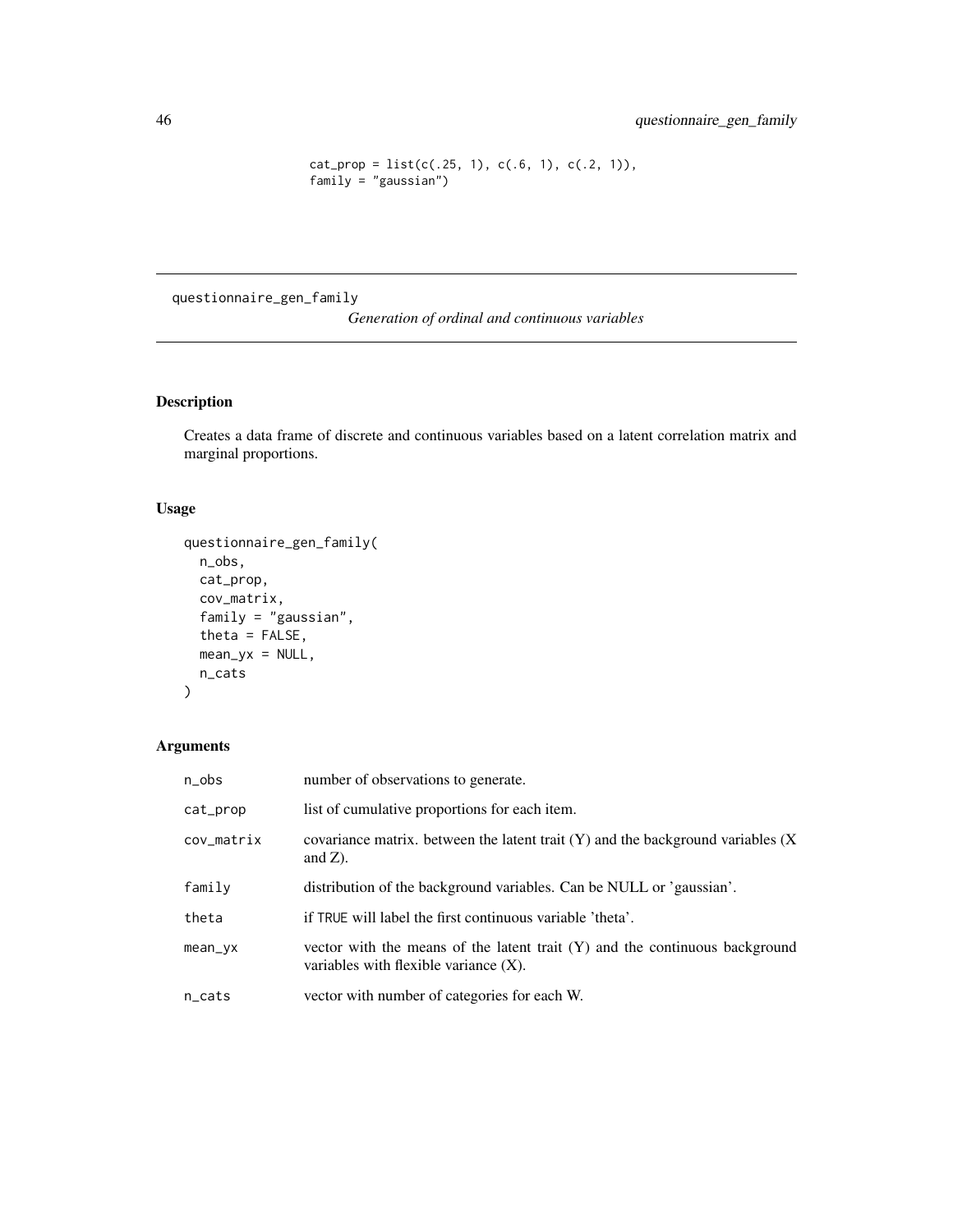<span id="page-46-0"></span>questionnaire\_gen\_polychoric

*Generation of ordinal and continuous variables*

#### Description

Creates a data frame of discrete and continuous variables based on a latent correlation matrix and marginal proportions.

#### Usage

```
questionnaire_gen_polychoric(n_obs, cat_prop, cor_matrix, c_mean, c_sd, theta)
```
# Arguments

| n_obs      | number of observations to generate.                                         |
|------------|-----------------------------------------------------------------------------|
| cat_prop   | list of cumulative proportions for each item.                               |
| cor_matrix | latent correlation matrix.                                                  |
| c_mean     | is a vector of population means for each continuous variable.               |
| $c$ _sd    | is a vector of population standard deviations for each continuous variable. |
| theta      | if TRUE will label the first continuous variable 'theta'.                   |
|            |                                                                             |

ranges *Defines vector as range*

# Description

Redefines the class of a vector as "range"

#### Usage

ranges(x, y)

# Arguments

| x | first element  |
|---|----------------|
| y | second element |

#### Value

 $(c(x, y)$ , but with the "range" class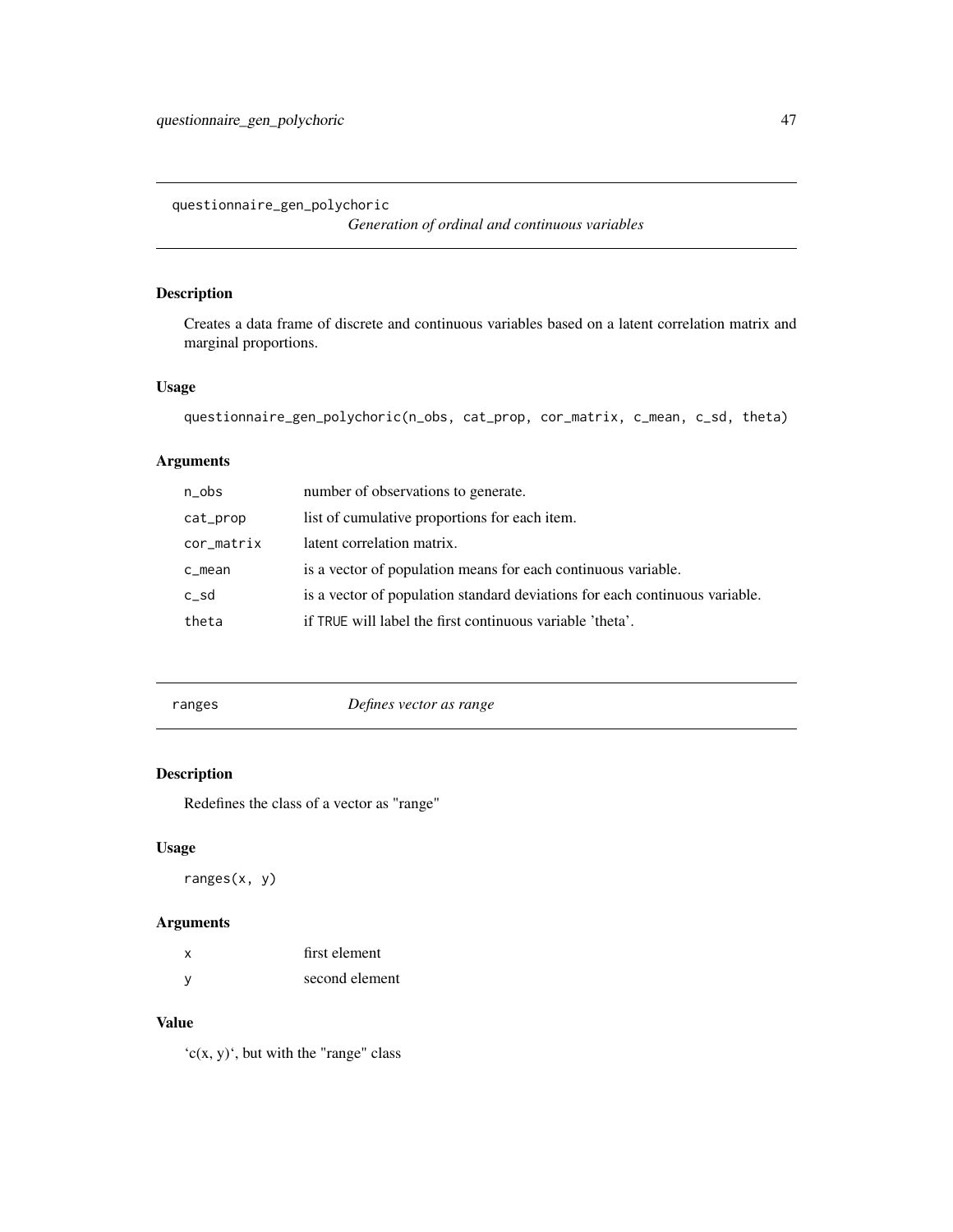This function was created to be used as an element in the 'N' argument of 'cluster\_gen'. The name was chosen to avoid conflict with 'base::range()'.

'ranges()' should always be used within a 'list()'. Inserting a "range" vector inside a common vector ( $^{\circ}$ c()') will result in a common vector. For example,  $^{\circ}$ c(3, ranges(8, 10))' is the same as  $^{\circ}$ c(3, 8, 10)', because when faced with conflicting classes in the same element, R will resolve to the simpler case ("numeric", in this case). An easier way to understand this concept is by checking 'class( $c(3, "a")$ ') is "character", meaning the number 3 was devolved into a character "3".

recalc\_final\_weights *Recalculate final weights*

#### Description

Recalculate final weights given the replicate weights

#### Usage

```
recalc_final_weights(data, w_cols, replicate_weight = 1, reorder = TRUE)
```
#### Arguments

| data             | dataset                                                                                          |
|------------------|--------------------------------------------------------------------------------------------------|
| w_cols           | columns containing the weights                                                                   |
| replicate_weight |                                                                                                  |
|                  | scalar with the replicate weights                                                                |
| reorder          | if 'TRUE', reorders the dataset so that the replicate weights appear before the<br>final weights |

#### Value

input data with recalculated final weights, incorporating the replicate weights

replicate\_var *Sampling variance of the mean for replications*

#### Description

Estimates the mean variance for Jackknife, BRR and BRR Fay replication methods

<span id="page-47-0"></span>

# Note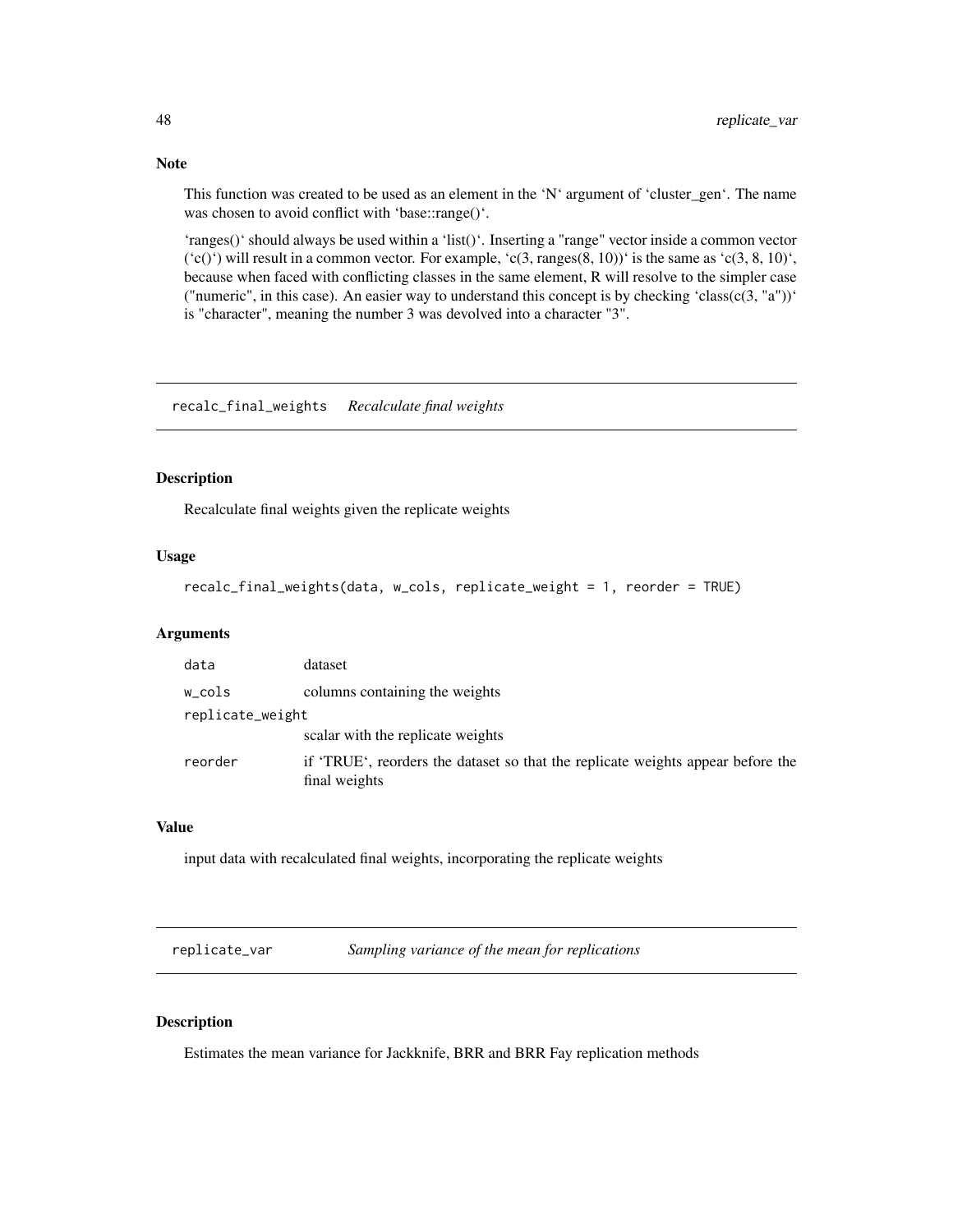<span id="page-48-0"></span>response\_gen 49

# Usage

```
replicate_var(
 data_whole,
 data_rep,
 method,
 k = 0,weight_var = NULL,
 stat = weighted.mean,
 vars = NULL,full_output = FALSE
)
```
# Arguments

| data_whole  | full, original dataset (the one that generated the replications) |
|-------------|------------------------------------------------------------------|
| data_rep    | list with replications of 'data whole'                           |
| method      | replication method. Can be "Jackknife", "BRR" or "BRR Fay"       |
| k           | deflating weight factor (used only when 'method $=$ "BRR Fay")   |
| weight_var  | variables containing the weights                                 |
| stat        | statistic of interest to calculate (must be a base R function)   |
| vars        | vector containing the variables of interest                      |
| full_output | if 'TRUE', returns all intermediate objects created              |

# Details

'data\_rep' can be obtained from

#### See Also

jackknife brr

response\_gen *Generation of item response data using a rotated block design*

# Description

Creates a data frame of discrete item responses based on.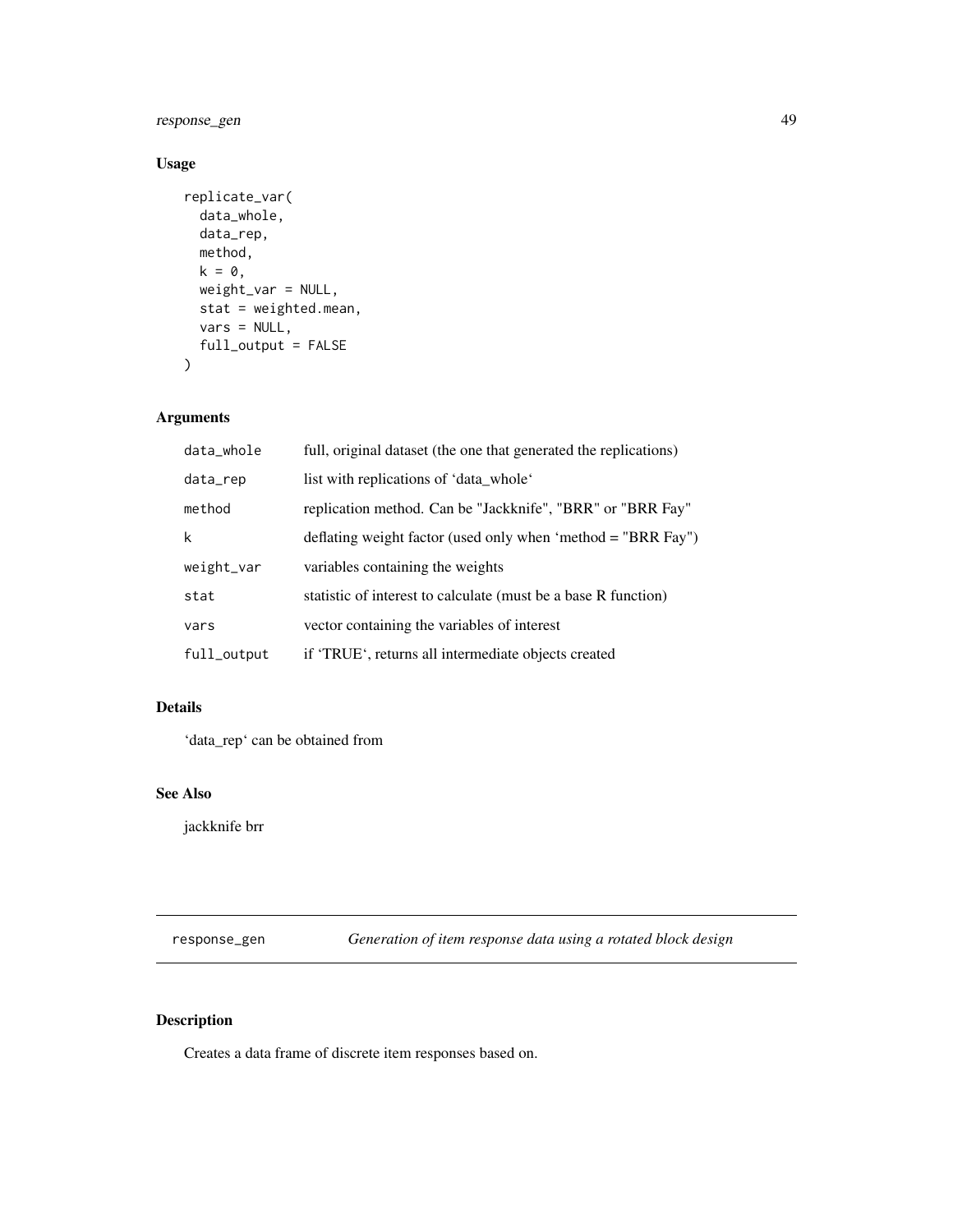#### Usage

```
response_gen(
  subject,
  item,
  theta,
  a_par = NULL,
  b_par,
  c_par = NULL,
  d<sub>par</sub> = NULL,
  item_no = NULL,
  ogive = "Logistic"
)
```
#### Arguments

| subject | integer vector of test taker IDs.                                   |
|---------|---------------------------------------------------------------------|
| item    | integer vector of item IDs.                                         |
| theta   | numeric vector of latent test taker abilities.                      |
| a_par   | numeric vector of item a parameters for each item.                  |
| b_par   | numeric vector of item b parameters for each item.                  |
| c_par   | numeric vector of item c parameters for each item.                  |
| d_par   | list of numeric vectors of item threshold parameters for each item. |
| item_no | vector of item numbers the correspond the item parameters           |
| ogive   | can be "Normal" or "Logistic".                                      |

#### Details

subject and item must be equal lengths.

Generalized partial credit models (!is.null(d\_par)) uses threshold parameterization.

#### Examples

```
set.seed(1234)
s_id <- c(1, 1, 1, 1, 1, 1, 1, 2, 2, 2, 2, 2, 2, 2, 3, 3, 3, 3, 3, 3, 3, 4, 4,
          4, 4, 4, 4, 4, 5, 5, 5, 5, 5, 5, 5, 6, 6, 6, 6, 6, 6, 7, 7, 7, 7, 7,
          7, 7, 8, 8, 8, 8, 8, 8, 9, 9, 9, 9, 9, 9, 9, 10, 10, 10, 10, 10, 10,
          10, 11, 11, 11, 11, 11, 11, 12,12, 12, 12, 12, 12, 12, 13, 13, 13, 13,
          13, 13, 14, 14, 14, 14, 14, 14, 15, 15, 15, 15, 15, 15, 16,16, 16, 16,
          16, 16, 17, 17, 17, 17, 17, 17, 17, 18, 18, 18, 18, 18, 18, 18, 19, 19,
          19, 19, 19, 19,19, 20, 20, 20, 20, 20, 20, 20)
i_id<- c(1, 4, 7, 10, 3, 6, 9, 1, 4, 7, 10, 2, 5, 8, 1, 4, 7, 10, 3, 6, 9, 1, 4,
         7, 10, 3, 6, 9, 1, 4, 7, 10, 3, 6, 9, 2, 5, 8, 3, 6, 9, 1, 4, 7, 10, 2,
         5, 8, 2, 5, 8, 3, 6, 9, 1, 4, 7, 10, 2, 5, 8, 1, 4, 7, 10, 3, 6, 9, 2,
         5, 8, 3, 6, 9, 1, 4, 7, 10, 3, 6, 9, 2, 5, 8, 3, 6, 9, 2, 5, 8, 3, 6, 9,
         2, 5, 8, 3, 6, 9, 2, 5, 8, 3, 6, 9, 1, 4, 7, 10, 2, 5, 8, 1, 4, 7, 10,
         2, 5, 8, 1, 4, 7, 10, 2, 5, 8, 1, 4, 7, 10, 3, 6, 9)
bb <- c(-1.72, -1.85, 0.98, 0.07, 1.00, 0.13, -0.43, -0.29, 0.86, 1.26)
```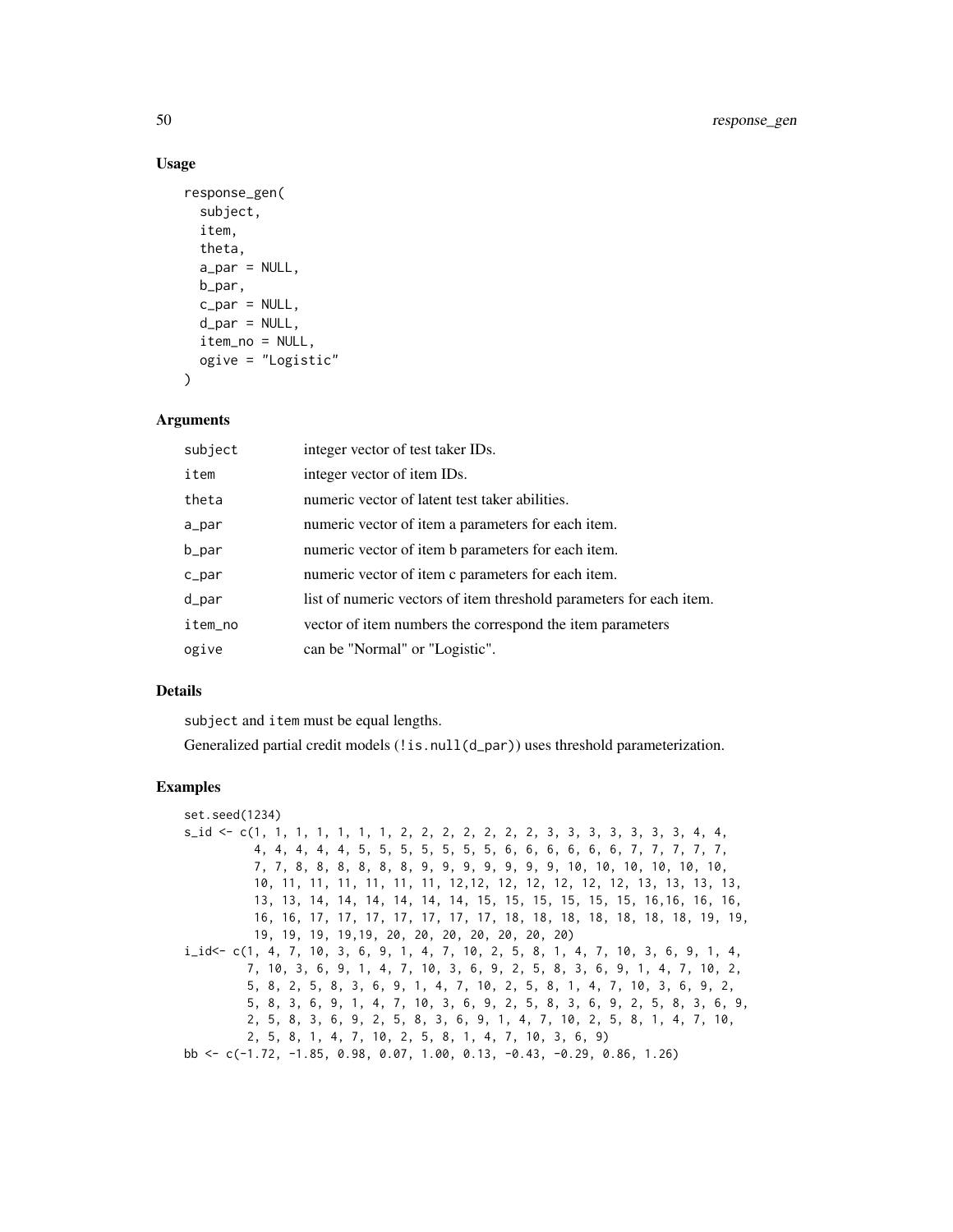#### <span id="page-50-0"></span>rzeropois 51

```
aa <- c(1.28, 0.78, 0.98, 1.21, 0.83, 1.01, 0.92, 0.76, 0.88, 1.11)
cc < -\text{rep}(0, 10)dd <- list(c(0, 0, -0.13, 0, -0.19, 0, 0, 0, 0, 0),
            c(0, 0, 0.13, 0, 0.19, 0, 0, 0, 0, 0))
response_gen(subject = s_id, item = i_id, theta = rnorm(20, 0, 1),
               b<sub>-</sub>par = bb, a<sub>-</sub>par = aa, c<sub>-</sub>par = cc, d<sub>-</sub>par = dd)
```
rzeropois *Generate data from a Zero-truncated Poisson*

#### Description

Random generation of one observation of a random variable distributed as a Zero-truncated Poisson

#### Usage

rzeropois(lambda)

#### Arguments

lambda corresponds to the lambda parameter of a Poisson

#### Details

The zero-truncated Poisson (a.k.a. conditional Poisson or positive Poisson) distribution is a discrete probability distribution whose support is the set of positive integers.

sample\_from *Sample from population structure*

#### Description

Generates a sample from a population structure

#### Usage

```
sample_from(N, n, labels = names(N), verbose = TRUE)
```

| N       | list containing the population sampling structure                                              |
|---------|------------------------------------------------------------------------------------------------|
| n       | numeric vector with the number of sampled observations (clusters or subjects)<br>on each level |
| labels  | character vector with the names of the questionnaire respondents on each level                 |
| verbose | if 'TRUE', prints output messages                                                              |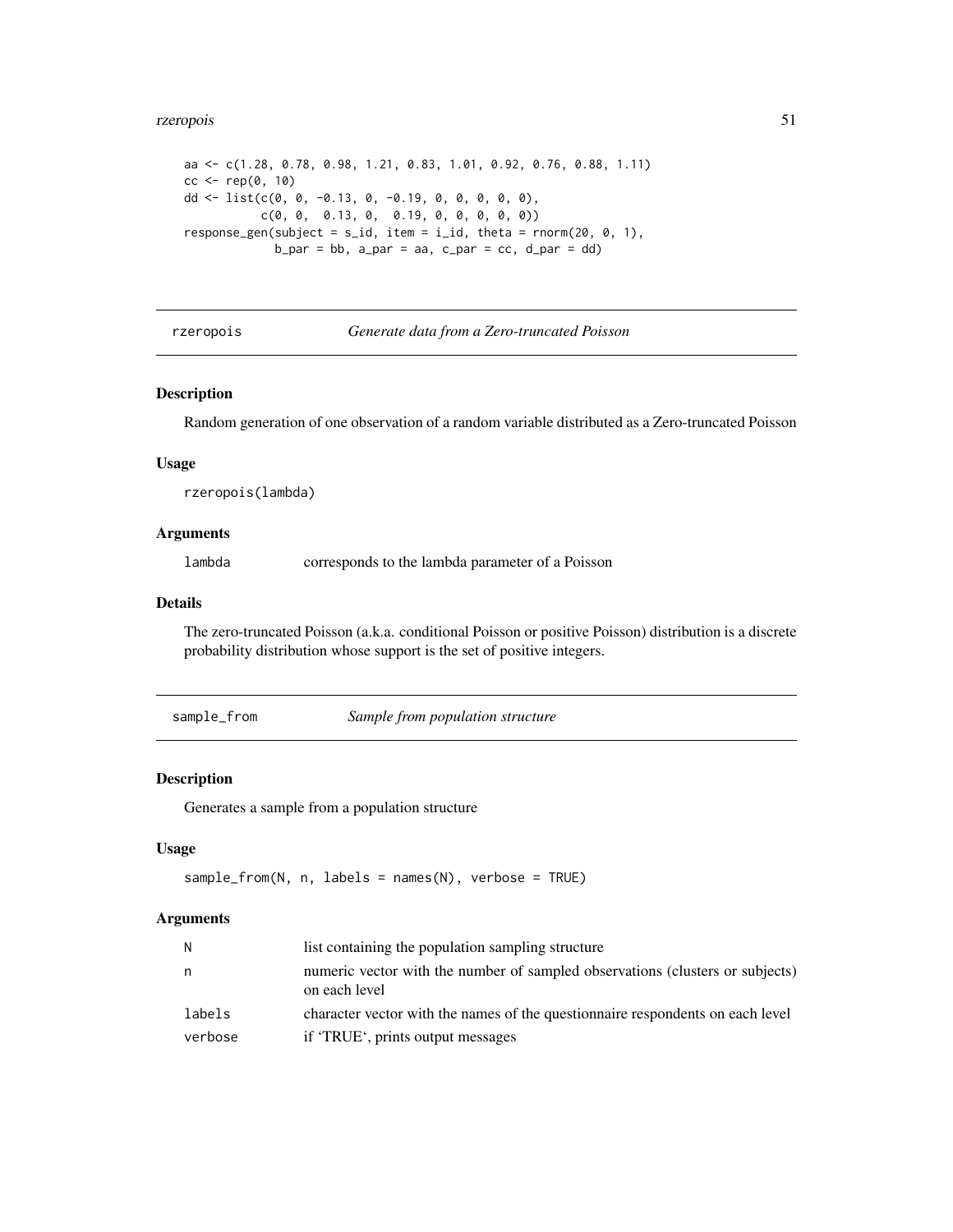<span id="page-51-0"></span>sample\_within\_range *Sample from range*

#### Description

Creates a uniformly-distributed sample from a 2-length vector

#### Usage

```
sample_within_range(rg, sample_size = NULL, seed = NULL)
```
#### Arguments

| rg          | a "range"-class vector                 |
|-------------|----------------------------------------|
| sample_size | the size of the sample to be generated |
| seed        | pseudo-random number generator seed    |

# Value

A vector containing the generated sample

#### Note

This function was created primarily to be used to expand an object with the "range" class.

| select | Transform regular vector into selection vector |
|--------|------------------------------------------------|
|--------|------------------------------------------------|

# Description

Attaches a "select" class to a vector

#### Usage

select(...)

#### Arguments

... parameters to be passed to 'c()'

#### Value

same as 'x', but with a class attribute that classifies 'x' as "select"

# Note

This function was created to be used instead of 'c()' in the 'n' argument of 'cluster\_gen'.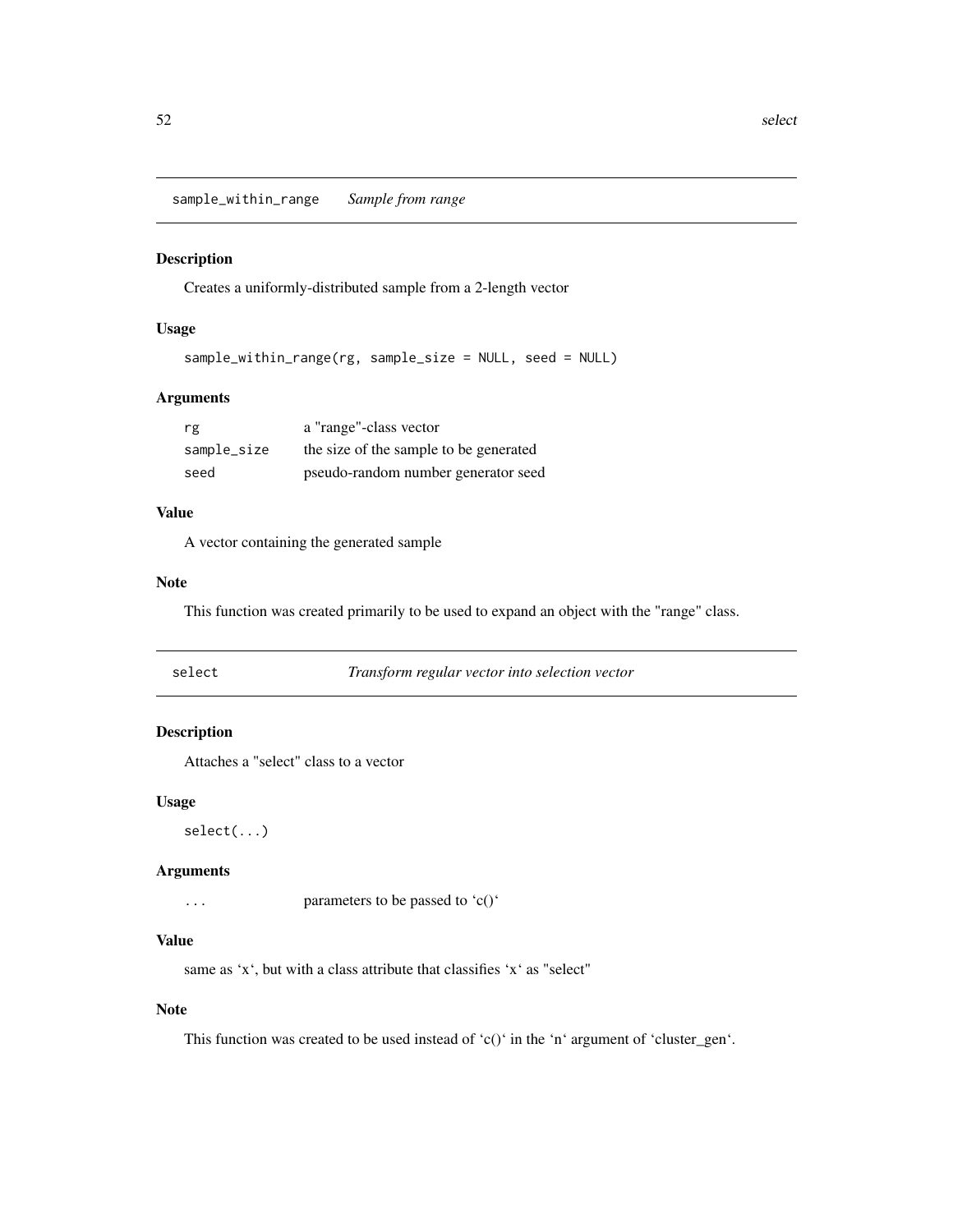<span id="page-52-0"></span>split\_cat\_prop *Split variables in cat\_prop*

#### Description

Split variables in cat\_prop

#### Usage

split\_cat\_prop(cat\_prop, keepYX = FALSE)

# Arguments

| cat_prop | list corresponding to cat_prop from questionnaire_gen                           |
|----------|---------------------------------------------------------------------------------|
| keepYX   | if TRUE, output will be a list separating cat_prop_YX and cat_prop_W. IF FALSE, |
|          | it will be a list with these objects combined (just like cat_prop)              |

summary.lsasimcluster *Summarizes clusters*

# Description

Takes the output of 'cluster\_gen' and creates summary statistics of the questionnaire variables

# Usage

```
## S3 method for class 'lsasimcluster'
summary(
 object,
 digits = 4,
 print = "partial",
 print_hetcor = TRUE,
  force_matrix = FALSE,
  ...
)
```

| object       | output of 'cluster_gen'                                                                                                                      |
|--------------|----------------------------------------------------------------------------------------------------------------------------------------------|
| digits       | loosely controls the number of digits (significant or not) in the output (for 'print<br>$= TRUE'$                                            |
| print        | "all" will pretty-print a summary of statistics, "partial" will only print cluster-<br>level sumamrizes; "none" outputs statistics as a list |
| print_hetcor | if 'TRUE' (default), prints the heterogeneous correlation matrix                                                                             |
| force_matrix | if 'TRUE', prints the heterogeneous correlation matrix even if warnings are gen-<br>erated                                                   |
| $\cdot$      | additional arguments (unused; added for compatibility with generic)                                                                          |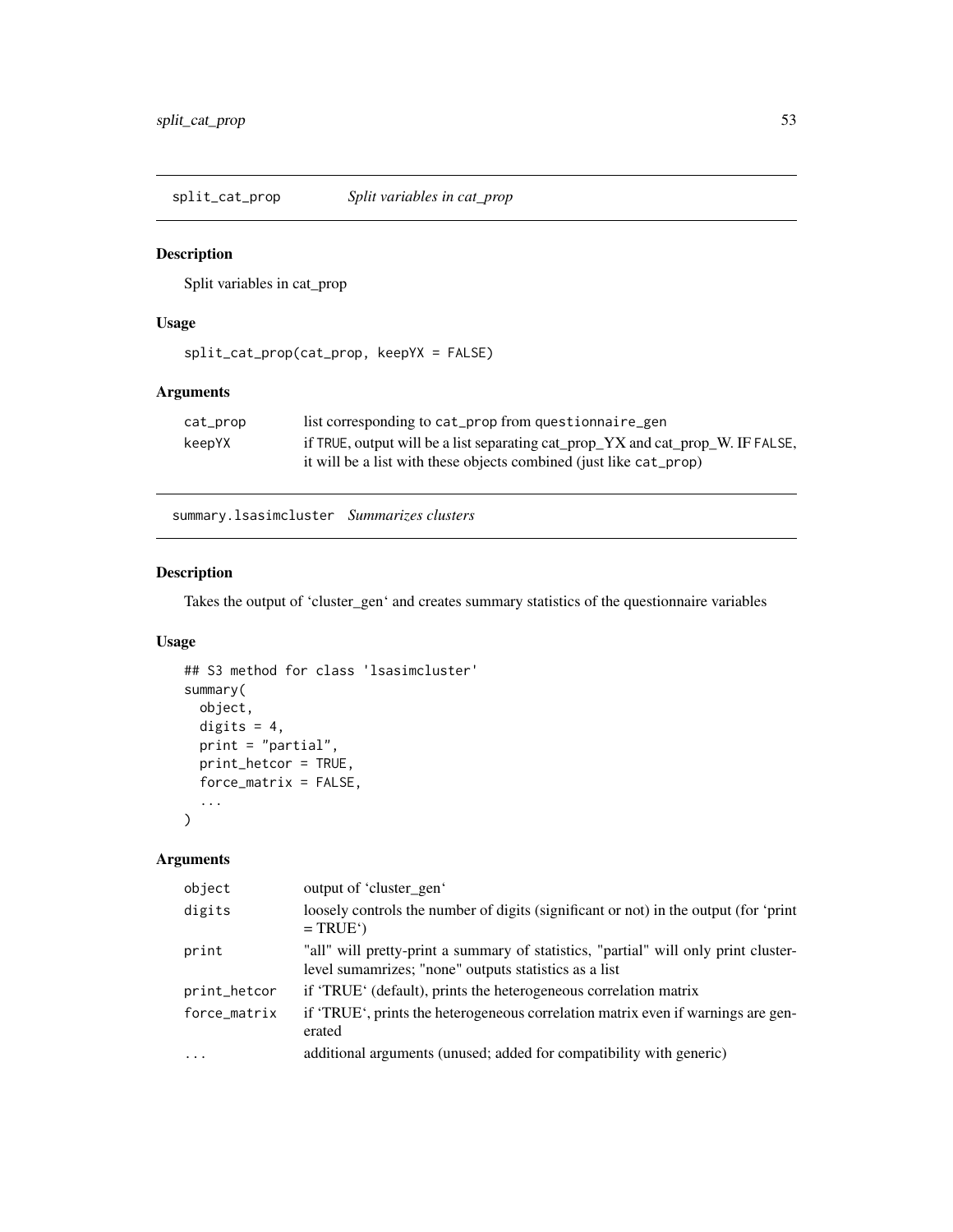#### <span id="page-53-0"></span>Value

list of summaries

#### Note

Setting 'print="none"' allows for saving the results as an R object (list). Otherwise, the results will be simply printed and not saveable.

Changing 'digits' may yield unexpected results for the estimates of continuous variables, given how most of them are printed using the number of significant digits (for more information, see 'help("summary")').

Please note that datasets containing large values for the coefficient of variation (sigma / mu) should yield imprecise results.

#### See Also

anova.lsasimcluster

#### Examples

```
n \leftarrow c(3, 30)cls \le cluster_gen(n, n_X = 3, n_W = 5)
summary(cls)
summary(cls, print="none") # allows saving results
```
summary\_2 *Dataset summary statistics*

#### Description

Creates summary statistics of a dataset

# Usage

summary\_2(data, digits = 3)

#### Arguments

| data   | Data frame                      |
|--------|---------------------------------|
| digits | number of digits for the output |

#### Note

This function is inspired by base::summary(), but outputs content more relevant to the context of cluster\_gen() and summary()

#### See Also

summary()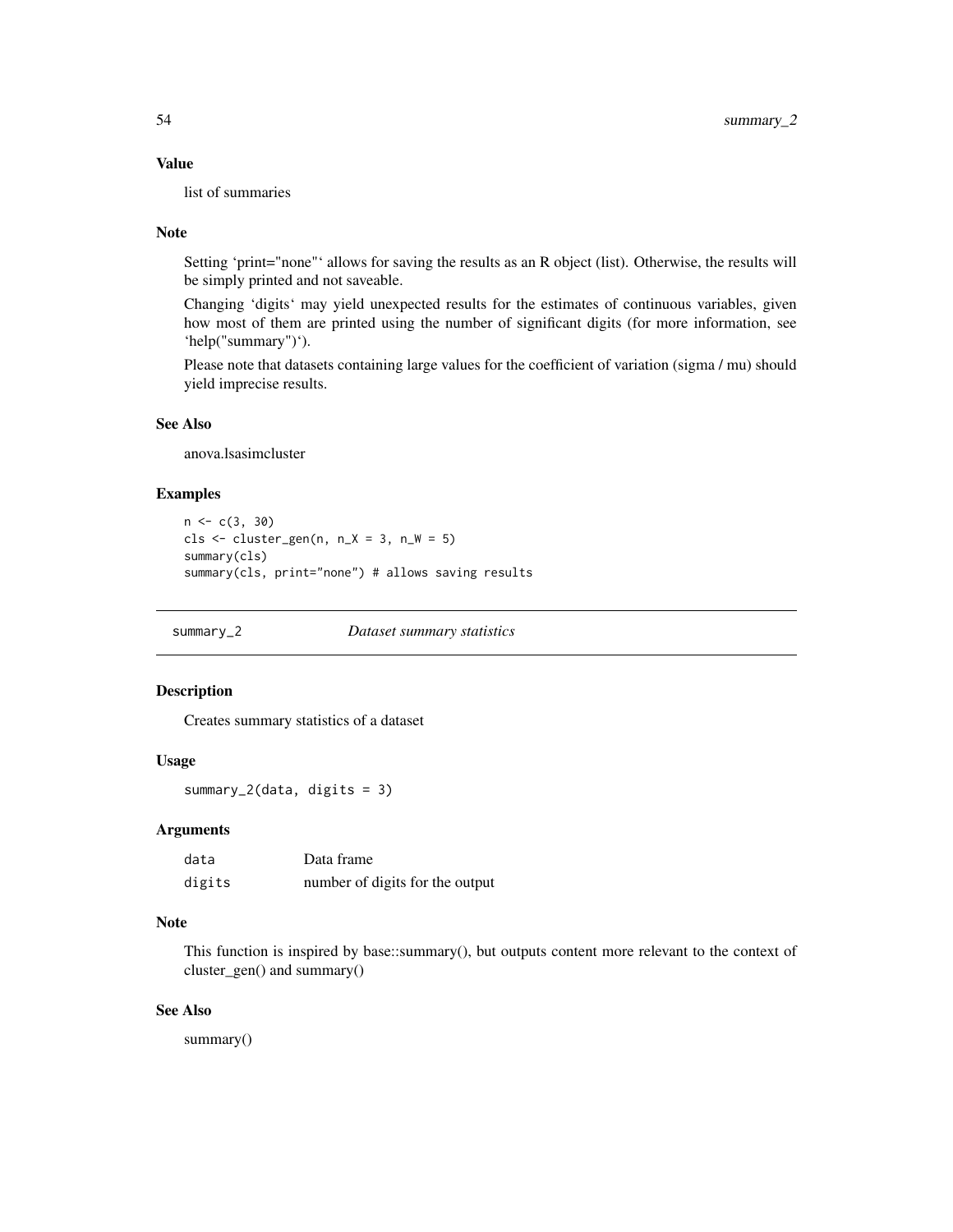<span id="page-54-0"></span>trim\_sample *Trim sample*

# Description

Makes sure  $n \leq N$ 

#### Usage

trim\_sample(n, N)

# Arguments

| n | vector or unranged list corresponding to sample structure     |
|---|---------------------------------------------------------------|
| N | vector or unranged list corresponding to population structure |

# See Also

cluster\_gen

validate\_questionnaire\_gen *Wrapper-functions for check\_condition*

# Description

functions to save space in ther parent functions by moving the validation checks here

# Usage

```
validate_questionnaire_gen(
  n_cats,
  n_vars,
  n_X,
  n_W,
  theta,
  cat_prop,
  cor_matrix,
  cov_matrix,
  c_mean,
  c_sd
)
```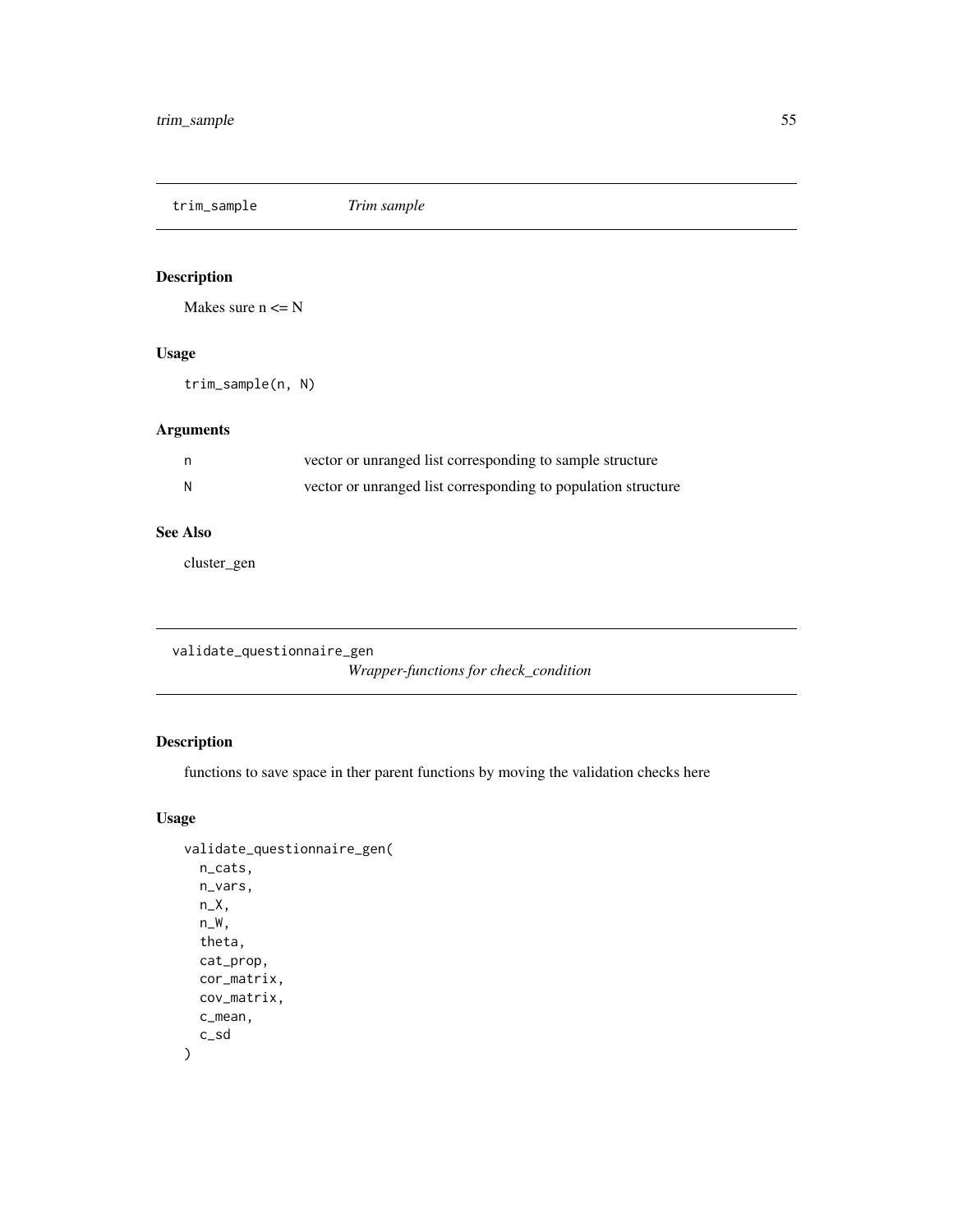# Arguments

| $n$ <sub>cats</sub> | vector with number of categories for each categorical variable (W)          |
|---------------------|-----------------------------------------------------------------------------|
| $n_vars$            | number of variables $(Y, X, Z)$                                             |
| $n_X$               | number of continuous background variables $(X)$                             |
| $n_W$               | number of categorical variables (W)                                         |
| theta               | is there a latent variable $(Y)$ ?                                          |
| cat_prop            | list of vectors with the cumulative proportions of the background variables |
| cor_matrix          | correlation matrix of YXW                                                   |
| cov_matrix          | covariance matrix of YXW                                                    |
| $c$ _mean           | vector of means of all variables (YXW)                                      |
| $c$ _sd             | vector of standard deviations of all variables (YXW)                        |
|                     |                                                                             |

weight\_responses *Weight responses*

# Description

calculates sampling weights for the questionnaire responses

# Usage

```
weight_responses(
 cluster_bg,
 n_obs,
 N,
 lvl,
  sublvl,
 previous_sublvl,
  sampling_method,
 cluster_labels,
  resp_labels,
  sum_pop,
 verbose
\mathcal{L}
```

| cluster_bg | dataset with background questionnaire                                                              |
|------------|----------------------------------------------------------------------------------------------------|
| n_obs      | list with the number of elements per level                                                         |
| N          | list of numeric vector with the population size of each *sampled* cluster element<br>on each level |
| 1v1        | number of the current level                                                                        |
| sublvl     | number of the current sublevel (element within level)                                              |

<span id="page-55-0"></span>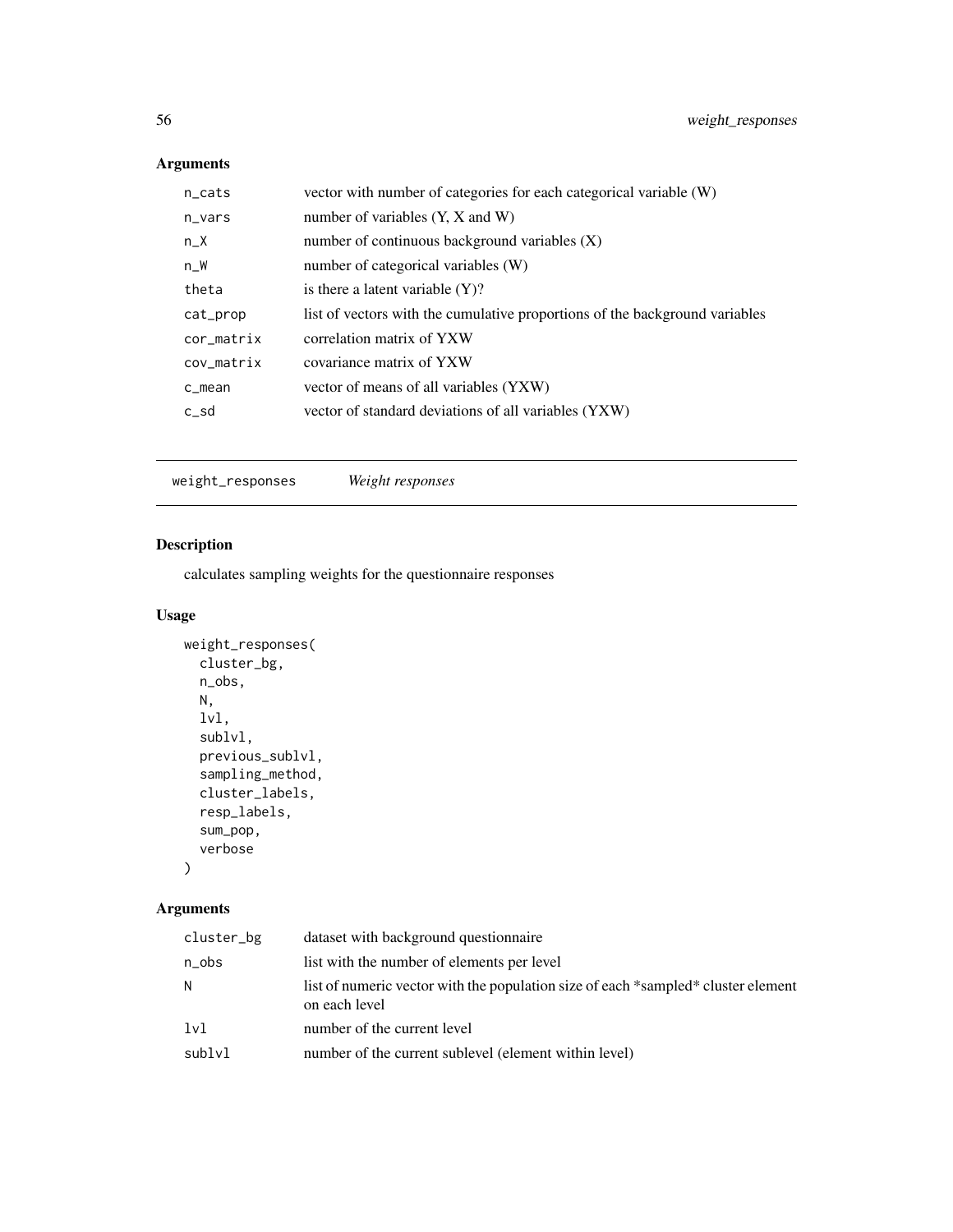# <span id="page-56-0"></span>whitelist\_message 57

| previous_sublvl |                                                                                              |  |
|-----------------|----------------------------------------------------------------------------------------------|--|
|                 | number of the sublevel of the parent level                                                   |  |
| sampling_method |                                                                                              |  |
|                 | can be "SRS" for Simple Random Sampling or "PPS" for Probabilities Propor-<br>tional to Size |  |
|                 | cluster_labels character vector with the names of each cluster level                         |  |
| resp_labels     | character vector with the names of the questionnaire respondents on each level               |  |
| sum_pop         | total population at each level (sampled or not)                                              |  |
| verbose         | if 'TRUE', prints output messages                                                            |  |

# Value

Input data frame ('cluster\_bg') with three new columns for the sampling weights.

whitelist\_message *Whitelist message*

# Description

Prints out the sampled elements when cluster\_gen is called with select. This function is analogous to cluster\_message, but is more proper for random sampling.

# Usage

```
whitelist_message(w)
```
#### Arguments

w whitelist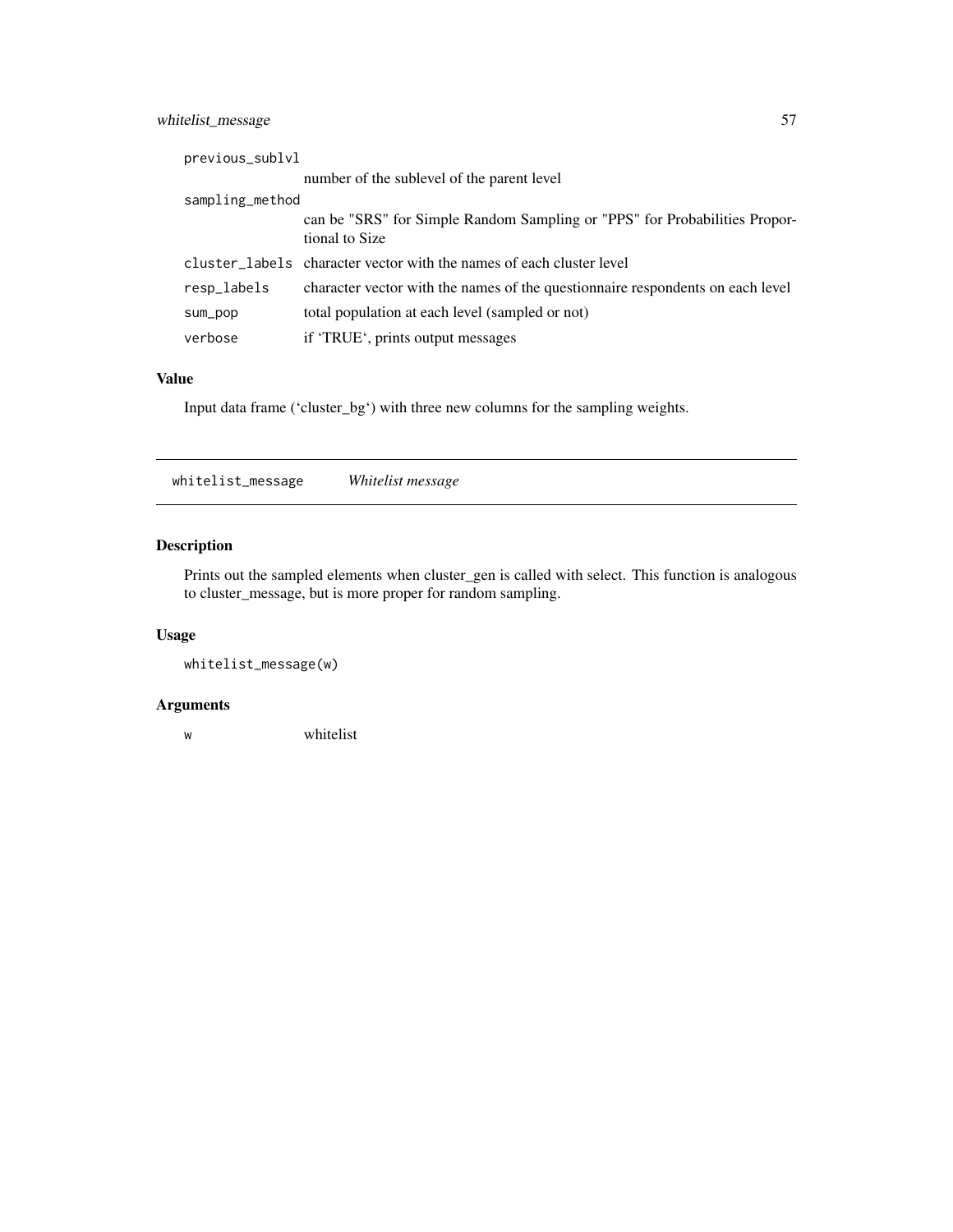# <span id="page-57-0"></span>**Index**

∗ datasets pisa2012\_math\_block, [35](#page-34-0) pisa2012\_math\_booklet, [36](#page-35-0) pisa2012\_math\_item, [36](#page-35-0) pisa2012\_q\_cormat, [37](#page-36-0) pisa2012\_q\_marginal, [38](#page-37-0) .onAttach, [3](#page-2-0) anova.lsasimcluster, [4](#page-3-0) attribute\_cluster\_labels, [4](#page-3-0) beta\_gen, [5](#page-4-0) block\_design, [7](#page-6-0) booklet\_design, [8](#page-7-0) booklet\_sample, [9](#page-8-0) brr, [10](#page-9-0) calc\_n\_tilde, [11](#page-10-0) calc\_replicate\_weights, [12](#page-11-0) calc\_se\_rho, [13](#page-12-0) calc\_var\_between, [13](#page-12-0) calc\_var\_tot, [14](#page-13-0) calc\_var\_within, [15](#page-14-0) check\_condition, [15](#page-14-0) check\_ignored\_parameters, [16](#page-15-0) check\_n\_N\_class, [16](#page-15-0) check\_valid\_structure, [17](#page-16-0) cluster\_gen, [17](#page-16-0) cluster\_gen\_separate, [20](#page-19-0) cluster\_gen\_together, [22](#page-21-0) cluster\_message, [23](#page-22-0) convert\_vector\_to\_list, [24](#page-23-0) cor\_gen, [25](#page-24-0) cov\_gen, [25](#page-24-0) cov\_yfz\_gen, [26](#page-25-0) cov\_yxw\_gen, [26](#page-25-0) cov\_yxz\_gen, [27](#page-26-0) customize\_summary, [27](#page-26-0)

draw\_cluster\_structure, [28](#page-27-0)

gen\_cat\_prop, [29](#page-28-0) gen\_variable\_n, [29](#page-28-0) gen\_X\_W\_cluster, [30](#page-29-0) intraclass\_cor, [30](#page-29-0) irt\_gen, [31](#page-30-0) item\_gen, [31](#page-30-0) jackknife, [32](#page-31-0) label\_respondents, [33](#page-32-0) lambda\_gen, [34](#page-33-0) lsasim, [34](#page-33-0) pisa2012\_math\_block, [35](#page-34-0) pisa2012\_math\_booklet, [36](#page-35-0) pisa2012\_math\_item, [36](#page-35-0) pisa2012\_q\_cormat, [37](#page-36-0) pisa2012\_q\_marginal, [38](#page-37-0) pluralize, [39](#page-38-0) print\_anova, [40](#page-39-0) proportion\_gen, [41](#page-40-0) pt\_bis\_conversion, [41](#page-40-0) questionnaire\_gen, [42](#page-41-0) questionnaire\_gen\_family, [46](#page-45-0) questionnaire\_gen\_polychoric, [47](#page-46-0) ranges, [47](#page-46-0) recalc\_final\_weights, [48](#page-47-0) replicate\_var, [48](#page-47-0) response\_gen, [49](#page-48-0) rzeropois, [51](#page-50-0)

```
sample_from, 51
sample_within_range, 52
select, 52
split_cat_prop, 53
summary.lsasimcluster, 53
summary_2, 54
```